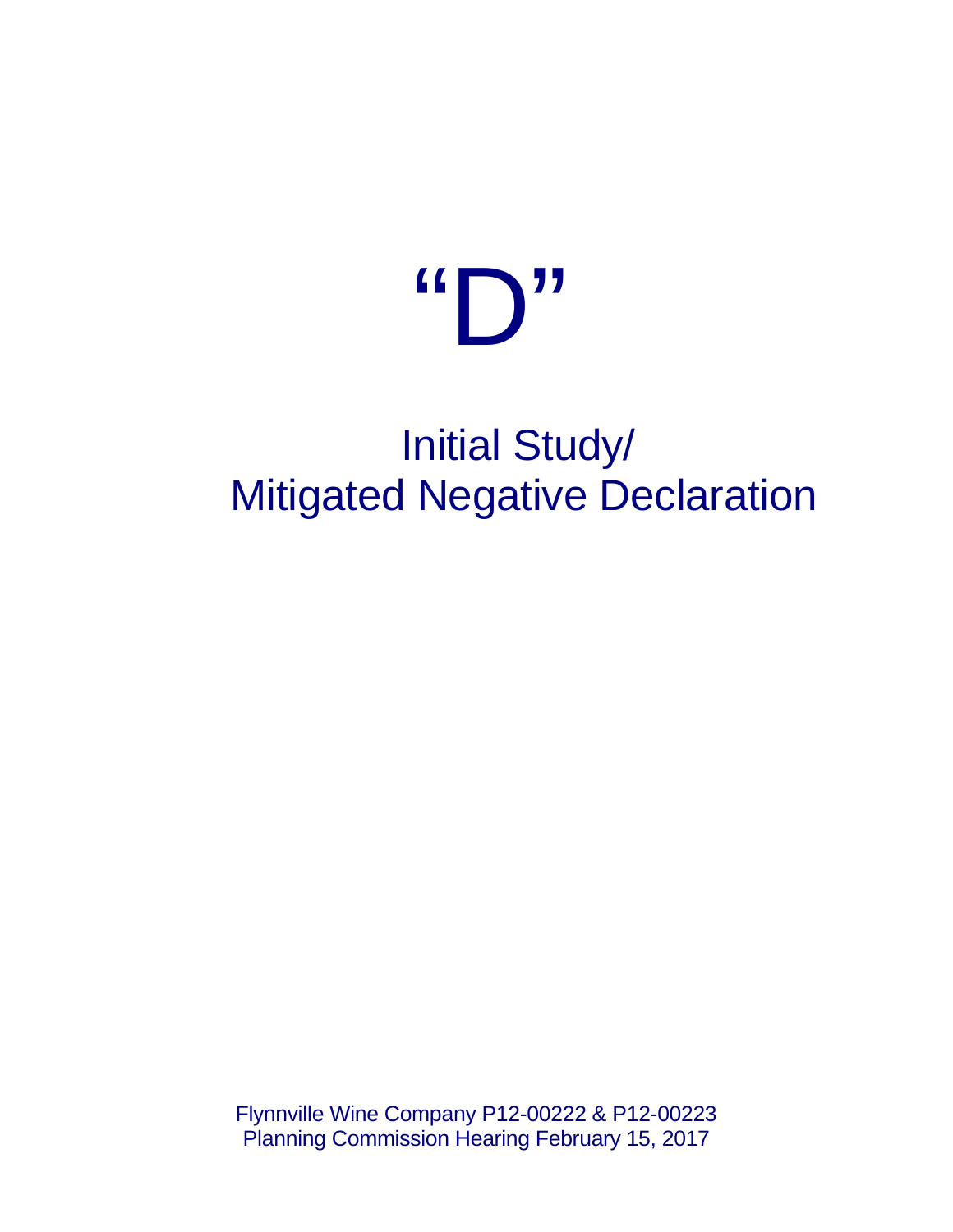#### **COUNTY OF NAPA PLANNING, BUILDING & ENVIRONMENTAL SERVICES DEPARTMENT 1195 THIRD ST., SUITE 210, NAPA, CA 94559 (707) 253-4416**

#### **Initial Study Checklist (form updated October 2016)**

- 1. **Project Title:** Flynnville Wine Company, Use Permit #P12-00222 & Variance # P12-00223
- 2. **Property Owner:** PD Properties LLC, 995 Vintage Avenue, St. Helena, CA 94574; (707) 967-4805
- 3. **Project Sponsor's Name and Address**: Dan Pina; 995 Vintage Avenue, St. Helena, CA 94574; (707) 967-4805
- 4. **Representative**: Tom Faherty, 1560 Railroad Avenue, St. Helena, CA 94574; (707) 963-1466
- 5. **County Contact Person, Phone Number and email:** Jason R. Hade, AICP, Planner III; (707) 259-8757; jason.hade@countyofnapa.org
- 6. **Project Location and APN:** The proposal would include merging six (6) parcels of various sizes into one (1) 10.09 acre project site. The site is located on the east side of State Highway 29, bordered on the south by Maple Lane and on the north by Drew Lane, approximately 0.88 miles north of the Larkmead Lane / State Highway 29 intersection. APNs: 020-320-003 (0.99 acres), 020-320-006 (0.95 acres), 020- 320-009 (2.67 acres), 020-320-015 (2.15 acres), 020-320-016 (1.19 acres), and 020-170-012 (2.14 acres). 1184 Maple Lane, Calistoga.
- 7. **General Plan Description:** Agricultural Resource (AR) and AWOS (Agriculture, Watershed, and Open Space) Designations
- 8. **Zoning:** Agricultural Preserve (AP) & Agricultural Watershed (AW) Districts
- 9. **Background/Project History:** A variety of industrial uses have been operating on the parcels since the early 1960s. In 1968, the original Zoning, M (Manufacturing), which allowed for industrial uses, was changed to PD (Planned Development). Use Permit No. 347576 was approved in 1976 which recognized three buildings on the various parcels in the General Development Plan to be used for office, sales, and storage. In 1977, Industrial uses were excluded from PD zoning and in 1985 the zoning was changed to AW (Agricultural Watershed) and AP (Agricultural Preserve). At that point, the majority of the uses (commercial and light industrial) on the site were legal nonconforming. Existing businesses at the site (APNs 020-320-004 and 020-320-005 and not included as part of this project) include Jim's Supply Company which is a vineyard and winery support related uses.

**1986-1991:** The owners of the site were denied two separate requests to the Planning Commission for amendments to change the General Plan designation from AR (Agricultural Resources) to Commercial and/or Industrial. Each decision was appealed to the Board of Supervisors and each appeal was denied by the Board of Supervisors.

**August 1997:** Use Permit application 96629-UP was approved by the Planning Commission to establish a PG&E public utility service yard on APN: 020-320-012.

**October 2013:** The subject application initially consisted of the construction of an 82,236 square foot winery with multiple buildings featuring 100 parking spaces, production at 300,000 gallons with 500 daily visitors and 24 marketing events of various sizes. That request was considered by the Planning Commission in October 2013 and referred back to the applicant to address the Commission's and neighborhood concerns regarding the scope and intensity of the proposal. The current proposal described below was re-submitted for further consideration in July 2015.

- 10. **Project Description:** The Use Permit application proposes the following:
	- a) Construction of a new phased 60,000 gallon per year winery and two winery buildings, totaling 24,210 square feet in area to include: an 18,545 winery building (Phase 1) with a 14,805 square foot production area (storage, mechanical equipment room, fermentation room, barrel storage, and lab); 3,740 square feet of accessory use area (offices, tasting room, conference room, and restrooms, hallways); with a maximum building height of approximately 30 feet; and 3,576 square feet of covered outdoor work area. Phase 2 would include the construction of a 5,665 square foot production building with 4,181 square feet of production area (barrel storage), 1,484 square foot of accessory use area (offices, hall, and restrooms), as well as a 1,990 square foot covered outdoor work area.
	- b) Demolition of five existing buildings;
	- c) Hosted daily tours and tastings by appointment only for a maximum of 25 persons per day and 175 persons per week;
	- d) A Marketing Program as follows: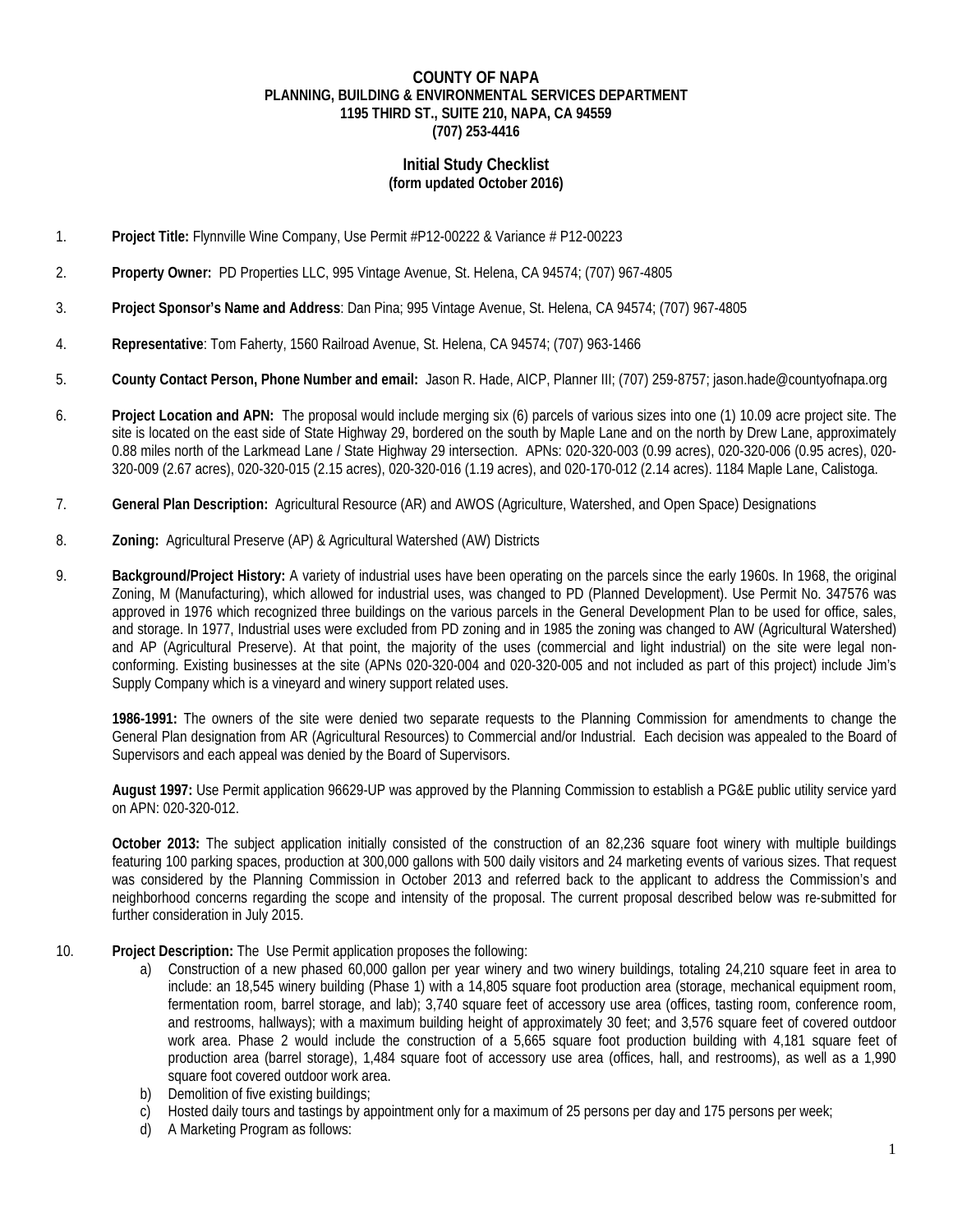- a. Six (6) events per year with a maximum of 25 guests;
- b. Six (6) events per year with a maximum of 50 guests;
- c. Three (3) events per year with a maximum of 100 guests;
- d. All food to be catered; and
- e. Time of day: 11:00 AM to 10:00 PM.
- e) Hours of operation: 8:00 AM to 8:00 PM (production hours, except during harvest) and 10:00 AM to 6:30 PM (visitation hours), 7 days a week;
- f) Employment of: 15 full-time employees non harvest; 5 additional employees (five part time) during harvest, for a total maximum of 20 employees;
- g) Employee hours: 8:30 AM to 8:00 PM, 1 shift.
- h) On-premise consumption of the wines produced on-site, consistent with Business and Professions Code §§23356, 23390, and 23396.5 (also known as AB 2004 (Evans 2008 or the Picnic Bill) within the tasting room (600 square feet) and outdoor courtyard area;
- i) Construction of 17 parking spaces (16 standard spaces and one ADA space);
- j) Installation of landscaping and entry gates;
- k) Installation of a west-bound right-turn taper from State Highway 29 onto Maple Lane;
- l) Improvement of Maple Lane from State Highway 29 to Ida Lane to County standards;
- m) Construction of one new driveway to access Maple Lane and the improvement of two existing driveways to County standards;
- n) Installation of a wastewater treatment system; and
- o) Construction of three 20,000 gallon water storage tanks and associated piping.

Also requested is a parcel merger of APNs: 020-320-003, 020-320-006; 020-320-009; 020-320-015, 020-320-016, and 020-170-012.

A Variance application (P12-00223) is also requested to allow construction of the winery buildings 150 feet within the 600 foot winery setback from State Highway 29; 78 feet within the 300 foot setback from Maple Lane and 84 feet within the 300 foot setback from Ida Lane.

#### 11. **Environmental setting and surrounding land uses:**

The proposed 10.09 acre project site is located on the east side of State Highway 29 approximately one mile northwest of the Larkmead Lane / State Highway 29 intersection. The project site is an irregularly shaped grouping of six parcels to be merged upon project approval. Approximately seven acres is currently developed with a carport and ten commercial/light industrial structures. Five of these structures would be demolished and replaced with the proposed winery structures while three existing buildings located northeast of the proposed winery would remain. A total of approximately three acres of the site are undeveloped with some tree coverage. A 2.14 acre parcel borders the Napa River. These parcels would be utilized for the wastewater system and a 3.2 acre vineyard on slopes of less than 5 percent. The four parcels nearest to State Highway 29 are zoned Agricultural Watershed (AW) and the remaining parcels are zoned Agricultural Preservation (AP).

Surrounding land uses consists of rural residential, oak and Napa River riparian woodlands, wineries, and vineyards within the Agricultural Watershed (AW) and Agricultural Preserve (AP) Zoning Districts. Parcels located adjacent to the project site generally vary in size from 1.22 acres to 12.16 acres and consist of rural residential and vineyards all located within the AP and AW Zoning District. Producing wineries within the vicinity of the project site include Villa Amarosa and to the south, Sterling Vineyards and Paolet Estate Winery to the northwest, Larkmead and Frank Family Wineries are to the east. Azalea Springs Winery, located to the southwest was recently approved, but not yet producing wine. The nearest residence is approximately 185 feet northeast of the proposed Phase 1 winery building. The project site borders the Napa River and lies partially within the boundaries of the 100 and 500 year flood hazard zones. Native vegetation of the site includes grassland; however much of the site is disturbed and developed with structures.

#### 12. **Other agencies whose approval is required** (e.g., permits, financing approval, or participation agreement).

The project would also require various ministerial approvals by the County, including but not limited to building permits, grading permits, waste disposal permits, and an encroachment permit, in addition to CalFire. Permits may also be required by the Department of Alcoholic Beverage Control and Bureau of Alcohol, Tobacco, & Firearms.

**Responsible (R) and Trustee (T) Agencies Other Agencies Contacted** California Department of Transportation (CALTRANS) Federal Trade and Taxation Bureau

Department of Alcoholic Beverage Control

13. **Tribal Cultural Resources. Have California Native American tribes traditionally and culturally affiliated with the project area requested consultation pursuant to Public Resources Code section 21080.3.1? If so, has consultation begun?** Invitation for tribal consultation was completed pursuant to AB 52 and one response was received from the Yocha Dehe Wintun Nation. A site visit was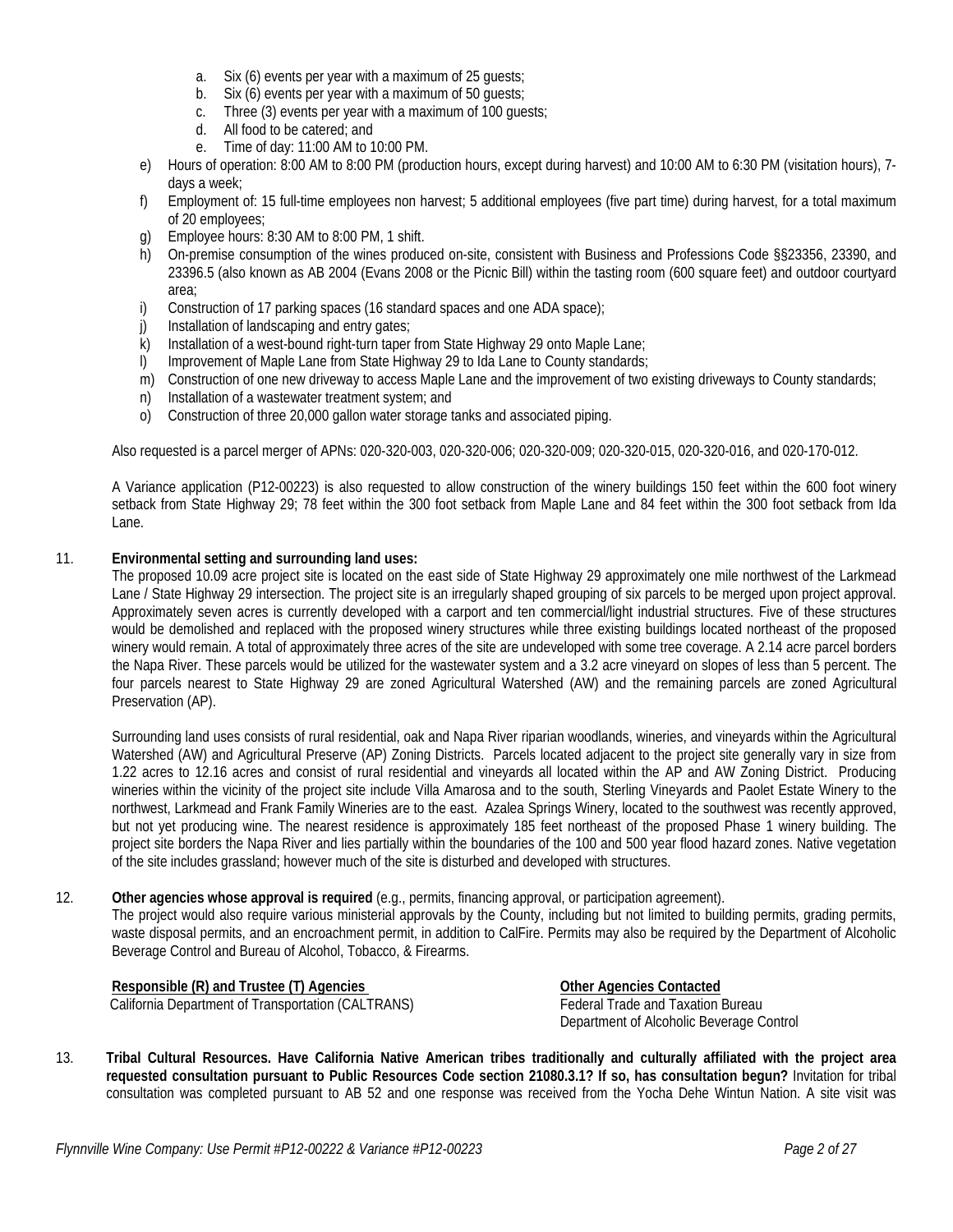conducted with tribal representatives on September 8, 2016 and a letter was received from Yocha Dehe Wintun Nation dated October 18, 2016 noting that the tribe is not aware of any known cultural resources near this project site and that a cultural monitor is not needed.

Note: Conducting consultation early in the CEQA process allows tribal governments, lead agencies, and project proponents to discuss the level of environmental review, identify and address potential adverse impacts to tribal cultural resources, and reduce the potential for delay and conflict in the environmental review process. (See Public Resources Code section 21083.3.2.) Information may also be available from the California Native American Heritage Commission's Sacred Lands File per Public Resources Code section 5097.96 and the California Historical Resources Information System administered by the California Office of Historic Preservation. Please also note that Public Resources Code section 21082.3(c) contains provisions specific to confidentiality.

#### ENVIRONMENTAL IMPACTS AND BASIS OF CONCLUSIONS:

The conclusions and recommendations contained herein are professional opinions derived in accordance with current standards of professional practice. They are based on a review of the Napa County Environmental Resource Maps, the other sources of information listed in the file, and the comments received, conversations with knowledgeable individuals; the preparer's personal knowledge of the area; and, where necessary, a visit to the site. For further information, see the environmental background information contained in the permanent file on this project.

On the basis of this initial evaluation:

- $\Box$ I find that the proposed project COULD NOT have a significant effect on the environment, and a NEGATIVE DECLARATION will be prepared.
- I find that although the proposed project could have a significant effect on the environment, there will not be a significant effect in this case ⊠ because revisions in the project have been made by or agreed to by the project proponent. A MITIGATED NEGATIVE DECLARATION will be prepared.
	- I find that the proposed project MAY have a significant effect on the environment, and an ENVIRONMENTAL IMPACT REPORT is required.
- П I find that the proposed project MAY have a "potentially significant impact" or "potentially significant unless mitigated" impact on the environment, but at least one effect 1) has been adequately analyzed in an earlier document pursuant to applicable legal standards, and 2) has been addressed by mitigation measures based on the earlier analysis as described on attached sheets. An ENVIRONMENTAL IMPACT REPORT is required, but it must analyze only the effects that remain to be addressed.
- I find that although the proposed project could have a significant effect on the environment, because all potentially significant effects (a) have □ been analyzed adequately in an earlier EIR or NEGATIVE DECLARATION pursuant to applicable standards, and (b) have been avoided or mitigated pursuant to that earlier EIR or NEGATIVE DECLARATION, including revisions or mitigation measures that are imposed upon the proposed project, nothing further is required.

Jason R. Hade, AICP, Planner III Napa County Planning, Building, and Environmental Services

 $1/12/17$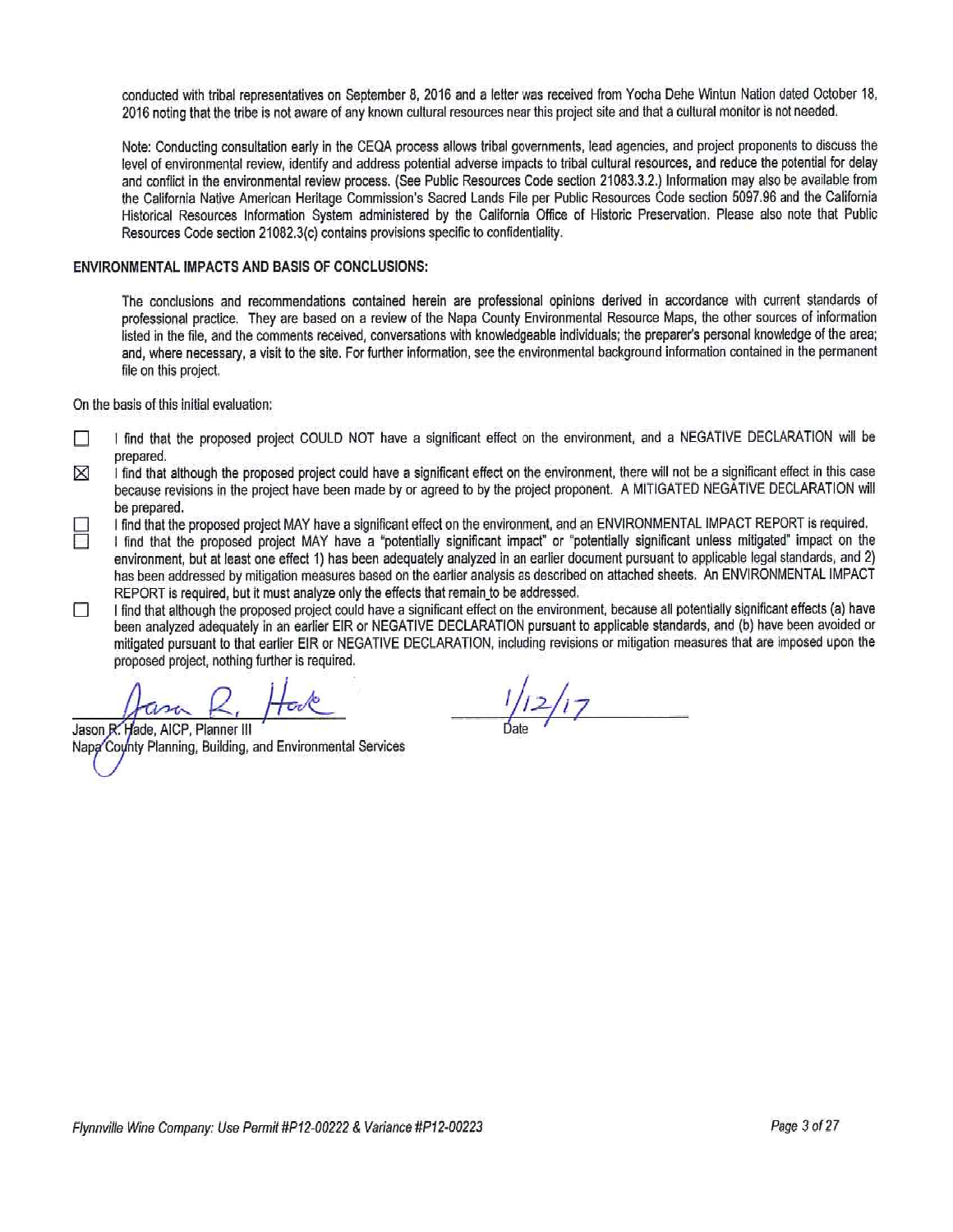| ι. |    | <b>AESTHETICS.</b> Would the project:                                                                                                                    | Potentially<br>Significant Impact | Less Than<br>Significant<br><b>With Mitigation</b><br>Incorporation | Less Than<br>Significant<br>Impact | No Impact |
|----|----|----------------------------------------------------------------------------------------------------------------------------------------------------------|-----------------------------------|---------------------------------------------------------------------|------------------------------------|-----------|
|    | a) | Have a substantial adverse effect on a scenic vista?                                                                                                     |                                   |                                                                     | IX                                 |           |
|    | b) | Substantially damage scenic resources, including, but not limited to, trees,<br>rock outcroppings, and historic buildings within a state scenic highway? |                                   |                                                                     | $\boxtimes$                        |           |
|    | C) | Substantially degrade the existing visual character or quality of the site and its<br>surroundings?                                                      |                                   |                                                                     | $\boxtimes$                        |           |
|    | d) | Create a new source of substantial light or glare which would adversely affect<br>day or nighttime views in the area?                                    |                                   |                                                                     | $\bowtie$                          |           |

- a-c. Visual resources are those physical features that make up the environment, including landforms, geological features, water, trees and other plants, and elements of the human cultural landscape. A scenic vista, then, would be a publicly accessible vantage point such as a road, park, trail, or scenic overlook from which distant or landscape-scale views of a beautiful or otherwise important assembly of visual resources can be taken-in. As generally described in the **Environmental Setting and Surrounding Land Uses** section, above, this area is defined by a mix of vineyard, winery, residential uses and the Napa River situated along the floor of the Napa Valley. The project would not result in a substantial damage to scenic resources or substantially degrade the visual character or quality of the site and its surroundings. The project site is currently developed with ten existing commercial/light industrial structures on six separate parcels which would be merged if Use Permit approval is granted. The proposal includes demolition of five of the existing structures. New structures would be constructed for a winery, hospitality functions and office uses. These structures would include a building form to create an agricultural theme consistent with the context of the surrounding project area and would not exceed a height of 30 feet. Shallow roofs are proposed to minimize the building heights. Materials would include a standing seam metal roof and cement plaster and stone siding. As identified in the requested variance application, the structures propose to be set back 150 feet from the centerline of State Highway 29, 78 feet from the centerline of Maple Lane, and 84 feet from the centerline of Ida Lane. However, parking would be located within this setback. Although a variance for a reduced setback is requested, parking and structures are proposed to be screened by existing trees and shrubs. There are no rock outcroppings visible from the road or other designated scenic resources on the property. Although State Highway 29 is considered a Viewshed Road, the site does not contain slopes in excess of 15 percent. Therefore, the County's Viewshed Protection Program is not applicable to the subject site. Because there is minimal visual impact from the road, there is a less than significant impact to a scenic vista.
- d. The construction of the winery buildings and associated infrastructure improvements may result in the installation of additional lighting that may have the potential to impact nighttime views. Although the project is in an area that has existing nighttime lighting, the installation of new sources of nighttime lights may affect nighttime views. Pursuant to standard Napa County conditions of approval for wineries, outdoor lighting would be required to be shielded and directed downwards, with only low level lighting allowed in parking areas. As designed, and as subject to the standard condition of approval, below, the project would not have a significant impact resulting from new sources of outside lighting.

*"All exterior lighting, including landscape lighting, shall be shielded and directed downward, shall be located as low to the ground as possible, shall be the minimum necessary for security, safety, or operations, shall be on timers, and shall*  incorporate the use of motion detection sensors to the greatest extent practical. No flood-lighting or sodium lighting of *the building is permitted, including architectural highlighting and spotting. Low-level lighting shall be utilized in parking areas as opposed to elevated high-intensity light standards. Lighting utilized during harvest activities is not subject to this requirement.*

*Prior to issuance of any building permit pursuant to this approval, two (2) copies of a detailed lighting plan showing the location and specifications for all lighting fixtures to be installed on the property shall be submitted for Planning Division review and approval. All lighting shall comply with the California Building Code."*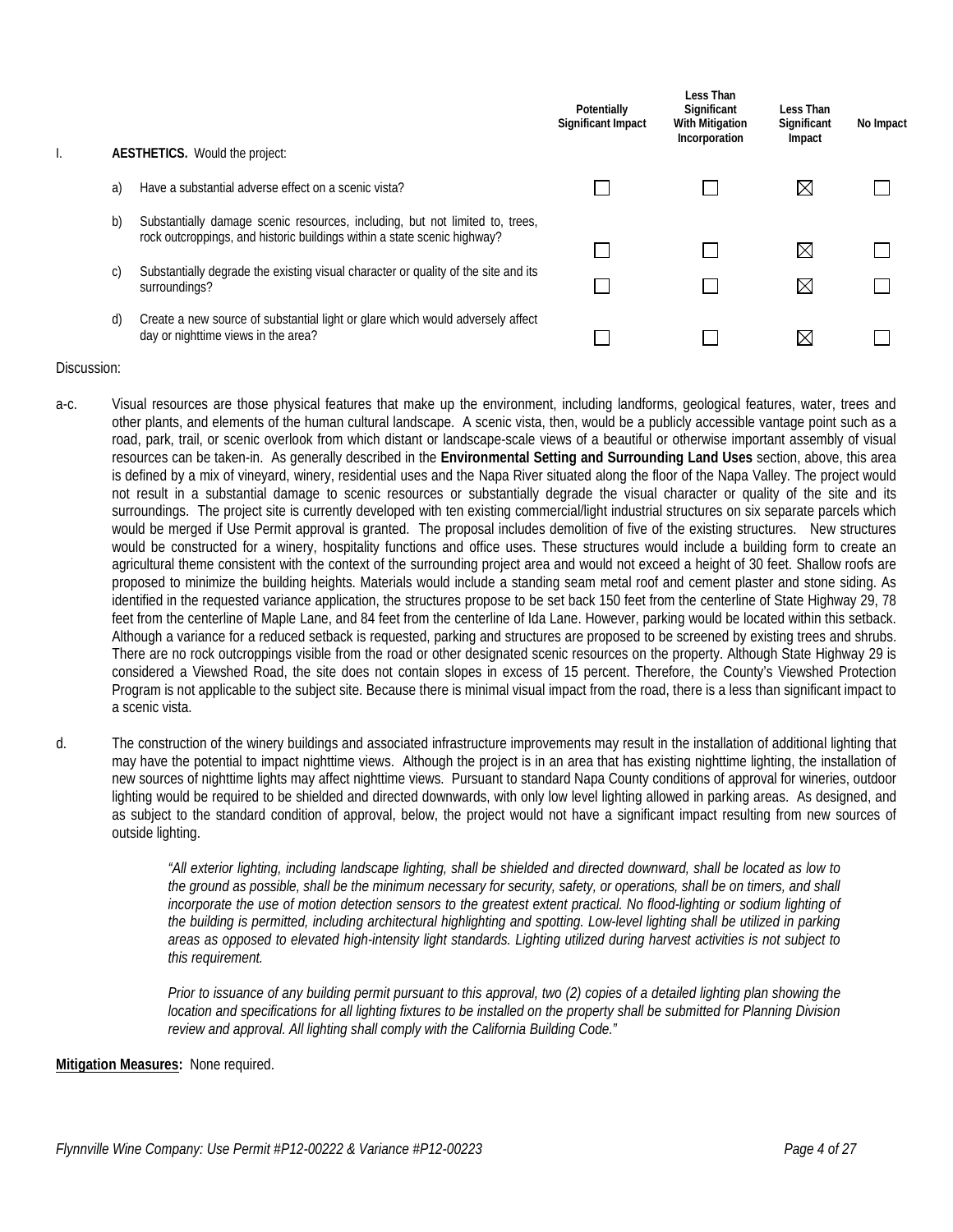|               |               |                                                                                                                                                                                                                                                                                            | Potentially<br><b>Significant Impact</b> | Less Than<br>Significant<br><b>With Mitigation</b><br>Incorporation | Less Than<br>Significant<br>Impact | No Impact   |
|---------------|---------------|--------------------------------------------------------------------------------------------------------------------------------------------------------------------------------------------------------------------------------------------------------------------------------------------|------------------------------------------|---------------------------------------------------------------------|------------------------------------|-------------|
| $\parallel$ . |               | AGRICULTURE AND FOREST RESOURCES. <sup>1</sup> Would the project:                                                                                                                                                                                                                          |                                          |                                                                     |                                    |             |
|               | a)            | Convert Prime Farmland, Unique Farmland, or Farmland of Statewide<br>Important (Farmland) as shown on the maps prepared pursuant to the<br>Farmland Mapping and Monitoring Program of the California Resources<br>Agency, to non-agricultural use?                                         |                                          |                                                                     |                                    |             |
|               | b)            | Conflict with existing zoning for agricultural use, or a Williamson Act contract?                                                                                                                                                                                                          |                                          |                                                                     |                                    | $\boxtimes$ |
|               | $\mathcal{C}$ | Conflict with existing zoning for, or cause rezoning of, forest land as defined in<br>Public Resources Code Section 12220(g), timberland as defined in Public<br>Resources Code Section 4526, or timberland zoned Timberland Production as<br>defined in Government Code Section 51104(g)? |                                          |                                                                     |                                    | M           |
|               | d)            | Result in the loss of forest land or conversion of forest land to non-forest use<br>in a manner that will significantly affect timber, aesthetics, fish and wildlife,<br>biodiversity, water quality, recreation, or other public benefits?                                                |                                          |                                                                     |                                    |             |
|               | e)            | Involve other changes in the existing environment which, due to their location or<br>nature, could result in conversion of Farmland to non-agricultural use?                                                                                                                               |                                          |                                                                     |                                    |             |

 $\overline{a}$ 

- a/b/e. The project site is designated Prime Farmland and Urban and Built-Up Land and would not result in the conversion of Prime Farmland, Unique Farmland or Farmland of Statewide Important as shown on the Napa County Important Farmland Map 2002 prepared by the California Department of Conservation District, Division of Land Resource Protection, pursuant to the Farmland Mapping and Monitoring Program of the California Resources Agency. The proposed project would not conflict with existing zoning for agricultural uses. There is no existing Agricultural contract on the property. The proposed winery buildings would be constructed on "Urban and Built Up Land" while the area of the site designated as "Prime Farmland" would be utilized for vineyard development and the wastewater treatment system. There are no other changes included in this proposal that would result in the conversion of Farmland beyond the immediate project site. General Plan Agricultural Preservation and Land Use policies AG/LU-2 and AG/LU-13 recognize wineries, and any use consistent with the Winery Definition Ordinance and clearly accessory to a winery, as agriculture. As a result, this application would not result in the conversion of special status farmland to a non-agricultural use.
- c/d. The project site is zoned Agricultural Watershed (AW) and Agricultural Preserve (AP), which allow wineries upon grant of a use permit. According to the Napa County Environmental resource maps (based on the following layers – Sensitive Biotic Oak Woodlands, Riparian Woodland Forest and Coniferous Forest) the project site does not contain woodland or forested areas. Therefore, the proposed project would not conflict with existing zoning for, or cause rezoning of, forest land, timberland, or timberland zoned Timberland Production.

<sup>&</sup>lt;sup>1</sup> "Forest land" is defined by the State as "land that can support 10-percent native tree cover of any species, including hardwoods, under natural conditions, and that allows for management of one or more forest resources, including timber, aesthetics, fish and wildlife, biodiversity, water quality, recreation, and other public benefits." (Public Resources Code Section 12220(g)) The Napa County General Plan anticipates and does not preclude conversion of some "forest land" to agricultural use, and the program-level EIR for the 2008 General Plan Update analyzed the impacts of up to 12,500 acres of vineyard development between 2005 and 2030, with the assumption that some of this development would occur on "forest land." In that analysis specifically, and in the County's view generally, the conversion of forest land to agricultural use would constitute a potentially significant impact only if there were resulting significant impacts to sensitive species, biodiversity, wildlife movement, sensitive biotic communities listed by the California Department of Fish and Wildlife, water quality, or other environmental resources addressed in this checklist.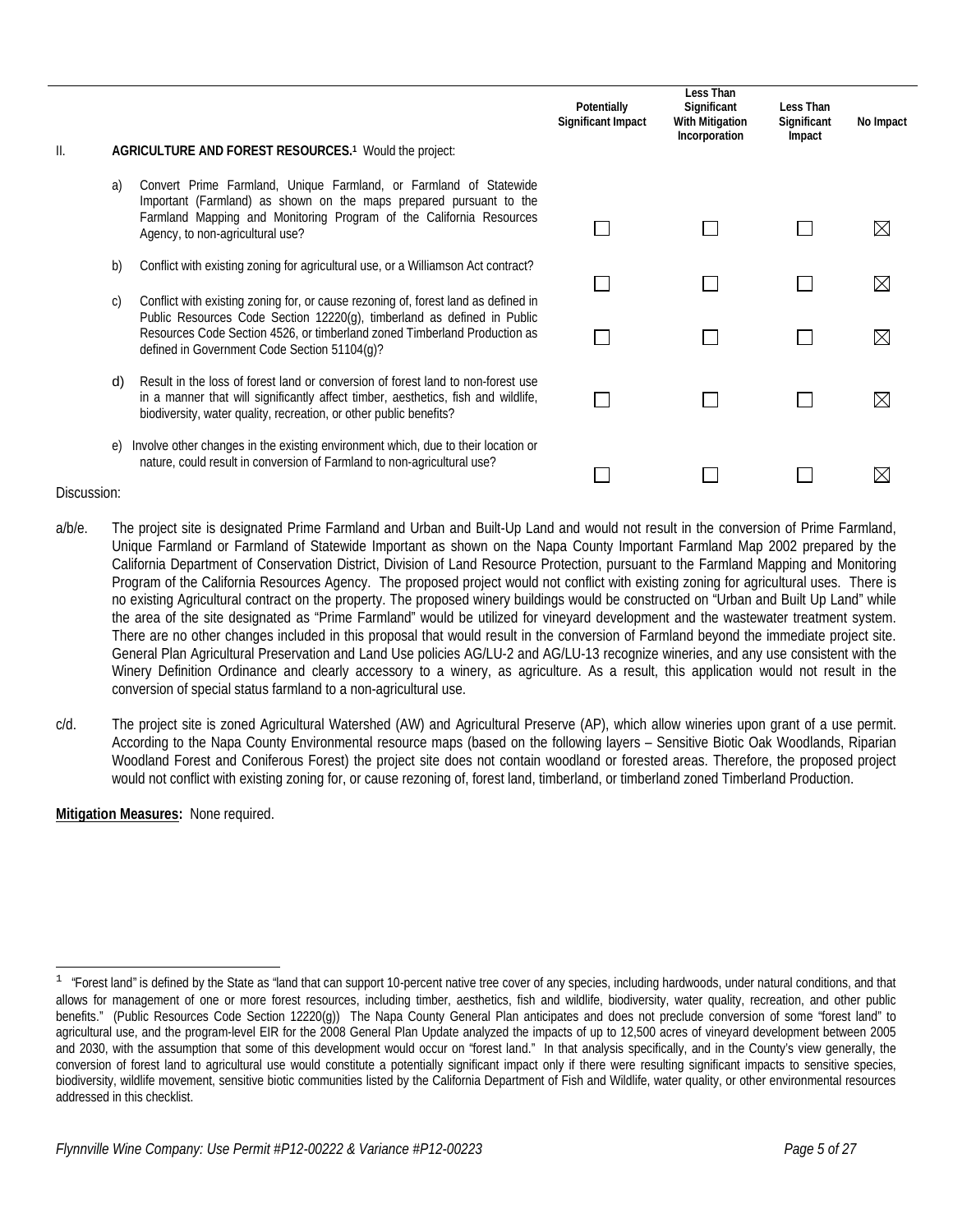| III. |          | AIR QUALITY. Where available, the significance criteria established by the applicable air quality management or air pollution control district may be relied<br>upon to make the following determinations. Would the project: | Potentially<br>Significant Impact | Less Than<br>Significant<br>With Mitigation<br>Incorporation | Less Than<br>Significant<br>Impact | No Impact |
|------|----------|-------------------------------------------------------------------------------------------------------------------------------------------------------------------------------------------------------------------------------|-----------------------------------|--------------------------------------------------------------|------------------------------------|-----------|
|      | a)<br>b) | Conflict with or obstruct implementation of the applicable air quality plan?<br>Violate any air quality standard or contribute substantially to an existing or                                                                |                                   |                                                              | $\boxtimes$                        |           |
|      | C)       | projected air quality violation?<br>Result in a cumulatively considerable net increase of any criteria pollutant for                                                                                                          |                                   |                                                              | $\boxtimes$                        |           |
|      |          | which the project region is non-attainment under an applicable federal or state<br>ambient air quality standard (including releasing emissions which exceed<br>quantitative thresholds for ozone precursors)?                 |                                   |                                                              | $\boxtimes$                        |           |
|      | d)       | Expose sensitive receptors to substantial pollutant concentrations?                                                                                                                                                           |                                   |                                                              | $\boxtimes$                        |           |
|      | e)       | Create objectionable odors affecting a substantial number of people?                                                                                                                                                          |                                   |                                                              | $\bowtie$                          |           |

a-c. On June 2, 2010, the Bay Area Air Quality Management District's Board of Directors unanimously adopted thresholds of significance to assist in the review of projects under the California Environmental Quality Act (CEQA). The thresholds were designed to establish the level at which the District believed air pollution emissions would cause significant environmental impacts under CEQA and were posted on the Air District's website and included in the Air District's May 2011 updated CEQA Guidelines.

On March 5, 2012 the Alameda County Superior Court issued a judgment finding that the Air District had failed to comply with CEQA when it adopted the thresholds. However, on August 31, 2013, the Court of Appeal reinstated the Air District's thresholds of significance provided in Table 3-1 (Criteria Air Pollutants & Precursors Screening Levels Sizes) which are applicable for evaluating projects in Napa County.

Over the long term, emission sources for the proposed project will consist primarily of mobile sources including vehicles visiting the site. The Air District's threshold of significance provided in Table 3-1 has determined that similar projects such as a quality restaurant that do not exceed a threshold of 47,000 sf will not significantly impact air quality and do not require further study (BAAQMD CEQA Guidelines, May 2011 Pages 3-2 & 3-3.). Given the size of the entire project, which is approximately 24,210 square feet of enclosed floor area including approximately 600 square feet of floor area for tasting/hospitality uses compared to the BAAQMD's screening criterion of 47ksf (high quality restaurant) and 541ksf (general light industry) for  $NO<sub>X</sub>$  (oxides of nitrogen), the project would contribute an insignificant amount of air pollution and would not result in a conflict or obstruction of an air quality plan. (Please note: a high quality restaurant is considered comparable to a winery tasting room for purposes of evaluating air pollutant emissions, but grossly overstates emissions associated with other portions of a winery, such as office, barrel storage and production, which generate fewer vehicle trips. Therefore, a general light industry comparison has also been used for other such uses.)

The proposed project would not conflict with or obstruct the implementation of any applicable air quality plan. Wineries as proposed here are not producers of air pollution in volumes substantial enough to result in an air quality plan conflict. The project site lies within the Napa Valley, which forms one of the climatologically distinct sub-regions (Napa County Sub region) within the San Francisco Bay Area Air Basin. The topographical and meteorological features of the Valley create a relatively high potential for air pollution. Over the long term, emissions resulting from the proposed project would consist primarily of mobile sources, including production-related deliveries and visitor and employee vehicles traveling to and from the winery. The resulting busiest day plus marketing total trips is below the threshold of significance. The proposed project would not result in a cumulatively considerable net increase in any criteria pollutant for which the project region is in non-attainment under an applicable federal or state ambient air quality standard.

d. In the short term, potential air quality impacts are most likely to result from earthmoving and construction activities required for project construction. Earthmoving and construction emissions would have a temporary effect; consisting mainly of dust generated during grading and other construction activities, exhaust emissions from construction related equipment and vehicles, and relatively minor emissions from paints and other architectural coatings. The Air District recommends incorporating feasible control measures as a means of addressing construction impacts. If the proposed project adhere to these relevant best management practices identified by the Air District and the County's standard conditions of project approval, construction-related impacts are considered less than significant: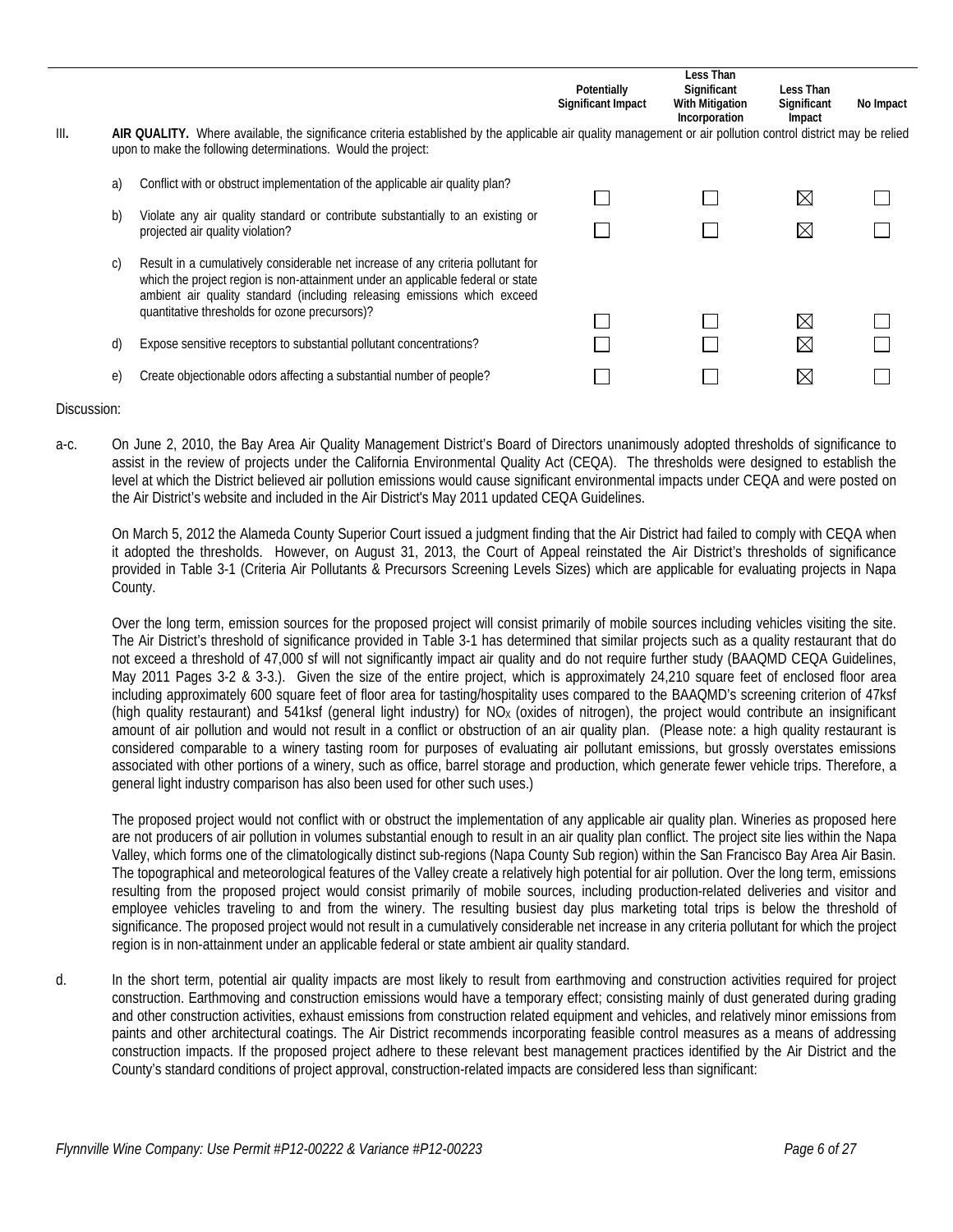*"During all construction activities, the permittee shall comply with the Bay Area Air Quality Management District Basic Construction Best Management Practices, as provided in Table 8-1, May 2011 Updated CEQA Guidelines:*

- *a. Post a publicly visible sign with the telephone number and person to contact at the lead agency regarding dust complaints. The Air District's phone number shall also be visible.*
- *b. All exposed surfaces (e.g., parking areas, staging areas, soil piles, grading areas, and unpaved access roads) shall be watered two times per day.*
- *c. All haul trucks transporting soil, sand, or other loose material off-site shall be covered.*
- *d. All visible mud or dirt tracked out onto adjacent public roads shall be removed using wet power vacuum street sweepers at least once per day. The use of dry power sweeping is prohibited.*
- *e. All vehicle speeds on unpaved roads shall be limited to 15 mph.*
- *f. All roadways, driveways, and sidewalks to be paved shall be completed as soon as possible. Building pads shall be laid as soon as possible after grading unless seeding or soil binders are used.*
- *g. Idling times shall be minimized either by shutting equipment off when not in use or reducing the maximum idling time to five (5) minutes (as required by the California airborne toxics control measure Title 13, Section 2485 of California Code of Regulations. Clear signage shall be provided for construction workers at all access points.*
- *h. All construction equipment shall be maintained and properly tuned in accordance with manufacturer's specifications. All equipment shall be checked by a certified visible emissions evaluator."*

Furthermore, while earthmoving and construction on the site will generate dust particulates in the short-term, the impact would be less than significant with dust control measures as specified in Napa County's standard condition of approval relating to dust:

*"Water and/or dust palliatives shall be applied in sufficient quantities during grading and other ground disturbing activities on-site to minimize the amount of dust produced. Outdoor construction activities shall not occur when average wind speeds exceed 20 miles per hour."*

e. While the Air District defines public exposure to offensive odors as a potentially significant impact, wineries are not known operational producers of pollutants capable of causing substantial negative impacts to sensitive receptors. The closest residence is approximately 185 feet from the proposed winery building. Construction-phase pollutants would be reduced to a less than significant level by the above-noted standard condition of approval. The project would not create pollutant concentrations or objectionable odors affecting a substantial number of people. Impacts would be less than significant.

| IV. | <b>BIOLOGICAL RESOURCES.</b> Would the project:                                                                                                                                                                                                                                                                              | Potentially<br><b>Significant Impact</b> | Less Than<br>Significant<br>With Mitigation<br>Incorporation | Less Than<br>Significant<br>Impact | No Impact |
|-----|------------------------------------------------------------------------------------------------------------------------------------------------------------------------------------------------------------------------------------------------------------------------------------------------------------------------------|------------------------------------------|--------------------------------------------------------------|------------------------------------|-----------|
|     |                                                                                                                                                                                                                                                                                                                              |                                          |                                                              |                                    |           |
|     | Have a substantial adverse effect, either directly or through habitat<br>a)<br>modifications, on any species identified as a candidate, sensitive, or special<br>status species in local or regional plans, policies, or regulations, or by the<br>California Department of Fish and Game or U.S. Fish and Wildlife Service? |                                          | $\boxtimes$                                                  |                                    |           |
|     | Have a substantial adverse effect on any riparian habitat or other sensitive<br>b)                                                                                                                                                                                                                                           |                                          |                                                              |                                    |           |
|     | natural community identified in local or regional plans, policies, regulations or<br>by the California Department of Fish and Game or US Fish and Wildlife<br>Service?                                                                                                                                                       |                                          | $\boxtimes$                                                  |                                    |           |
|     | Have a substantial adverse effect on federally protected wetlands as defined<br>C)                                                                                                                                                                                                                                           |                                          |                                                              |                                    |           |
|     | by Section 404 of the Clean Water Act (including, but not limited to, marsh,<br>vernal pool, Coastal, etc.) through direct removal, filling, hydrological<br>interruption, or other means?                                                                                                                                   |                                          | $\boxtimes$                                                  |                                    |           |
|     | Interfere substantially with the movement of any native resident or migratory<br>d)                                                                                                                                                                                                                                          |                                          |                                                              |                                    |           |
|     | fish or wildlife species or with established native resident or migratory wildlife<br>corridors, or impede the use of native wildlife nursery sites?                                                                                                                                                                         |                                          |                                                              | $\boxtimes$                        |           |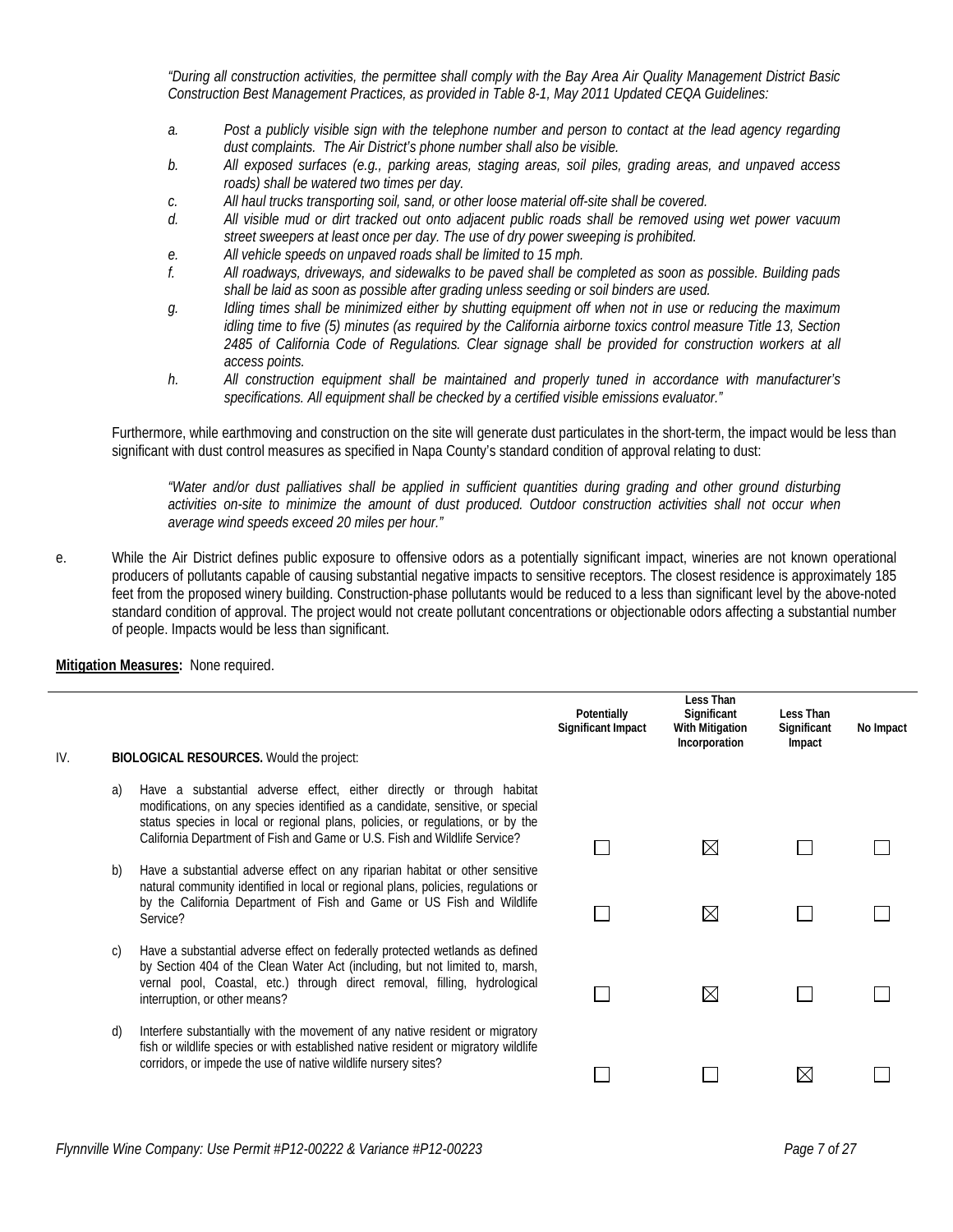|    |                                                                                                                                                                                         | Potentially<br>Significant Impact | Less Than<br>Significant<br><b>With Mitigation</b><br>Incorporation | Less Than<br>Significant<br>Impact | No Impact |
|----|-----------------------------------------------------------------------------------------------------------------------------------------------------------------------------------------|-----------------------------------|---------------------------------------------------------------------|------------------------------------|-----------|
| e) | Conflict with any local policies or ordinances protecting biological resources,<br>such as a tree preservation policy or ordinance?                                                     |                                   | ⋉                                                                   |                                    |           |
|    | Conflict with the provisions of an adopted Habitat Conservation Plan, Natural<br>Community Conservation Plan, or other approved local, regional, or state<br>habitat conservation plan? |                                   |                                                                     |                                    | ⊠         |

- a/b. According to a Biological Resources Survey prepared for the project by Kjeldsend Biological Consulting in January 2013, no known candidate, sensitive, or special status plant species have been identified as occurring within the project boundaries. However, activity for three types of special status bats have been identified as occurring within the project boundaries and a Bat Habitat Assessment was prepared by Wildlife Research Associates in November 2012. The assessment concluded that bats are roosting in six of the ten buildings onsite and includes roosting activities by Townsend's big-eared bat, a California Special Concern species. Accordingly, the mitigation measure identified below shall be implemented. The implementation of mitigation measure BIO-1 would reduce potentially significant impacts on special status bats to a level of less than significant.
- c/d. According to the Napa County Environmental Resource Maps (based on the following layers water bodies, vernal pools & vernal pool species) there are no wetlands on the property that would be affected by this project. The Napa River borders the northern end of the subject proposal but adherence to 45-foot County setback requirements would ensure effects to any migratory fish and riparian habitat and corridors would be less than significant. Moreover, no development is proposed in this portion of the project site. The riparian area along the Napa River would be considered a corridor. Protection of this corridor would be provided with a proposed 100 foot setback which would continue to function as a longitudinal corridor. There are no other identifiable wildlife corridors through the property (Biological Resources Survey, 2013). A Biological Resources Survey was conducted for the site in January 2013 by Kjeldsend Biological Consulting and recommended that if any widening or replacement to the existing culvert, located on Site Plan UP2, crossing the drainage near the proposed waste water treatment area, consultation and permitting must be obtained from the California Fish and Wildlife, U.S Army Corps of Engineers, and Regional Water Quality Control Boards prior to and during the construction. The implementation of mitigation measure BIO-2 would reduce potentially significant impacts to a level of less than significant.
- e. According to the project plans, approximately eight trees would be removed as part of the project, including four oak trees. Therefore, eight oak trees would be required to be replanted on-site consistent with General Plan Policy CON-24(c) which requires replacement of lost oak woodlands or preservation of like habitat at a 2:1 ratio when retention of existing vegetation is found to be infeasible. Retention of the four oak trees identified for removal is infeasible as they are located in the center of the limited development area for the proposed Phase I winery building. The implementation of mitigation measures BIO-3, BIO-4, and BIO-5 would reduce potentially significant impacts to a level of less than significant.
- f. The proposed project would not conflict with the provisions of an adopted Habitat Conservation Plans, Natural Community Conservation Plans or other approved local, regional or state habitat conservation plans because there are no plans applicable to the subject site. No impacts would occur.

#### **Mitigation Measures:**

MM BIO-1: Prior to the issuance of demolition permits or grading permits for any work associated with this project, a qualified biologist shall implement the recommendations identified on pages 3-6 applicable to the parcels subject to this application in the November 19, 2012 Bat Habitat Assessment prepared by Wildlife Research Associates. Methods include encouraging bats to voluntarily leave the roosts over a two day period of time by creating an environment unconducive to bat habitat by creating noises and vibrations. A qualified biologist shall monitor the roosts closely until it is determined that the roosts are no longer active, at which time construction activities may commence.

> **Monitoring:** Prior to the issuance of a demolition or grading permit, the permittee shall submit plans which reflect the incorporation of the bat removal recommendations to be implemented by a qualified biologist for the review and approval of Planning Division staff.

MM BIO-2: If any widening or replacement to the existing culvert, crossing the drainage near the proposed waste water treatment area is proposed, consultation and permitting must be obtained from the California Fish and Wildlife, U.S Army Corps of Engineers, and Regional Water Quality Control Boards prior to and during the construction.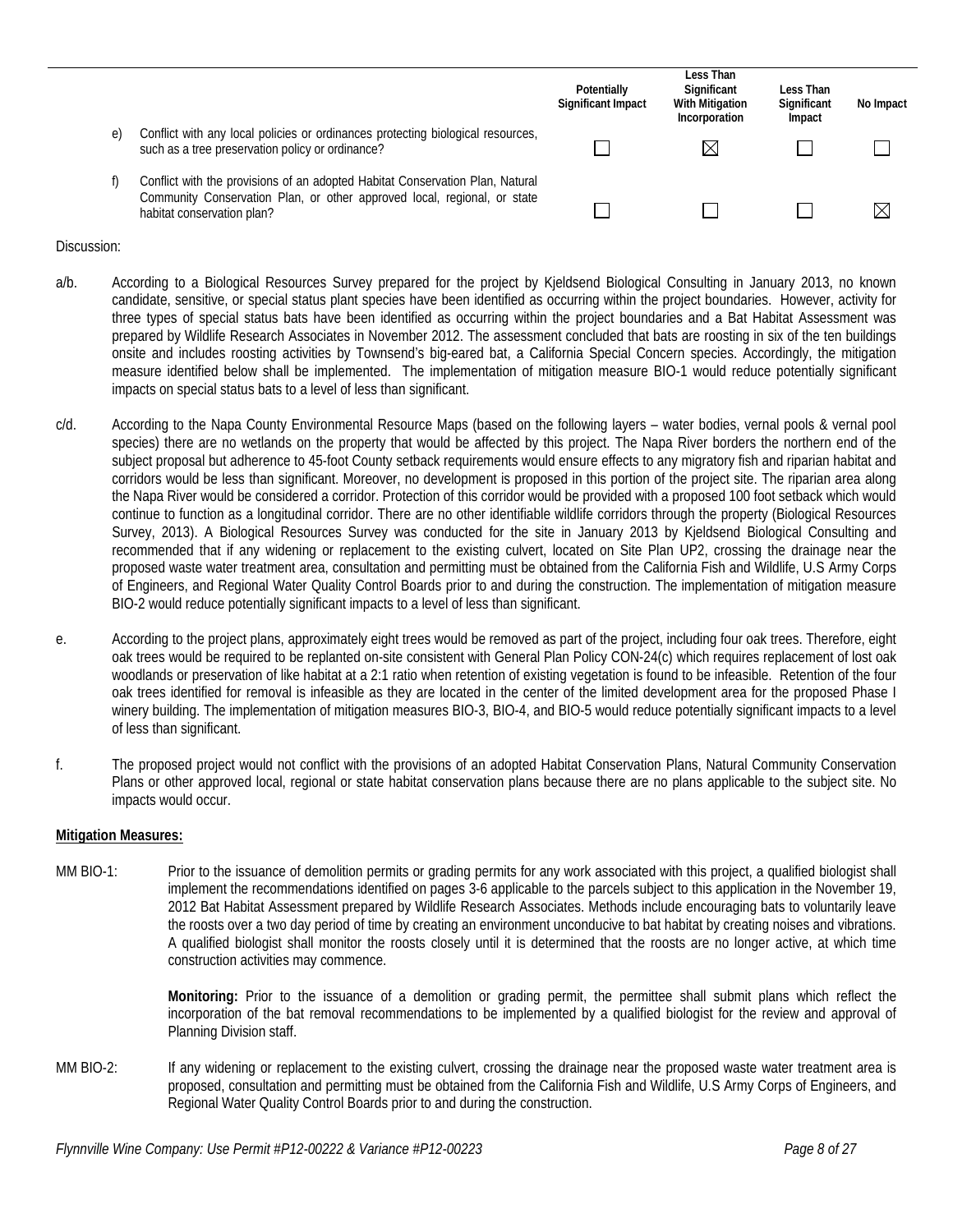**Monitoring:** Proof of the required permits and consultation for any widening or replacement of the existing culvert identified on Site Plan page UP2, and located near the proposed waste water treatment area, from California Fish and Wildlife, U.S Army Corps of Engineers, and Regional Water Quality Control Boards shall be submitted to Planning Division staff prior to the issuance of a grading permit.

MM BIO-3: Prior to issuance of a grading permit, a final tree removal plan shall be prepared by a certified arborist.

**Monitoring:** The final tree removal plan shall be submitted for review and approval to Planning Division staff with recommendations for tree removal prior to issuance of the grading permit.

MM BIO-4: Prior to issuance of a building permit, the applicant shall prepare a final landscape plan which shall reflect the replanting of eight oak trees on site.

> **Monitoring:** The final landscape plan shall be prepared by a qualified professional and shall be submitted for review and approval to Planning Division staff prior to issuance of the building permit.

MM BIO-5: Prior to the issuance of final certificate of occupancy, the final landscape plan shall be implemented in consultation with a certified arborist. The final landscape plan shall include the planting of two times the number of oak trees removed with the replanting schedule to match the oak species to be removed. The oaks are to be gallon sized and planted at approximately 20 feet on center or as otherwise advised by a certified arborist. The oaks will be watered by hand, as necessary, during the first three years to promote survival. Successful planting will be considered an 80 percent survival rate at five years. If less than 80 percent of the trees are surviving, replanting will be necessary.

> **Monitoring:** A letter from a certified arborist certifying that the replanting plan has been fully implemented shall be submitted to Planning Division staff prior to issuance of a Final Certificate of Occupancy. A certified arborist shall also submit a letter at five years confirming the trees have met the success criteria of 80 percent survival.

| V. |    | <b>CULTURAL RESOURCES.</b> Would the project:                                                                                | Potentially<br>Significant Impact | Less Than<br>Significant<br><b>With Mitigation</b><br>Incorporation | Less Than<br>Significant<br>Impact | No Impact |
|----|----|------------------------------------------------------------------------------------------------------------------------------|-----------------------------------|---------------------------------------------------------------------|------------------------------------|-----------|
|    | a) | Cause a substantial adverse change in the significance of a historical<br>resource as defined in CEQA Guidelines §15064.5?   |                                   |                                                                     | ⋉                                  |           |
|    | b) | Cause a substantial adverse change in the significance of an archaeological<br>resource pursuant to CEQA Guidelines§15064.5? |                                   |                                                                     | ⋉                                  |           |
|    | C) | Directly or indirectly destroy a unique paleontological resource or site or<br>unique geological feature?                    |                                   |                                                                     | ⊠                                  |           |
|    | d) | Disturb any human remains, including those interred outside of dedicated<br>cemeteries?                                      |                                   |                                                                     |                                    |           |

#### Discussion:

a-c. According to the Napa County Environmental Resource Maps (based on the following layers – Historical sites points & lines, Archaeology surveys, sites, sensitive areas, and flags) no historic sites have been identified on the property. However, if resources are found during any earth disturbing activities associated with the project, construction of the project is required to cease, and a qualified archaeologist would be retained to investigate the site in accordance with the following standard condition of approval:

> *"In the event that archeological artifacts or human remains are discovered during construction, work shall cease in a 50-foot radius surrounding the area of discovery. The permittee shall contact the PBES Department for further guidance, which will likely include the requirement for the permittee to hire a qualified professional to analyze the artifacts encountered and to determine if additional measures are required.*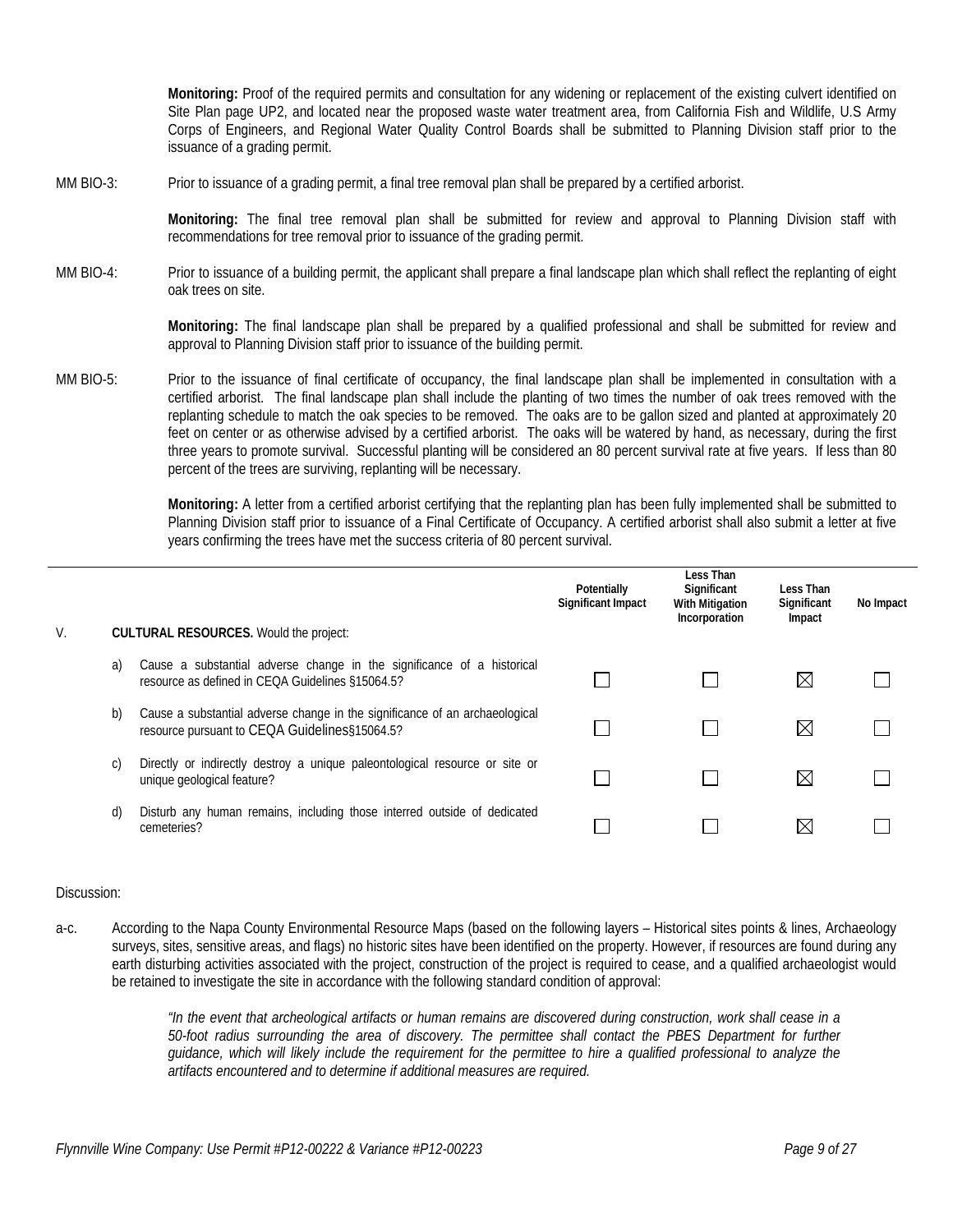*If human remains are encountered during the development, all work in the vicinity must be, by law, halted, and the Napa County Coroner informed, so that the Coroner can determine if an investigation of the cause of death is required,*  and if the remains are of Native American origin. If the remains are of Native American origin, the nearest tribal *relatives as determined by the State Native American Heritage Commission shall be contacted by the permittee to obtain recommendations for treating or removal of such remains, including grave goods, with appropriate dignity, as required under Public Resources Code Section 5097.98."*

d. No human remains have been encountered on the property and no information has been encountered that would indicate that this project would encounter human remains. All construction activities would occur on previously disturbed portions of the site. However, if resources are found during project grading, construction of the project is required to cease, and a qualified archaeologist would be retained to investigate the site in accordance with standard condition of approval noted above. Impacts would be less than significant.

#### **Mitigation Measures:** None required.

|     |              |      |                                                                                                                                                                                                                                                                                              | Potentially<br><b>Significant Impact</b> | Less Than<br>Significant<br>With Mitigation<br>Incorporation | Less Than<br>Significant<br>Impact | No Impact |
|-----|--------------|------|----------------------------------------------------------------------------------------------------------------------------------------------------------------------------------------------------------------------------------------------------------------------------------------------|------------------------------------------|--------------------------------------------------------------|------------------------------------|-----------|
| VI. |              |      | <b>GEOLOGY AND SOILS.</b> Would the project:                                                                                                                                                                                                                                                 |                                          |                                                              |                                    |           |
|     | a)           |      | Expose people or structures to potential substantial adverse effects, including<br>the risk of loss, injury, or death involving:                                                                                                                                                             |                                          |                                                              |                                    |           |
|     |              | i)   | Rupture of a known earthquake fault, as delineated on the most recent<br>Alquist-Priolo Earthquake Fault Zoning Map issued by the State<br>Geologist for the area or based on other substantial evidence of a known<br>fault? Refer to Division of Mines and Geology Special Publication 42. |                                          |                                                              |                                    |           |
|     |              |      |                                                                                                                                                                                                                                                                                              |                                          |                                                              | $\boxtimes$                        |           |
|     |              | ii)  | Strong seismic ground shaking?                                                                                                                                                                                                                                                               |                                          |                                                              | $\boxtimes$                        |           |
|     |              | iii) | Seismic-related ground failure, including liquefaction?                                                                                                                                                                                                                                      |                                          |                                                              | $\boxtimes$                        |           |
|     |              | iv)  | Landslides?                                                                                                                                                                                                                                                                                  |                                          |                                                              | $\boxtimes$                        |           |
|     | b)           |      | Result in substantial soil erosion or the loss of topsoil?                                                                                                                                                                                                                                   |                                          |                                                              | $\boxtimes$                        |           |
|     | $\mathsf{C}$ |      | Be located on a geologic unit or soil that is unstable, or that would become<br>unstable as a result of the project, and potentially result in on- or off-site<br>landslide, lateral spreading, subsidence, liquefaction or collapse?                                                        |                                          |                                                              | $\boxtimes$                        |           |
|     | d)           |      | Be located on expansive soil creating substantial risks to life or property?<br>Expansive soil is defined as soil having an expansive index greater than 20,<br>as determined in accordance with ASTM (American Society of Testing and<br>Materials) D 4829.                                 |                                          |                                                              | $\boxtimes$                        |           |
|     | e)           |      | Have soils incapable of adequately supporting the use of septic tanks or<br>alternative waste water disposal systems where sewers are not available for<br>the disposal of waste water?                                                                                                      |                                          |                                                              | $\boxtimes$                        |           |

## Discussion:

- a.
- i.) There are no known faults on the project site as shown on the most recent Alquist-Priolo Earthquake Fault Zoning Map. As such, the proposed project would result in a less than significant impact with regards to rupturing a known fault.
- ii.) All areas of the Bay Area are subject to strong seismic ground shaking. Construction of the project will be required to comply with all the latest building standards and codes, including the California Building Code that would reduce any potential impacts to a less than significant level.
- iii.) No subsurface conditions have been identified on the project site that indicated a susceptibility to seismic-related ground failure or liquefaction. Compliance with the latest editions of the California Building Code for seismic stability would result in less than significant impacts.
- iv.) According to the Napa County Environmental Resource Maps (Landslides line, polygon, and geology layers) there are no landslide deposits in the proposed development area.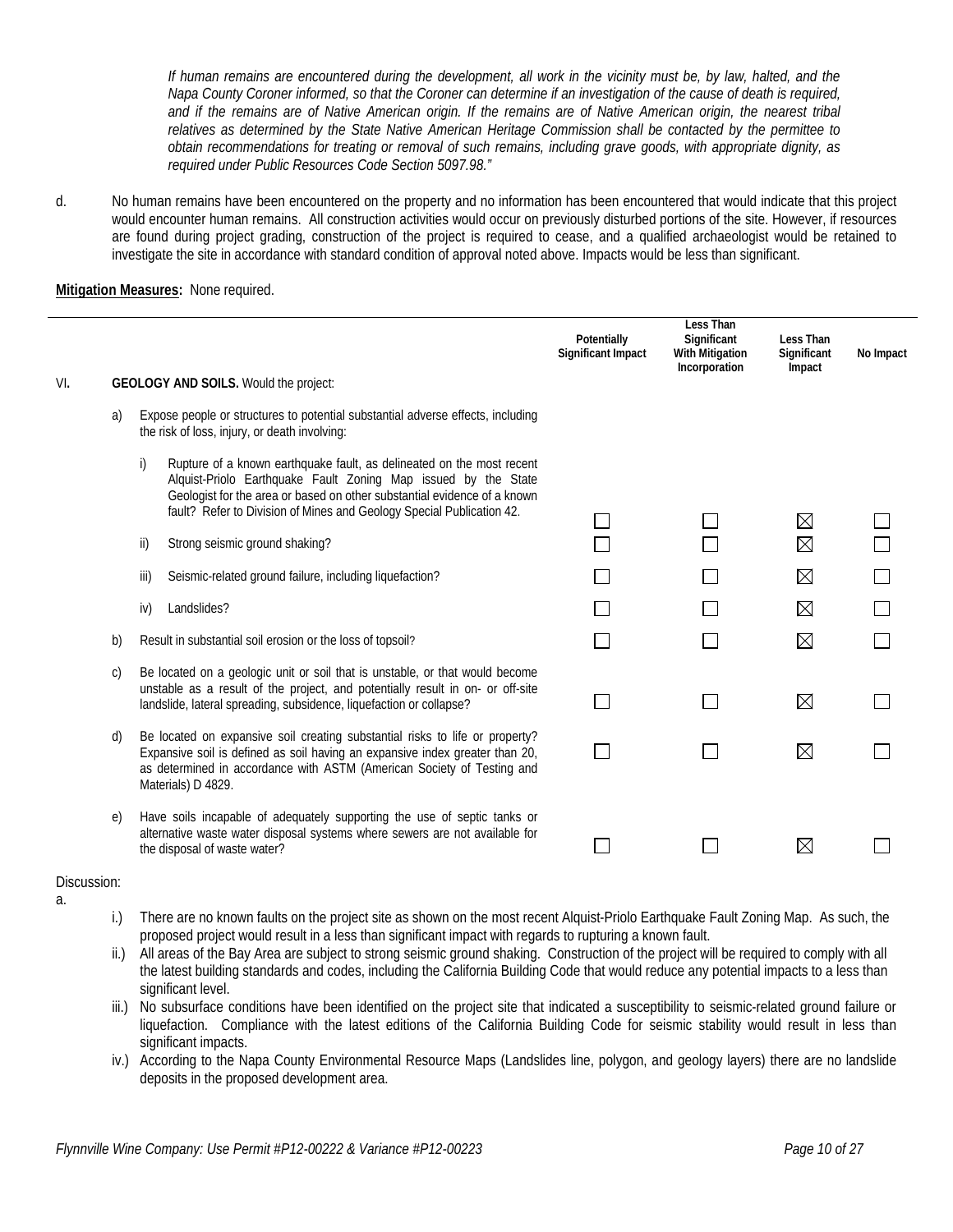- b. Based upon the Soil Survey of Napa County, prepared by the United States Department of Agriculture (USDA), the site is composed of Bale loam soil which is found on land with 0-2 percent slopes. Soils in the Bale series are characterized by slow runoff with a slight hazard of erosion. Bale soil is nearly level and is generally found on old alluvial fans and flood plains. The project would be required to submit a site development plan, including implementation of storm water and erosion control Best Management Practices under the standards developed in the County's National Pollutant Discharge Elimination System, Phase II Stormwater Permit, which is required by County Code and is standard practice on all County development projects. Impacts would be less than significant.
- c/d. According to the Napa County Environmental Resource Maps (Surficial Deposits layer) the majority of the site is underlain by undifferentiated Holocene alluvium. Based on the Napa County Environmental Sensitivity Maps (Liquefaction layer) the project site has high susceptibility for liquefaction. Development would be required to comply with the latest building standards and codes, including the California Building Code that would reduce any potential impacts to a less than significant level.
- e. According to the Wastewater Feasibility Study prepared by Summit Engineering on April 21, 2016, the project site and proposed system would have adequate disposal capacity to serve the project. The Division of Environmental Health reviewed this report and concurred with its findings. Impacts would be less than significant.

#### **Mitigation Measures:** None required.

|      |                                                                                                                                                                                                                                                       | Potentially<br>Significant Impact | Less Than<br>Significant<br><b>With Mitigation</b><br>Incorporation | Less Than<br>Significant<br>Impact | No Impact |
|------|-------------------------------------------------------------------------------------------------------------------------------------------------------------------------------------------------------------------------------------------------------|-----------------------------------|---------------------------------------------------------------------|------------------------------------|-----------|
| VII. | <b>GREENHOUSE GAS EMISSIONS.</b> Would the project:                                                                                                                                                                                                   |                                   |                                                                     |                                    |           |
| a)   | Generate a net increase in greenhouse gas emissions in excess of<br>applicable thresholds adopted by the Bay Area Air Quality Management<br>District or the California Air Resources Board which may have a significant<br>impact on the environment? |                                   |                                                                     |                                    |           |
| b)   | Conflict with a county-adopted climate action plan or another applicable<br>plan, policy or regulation adopted for the purpose of reducing the emissions<br>of greenhouse gases?                                                                      |                                   |                                                                     |                                    |           |

#### Discussion:

Napa County has been working to develop a Climate Action Plan (CAP) for several years. In 2012, a Draft CAP (March 2012) was recommended using the emissions checklist in the Draft CAP, on a trial basis, to determine potential greenhouse gas (GHG) emissions associated with project development and operation. At the December 11, 2012, Napa County Board of Supervisors (BOS) hearing, the BOS considered adoption of the proposed CAP. In addition to reducing Napa County's GHG emissions, the proposed plan was intended to address compliance with CEQA for projects reviewed by the County and to lay the foundation for development of a local offset program. While the BOS acknowledged the plan's objectives, the BOS requested that the CAP be revised to better address transportation-related greenhouse gas, to acknowledge and credit past accomplishments and voluntary efforts, and to allow more time for establishment of a cost-effective local offset program. The Board also requested that best management practices be applied and considered when reviewing projects until a revised CAP is adopted to ensure that projects address the County's policy goal related to reducing GHG emissions.

In July 2015, the County re-commenced preparation of the CAP to: i) account for present day conditions and modeling assumptions (such as but not limited to methods, emission factors, and data sources), ii) address the concerns with the previous CAP effort as outlined above, iii) meet applicable State requirements, and iv) result in a functional and legally defensible CAP. On April 13, 2016 the County, as the part of the first phase of development and preparation of the CAP, released Final Technical Memorandum #1: 2014 Greenhouse Gas Emissions Inventory and Forecast, April 13, 2016. This initial phase included: i) updating the unincorporated County's community-wide GHG emissions inventory to 2014, and ii) preparing new GHG emissions forecasts for the 2020, 2030, and 2050 horizons. Additional information on the County CAP can be obtained at the Napa County Department of Planning, Building and Environmental Services or http://www.countyofnapa.org/CAP/.

a/b. Overall increases in Greenhouse Gas (GHG) emissions in Napa County were assessed in the Environmental Impact Report (EIR) prepared for the Napa County General Plan Update and certified in June 2008. GHG emissions were found to be significant and unavoidable in that document, despite the adoption of mitigation measures incorporating specific policies and action items into the General Plan.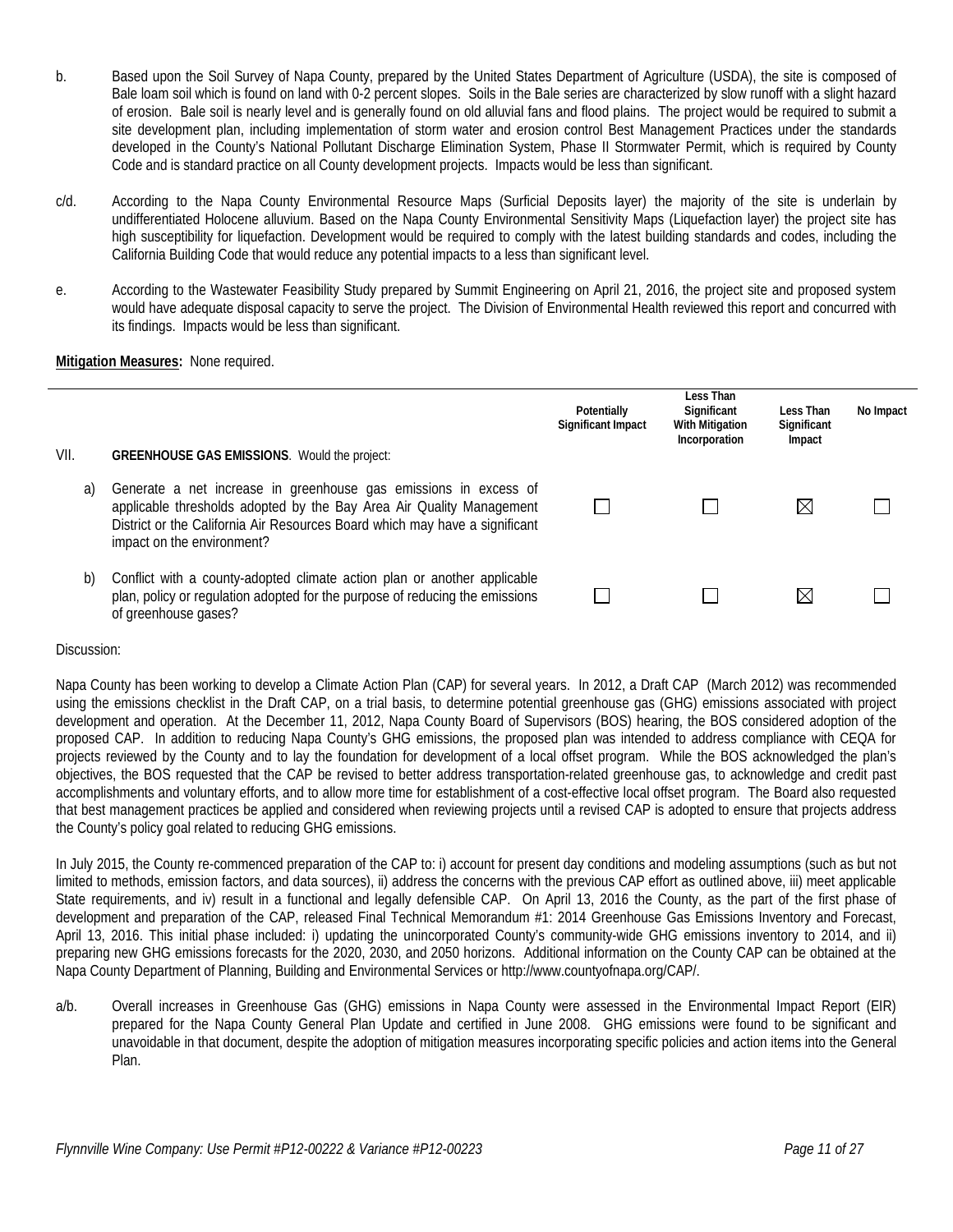Consistent with these General Plan action items, Napa County participated in the development of a community-wide GHG emissions inventory and "emission reduction framework" for all local jurisdictions in the County in 2008-2009. This planning effort was completed by the Napa County Transportation and Planning Agency in December 2009, and served as the basis for development of a refined inventory and emission reduction plan for unincorporated Napa County.

In 2011, the Bay Area Air Quality Management District (BAAQMD) released California Environmental Quality Act (CEQA) Project Screening Criteria and Significance of Thresholds [1,100 metric tons per year (MT) of carbon dioxide and carbon dioxide equivalents (CO2e)]. This threshold of significance is appropriate for evaluating projects in Napa County.

During our ongoing planning effort, the County requires project applicants to consider methods to reduce GHG emissions consistent with Napa County General Plan Policy CON-65(e). (Note: Pursuant to State CEQA Guidelines Section 15183, because this initial study assesses a project that is consistent with an adopted General Plan for which an environmental impact report (EIR) was prepared, it appropriately focuses on impacts which are "peculiar to the project," rather than the cumulative impacts previously assessed.)

For the purposes of this analysis potential GHG emissions associated with winery 'construction' and 'development' and with 'ongoing' winery operations have been discussed.

GHGs are the atmospheric gases whose absorption of solar radiation is responsible for the greenhouse effect, including carbon dioxide, methane, ozone, and the fluorocarbons, that contribute to climate change (a widely accepted theory/science explain human effects on the atmosphere). Carbon Dioxide (CO2) gas, the principal greenhouse gas (GHG) being emitted by human activities, and whose concentration in the atmosphere is most affected by human activity, also serves as the reference gas to compare other greenhouse gases. Agricultural sources of carbon emissions include forest clearing, land-use changes, biomass burning, and farm equipment and management activity emissions (http://www.climatechange.ca.gov/glossary/letter\_c.html). Equivalent Carbon Dioxide (CO2e) is the most commonly reported type of GHG emission and a way to get one number that approximates total emissions from all the different gasses that contribute to GHG (BAAMD CEQA Air Quality Guidelines, May 2012). In this case, carbon dioxide (CO2) is used as the reference atom/compound to obtain atmospheric carbon CO2 effects of GHG. Carbon stocks are converted to carbon dioxide equivalents (CO2e) by multiplying the carbon total by 44/12 (or 3.67), which is the ratio of the atomic mass of a carbon dioxide molecule to the atomic mass of a carbon atom (http://www.nciasi2.org/COLE/index.html).

One time "Construction Emissions" associated with the winery development project includes: i) the carbon stocks that are lost (or released) when existing vegetation is removed and soil is ripped in preparation for the new winery structures and associated infrastructure; and ii) emissions associated with the energy used to develop and prepare the project area and construct the winery, including construction equipment and worker vehicle trips (hereinafter referred to as Equipment Emissions). These emissions also include underground carbon stocks (or Soil carbon) associated with the existing vegetation that is proposed to be removed.

In addition to the one time Construction Emissions, "Operational Emissions" of the winery are also considered and include: i) any reduction in the amount of carbon sequestered by existing vegetation that is removed as part of the project compared to a "no project" scenario (hereinafter referred to as Operational Sequestration Emissions); and ii) ongoing emissions from the energy used to maintain and operate the winery, including vehicle trips associated with employee and visitor trips (hereinafter referred to as Operational Emissions). See Section XVI, Transportation/Traffic, for anticipated number of operational trips. Operational Emissions from the proposed winery would be the primary source of emissions over the long-term when compared to one time construction emissions.

The proposed project has been evaluated against the BAAQMD thresholds Table 3-1 (Operational GHG Screening Level Sizes). Because 24,210 square feet of floor area including a 600 square foot tasting room is proposed when compared to the BAAQMD's GHG screening criteria of 121,000 sf for general industrial, and compared to the BAAQMD's screening criterion of 9,000 sf. for high quality restaurant, the project was determined not to exceed the 1,100 MT of CO2e/yr GHG threshold of significance.

Furthermore, the applicant proposes to incorporate additional GHG reduction methods including: generation of on-site renewable energy via the installation of a solar photovoltaic array on the production building roof; providing charging stations for electric vehicles at no charge; utilizing the proposed solar photovoltaic system to heat water; installation of LED and fluorescent lights; use of a cool roof with a high solar reflectance index; installation of bicycle parking facilities; access to the proposed Class bicycle lane along State Highway 29; composting of landscape trimmings and food waste; provision of informational handouts regarding transit facilities located within 500 feet of the project site; minimization of grading and tree removal; planned certification as a Napa Green Winery; use of recycled water to irrigate proposed vineyard planting; use of water sense certified fixtures; water efficient landscape; recycling of 75 percent of all waste; education to staff and visitors on sustainable practices; and the installation of owl houses and bat houses.

The proposed project has been evaluated against the BAAQMD thresholds and determined that the project would not exceed the 1,100 MT/yr of CO2e. GHG Emission reductions from local programs and project level actions, such as application of the Cal Green Building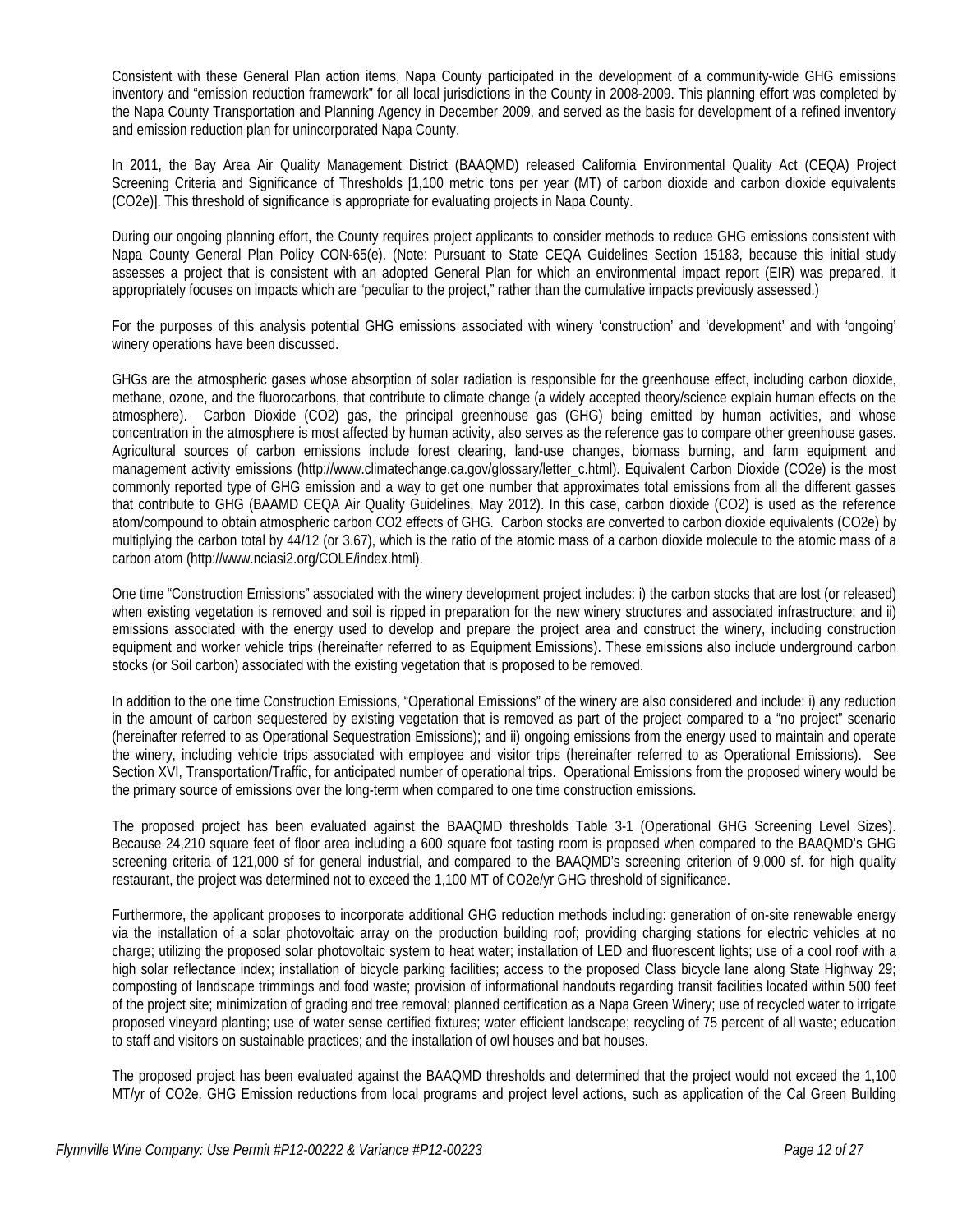Code, tightened vehicle fuel efficiency standards, and more project-specific on-site programs including those winery features noted above would combine to further reduce emissions below BAAQMD thresholds.

Greenhouse Gas Emission reductions from local programs and project level actions, such as application of the Cal Green Building Code, vehicle fuel efficiency standards, and the project-specific on-site programs identified above would combine to further reduce emissions below BAAQMD thresholds.

As indicated above the County is currently preparing a CAP and as the part of the first phase of development and preparation of the CAP has released Final Technical Memorandum #1 (2014 Greenhouse Gas Emissions Inventory and Forecast, April 13, 2016). Table 1 of the Technical Memorandum indicates that 2% of the County's GHG emissions in 2014 were a result of land use change.

The increase in emissions expected as a result of the project would be relatively modest and the project is in compliance with the County's efforts to reduce emissions as described above. For these reasons, project impacts related to GHG emissions are considered less than significant.

#### **Mitigation Measures:** None required.

|       |    |                                                                                                                                                                                                                                                                           | Potentially<br>Significant Impact | Less Than<br>Significant<br>With Mitigation<br>Incorporation | Less Than<br>Significant<br>Impact | No Impact   |
|-------|----|---------------------------------------------------------------------------------------------------------------------------------------------------------------------------------------------------------------------------------------------------------------------------|-----------------------------------|--------------------------------------------------------------|------------------------------------|-------------|
| VIII. |    | HAZARDS AND HAZARDOUS MATERIALS. Would the project:                                                                                                                                                                                                                       |                                   |                                                              |                                    |             |
|       | a) | Create a significant hazard to the public or the environment through the<br>routine transport, use, or disposal of hazardous materials?                                                                                                                                   |                                   |                                                              | $\boxtimes$                        |             |
|       | b) | Create a significant hazard to the public or the environment through<br>reasonable foreseeable upset and accident conditions involving the release of<br>hazardous materials into the environment?                                                                        |                                   |                                                              | $\boxtimes$                        |             |
|       | C) | Emit hazardous emissions or handle hazardous or acutely hazardous<br>materials, substances, or waste within one-quarter mile of an existing or<br>proposed school?                                                                                                        |                                   |                                                              |                                    | $\boxtimes$ |
|       | d) | Be located on a site which is included on a list of hazardous materials sites<br>compiled pursuant to Government Code Section 65962.5 and, as a result,<br>would it create a significant hazard to the public or the environment?                                         |                                   |                                                              |                                    | $\boxtimes$ |
|       | e) | For a project located within an airport land use plan or, where such a plan has<br>not been adopted, within two miles of a public airport or public use airport,<br>would the project result in a safety hazard for people residing or working in the<br>project area?    |                                   |                                                              |                                    | $\boxtimes$ |
|       | f) | For a project within the vicinity of a private airstrip, or, where such a plan has<br>not been adopted, within two miles of a public airport or public use airport,<br>would the project result in a safety hazard for people residing or working in the<br>project area? |                                   |                                                              |                                    | $\boxtimes$ |
|       | g) | Impair implementation of or physically interfere with an adopted emergency<br>response plan or emergency evacuation plan?                                                                                                                                                 |                                   |                                                              |                                    | $\boxtimes$ |
|       | h) | Expose people or structures to a significant risk of loss, injury or death<br>involving wild-land fires, including where wild-lands are adjacent to urbanized<br>areas or where residences are intermixed with wild-lands?                                                |                                   |                                                              | $\boxtimes$                        |             |

#### Discussion:

a. The proposed project would not involve the transport of hazardous materials other than those small amounts utilized in typical winery operations. A Business Plan would be filed with the Environmental Health Division should hazardous materials reach reportable levels. Impacts would be less than significant.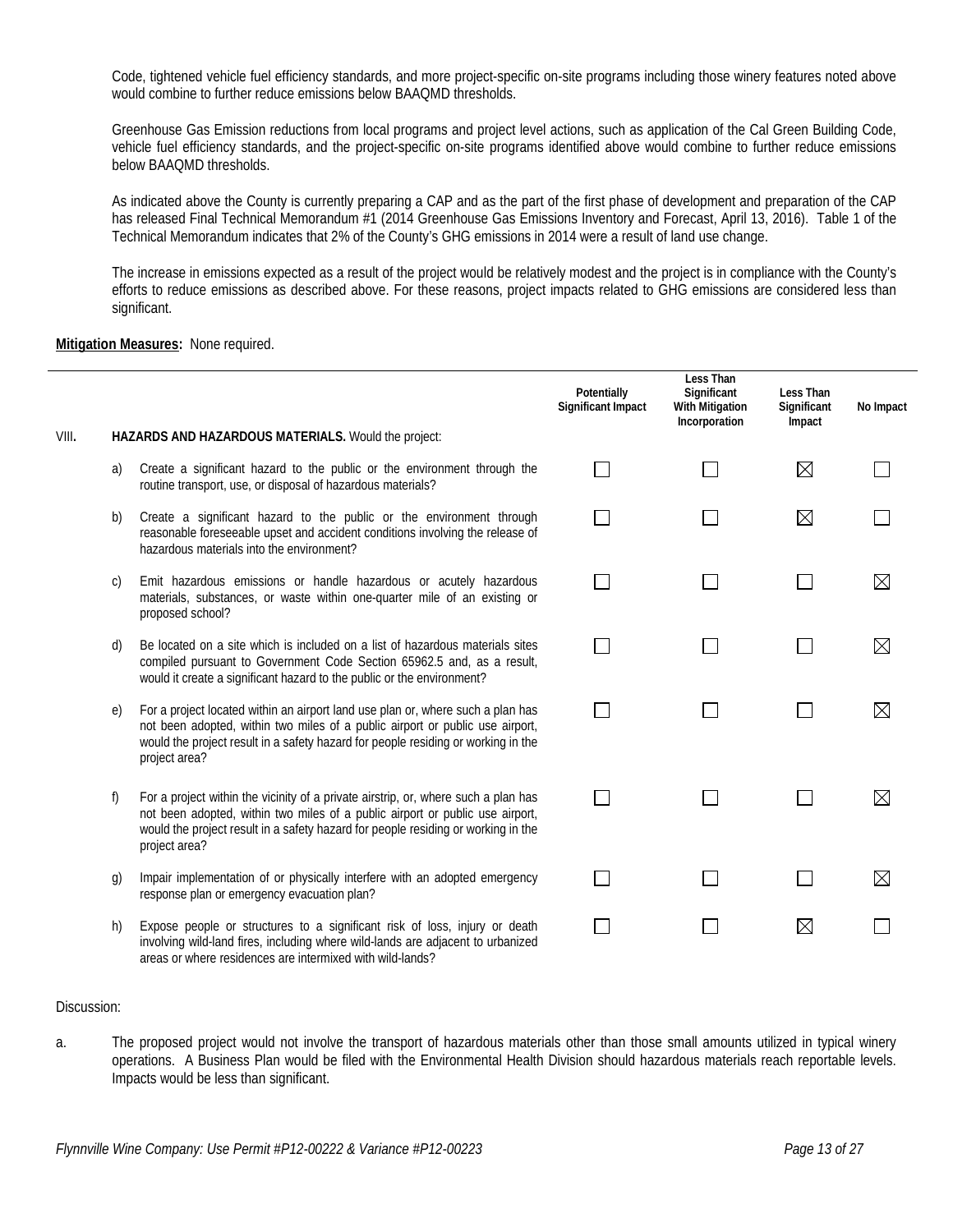- b. Hazardous materials such as diesel, maintenance fluids, and paints would be used onsite during construction. Should they be stored onsite, these materials would be stored in secure locations to reduce the potential for upset or accident conditions. The proposed project consists of the construction of a winery that would not be expected to use any substantial quantities of hazardous materials. Therefore, it would not be reasonably foreseeable for the proposed project to create upset or accident conditions that involve the release of hazardous materials into the environments. Impacts would be less than significant.
- c. There are no schools located within one-quarter mile from the proposed project site. According to Google Earth, the nearest school to the project site is Calistoga Elementary School, located approximately 2.7 miles to the northwest. No impacts would occur.
- d. Based on a search of the California Department of Toxic Substances Control database, the project site does not contain any known EPA National Priority List sites, State response sites, voluntary cleanup sites, or any school cleanup sites. No impact would occur as the project site is not on any known list of hazardous materials sites.
- e. No impact would occur as the project site is not located within an airport land use plan.
- f. No impact would occur as the project site is not located within the vicinity of any private airports.
- g. The proposed improvements to Maple Lane as well as the project's access driveways would meet Napa County Road and Street Standards. Therefore, the proposed winery would not obstruct emergency vehicle access. The project has been reviewed by the County Fire Department and Engineering Services Division and found acceptable, as conditioned.
- h. The project would not increase exposure of people and/or structures to a significant loss, injury or death involving wild land fires. The project would continue to comply with current California Department of Forestry and California Building Code requirements for fire safety. Impacts would be less than significant.

|     |              |                                                                                                                                                                                                                                                                                                                                                                                                        | Potentially<br><b>Significant Impact</b> | Less Than<br>Significant<br><b>With Mitigation</b><br>Incorporation | Less Than<br>Significant<br>Impact | No Impact |
|-----|--------------|--------------------------------------------------------------------------------------------------------------------------------------------------------------------------------------------------------------------------------------------------------------------------------------------------------------------------------------------------------------------------------------------------------|------------------------------------------|---------------------------------------------------------------------|------------------------------------|-----------|
| IX. |              | HYDROLOGY AND WATER QUALITY. Would the project:                                                                                                                                                                                                                                                                                                                                                        |                                          |                                                                     |                                    |           |
|     | a)           | Violate any water quality standards or waste discharge requirements?                                                                                                                                                                                                                                                                                                                                   |                                          |                                                                     | $\boxtimes$                        |           |
|     | b)           | Substantially deplete groundwater supplies or interfere substantially with<br>groundwater recharge such that there would be a net deficit in aquifer volume<br>or a lowering of the local groundwater table level (e.g., the production rate of<br>pre-existing nearby wells would drop to a level which would not support<br>existing land uses or planned uses for which permits have been granted)? |                                          |                                                                     | $\boxtimes$                        |           |
|     | $\mathsf{C}$ | Substantially alter the existing drainage pattern of the site or area, including<br>through the alteration of the course of a stream or river, in a manner which<br>would result in substantial erosion or siltation on- or off-site?                                                                                                                                                                  |                                          |                                                                     | $\boxtimes$                        |           |
|     | d)           | Substantially alter the existing drainage pattern of the site or area, including<br>through the alteration of the course of a stream or river, or substantially<br>increase the rate or amount of surface runoff in a manner which would result<br>in flooding on- or off-site?                                                                                                                        |                                          |                                                                     | $\boxtimes$                        |           |
|     | e)           | Create or contribute runoff water which would exceed the capacity of existing<br>or planned stormwater drainage systems or provide substantial additional<br>sources of polluted runoff?                                                                                                                                                                                                               |                                          |                                                                     | $\boxtimes$                        |           |
|     | f)           | Otherwise substantially degrade water quality?                                                                                                                                                                                                                                                                                                                                                         |                                          |                                                                     | $\boxtimes$                        |           |
|     | g)           | Place housing within a 100-year flood hazard area as mapped on a federal<br>Flood Hazard Boundary or Flood Insurance Rate Map or other flood hazard<br>delineation map?                                                                                                                                                                                                                                |                                          |                                                                     | $\boxtimes$                        |           |
|     | h)           | Place within a 100-year flood hazard area structures which would impede or<br>redirect flood flows?                                                                                                                                                                                                                                                                                                    |                                          |                                                                     | $\boxtimes$                        |           |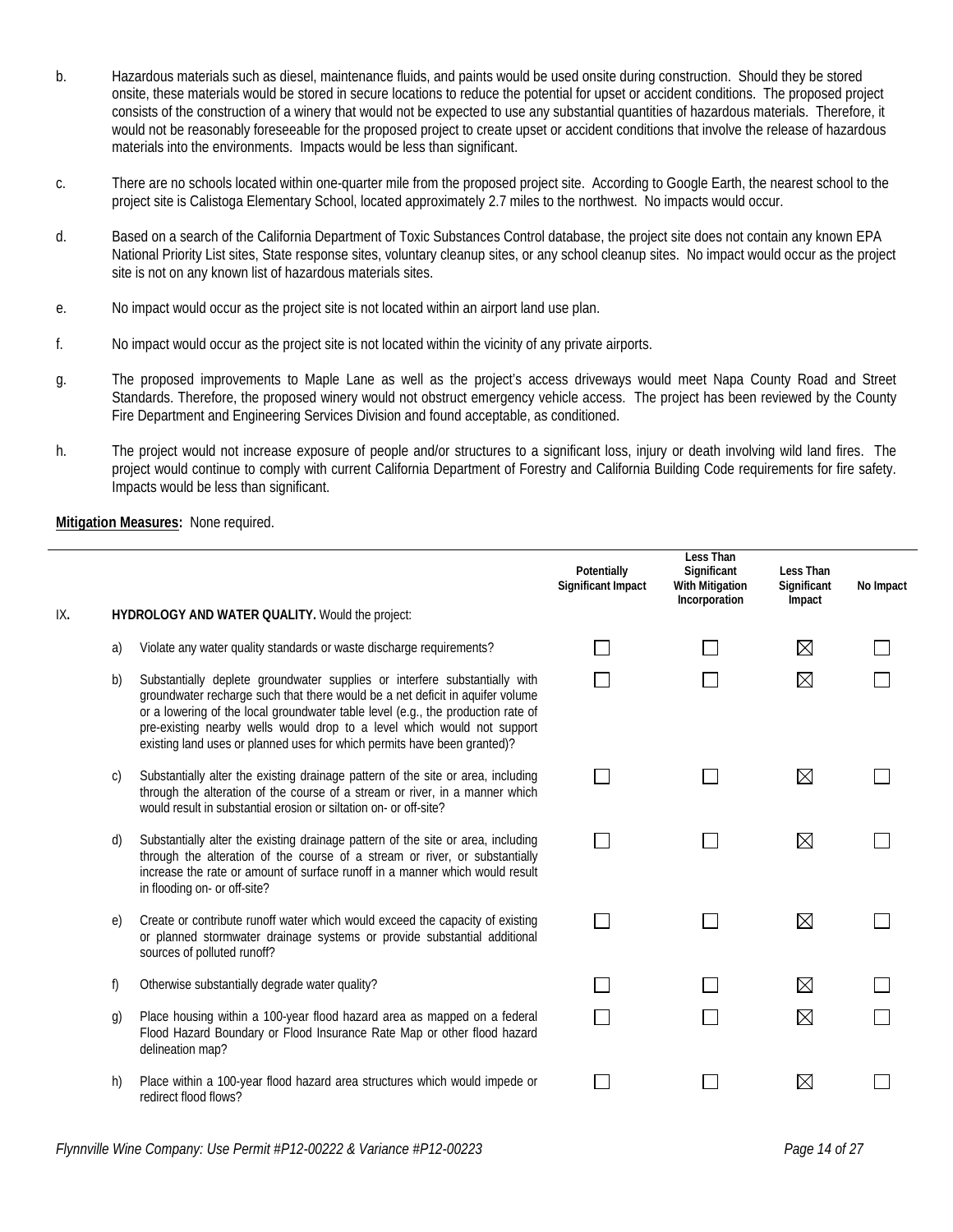| Expose people or structures to a significant risk of loss, injury or death<br>involving flooding, including flooding as a result of the failure of a levee or<br>dam? | Potentially<br>Significant Impact | Less Than<br>Significant<br><b>With Mitigation</b><br>Incorporation | Less Than<br>Significant<br>Impact<br>Ż | No Impact |
|-----------------------------------------------------------------------------------------------------------------------------------------------------------------------|-----------------------------------|---------------------------------------------------------------------|-----------------------------------------|-----------|
| Inundation by seiche, tsunami, or mudflow?                                                                                                                            |                                   |                                                                     | $\bowtie$                               |           |

On January 14, 2014 Governor Jerry Brown declared a drought emergency in the state of California. That declaration was followed up on April 1, 2015 when the Governor directed the State Water Resources Control Board to implement mandatory water reductions in cities and towns across California to reduce water usage by 25 percent. These water restrictions do not apply to agricultural users. At this time the County of Napa has not adopted or implemented any additional mandatory water use restrictions. The County requires all Use Permit applicants to complete necessary water analyses in order to document that sufficient water supplies are available for the proposed project. On June 28, 2011 the Board of Supervisors approved creation of a Groundwater Resources Advisory Committee (GRAC). The GRAC's purpose was to assist County staff and technical consultants with recommendations regarding groundwater, including data collection, monitoring, and well pump test protocols, management objectives, and community support. The County completed a county-wide assessment of groundwater resources (Napa County Groundwater Conditions and Groundwater Monitoring Recommendations Report (Feb. 2011)) and developed a groundwater monitoring program (Napa County Groundwater Monitoring Plan 2013 (Jan. 2013)). The County also completed a 2013 Updated Hydrogeologic Conceptualization and Characterization of Groundwater Conditions (Jan. 2013).

In general, recent studies have found that groundwater levels in the Napa Valley Floor exhibit stable long-term trends with a shallow depth to water. Historical trends in the Milliken-Sarco-Tulucay (MST) area, however, have shown increasing depths to groundwater, but recent stabilization in many locations. Groundwater availability, recharge, storage and yield are not consistent across the County. More is known about the resource where historical data have been collected. Less is known in areas with limited data or unknown geology. In order to fill existing data gaps and to provide a better understand of groundwater resources in the County, the Napa County Groundwater Monitoring Plan recommended 18 Areas of Interest (AOIs) for additional groundwater level and water quality monitoring. Through the well owner and public outreach efforts of the (GRAC) approximately 40 new wells have been added to the monitoring program within these areas. Groundwater Sustainability Objectives were developed and recommended by the GRAC and adopted by the Board. The recommendations included the goal of developing sustainability objectives, provided a definition, explained the shared responsibility for Groundwater Sustainability and the important role monitoring as a means to achieving groundwater sustainability.

In 2009 Napa County began a comprehensive study of its groundwater resources to meet identified action items in the County's 2008 General Plan update. The study, by Luhdorff and Scalmanini Consulting Engineers (LSCE), emphasized developing a sound understanding of groundwater conditions and implementing an expanded groundwater monitoring and data management program as a foundation for integrated water resources planning and dissemination of water resources information. The 2011 baseline study by LSCE, which included over 600 wells and data going back over 50 years, concluded that "the groundwater levels in Napa County are stable, except for portions of the MST district". Most wells elsewhere within the Napa Valley floor with a sufficient record indicate that groundwater levels are more affected by climatic conditions, are within historical levels, and seem to recover from dry periods during subsequent wet or normal periods. The LSCE Study also concluded that, on a regional scale, there appear to be no current groundwater quality issues except north of Calistoga (mostly naturally occurring boron and trace metals) and in the Carneros region (mostly salinity). The subject property is located within the Napa Valley floor Calistoga subarea of Napa County according to the Napa County Groundwater Monitoring Plan 2013. The Napa County Comprehensive Groundwater Monitoring Program 2015 Annual Report and CASGEM Update prepared by LSCE in March 2016 concluded that this subarea of Napa County has stable groundwater conditions. The County has no record of problems or complaints of diminished groundwater supplies at the project site or in the general vicinity. The applicant has not experienced any issues with the availability of groundwater.

Minimum thresholds for water use have been established by the Department of Public Works using reports by the United States Geological Survey (USGS). These reports are the result of water resources investigations performed by the USGS in cooperation with the Napa County Flood Control and Water Conservation District. Any project which reduces water usage or any water usage which is at or below the established threshold is assumed not to have a significant effect on groundwater levels. The project is categorized as being located within the Valley Floor in an area that has an established acceptable water use criteria of 1.0 acre foot per acre per year based upon current County Water Availability Analysis policies. Based upon those criteria, the Allowable Water Allotment for the project site is 10.09 acre-feet per year (af/yr), determined by multiplying the 10.09 acre Valley floor site by a one AF/YR/acre fair share water use factor.

a/b. According to the Wastewater Feasibility Study prepared by Summit Engineering on April 21, 2016, the project site and proposed system would have adequate disposal capacity to serve the project. The Division of Environmental Health reviewed this report and concurred with its findings.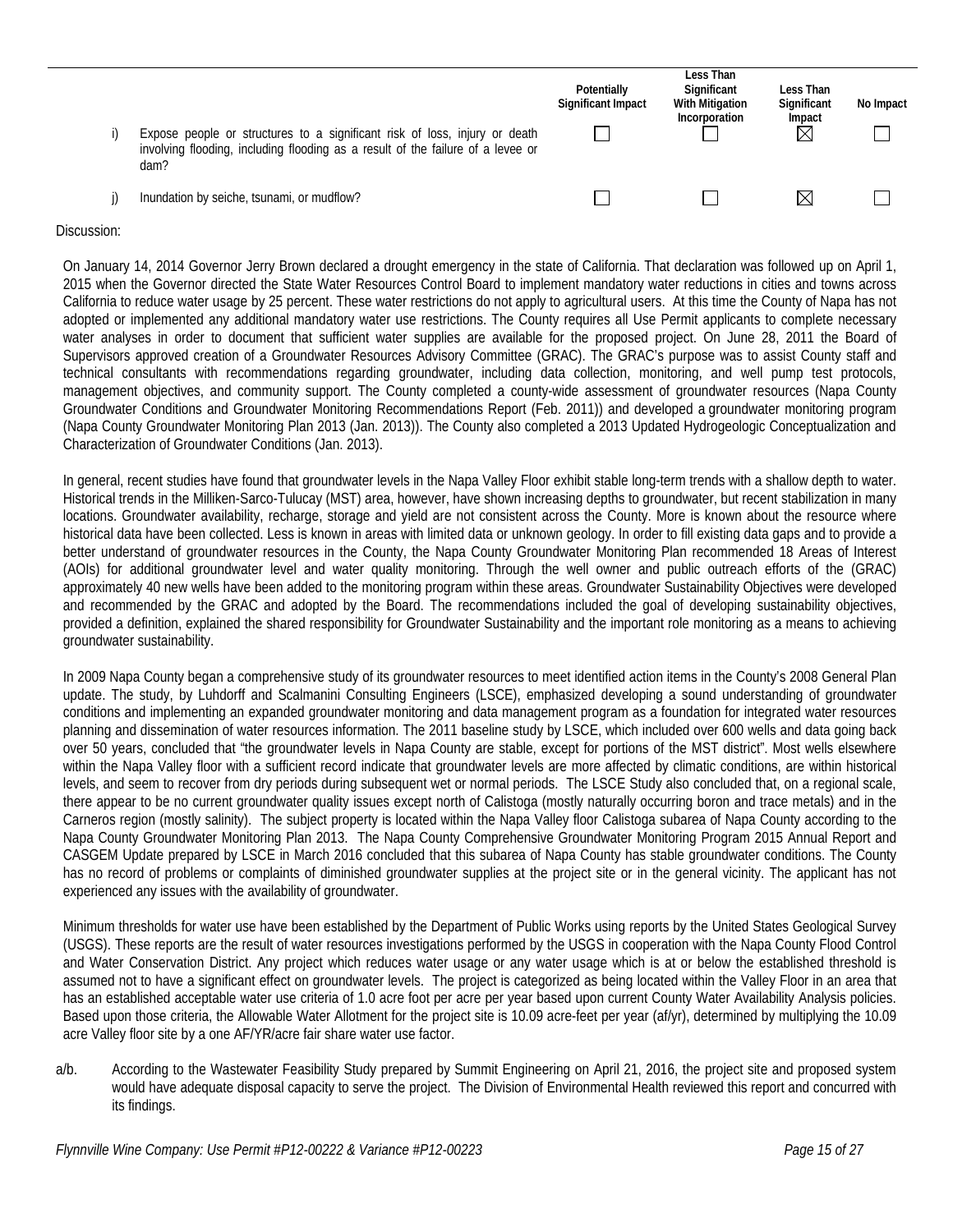The project is not expected to violate any water quality standards or waste discharge requirements nor substantially deplete local groundwater supplies. The facility's domestic water system is classified as transient, non-community and will be managed by employees of the winery. According to the Water Availability Analysis (WAA) prepared by Summit Engineering, Incorporated on October 23, 2015, five existing wells on APNs 020-320-006; 020-320-015; and 020-320-016 near the proposed winery facility would remain in service and provide for the domestic, winery process, and irrigation needs of the property. An existing well located on APN 020-170-012 would be abandoned. Three 20,000 gallon water storage tanks are also proposed (*Flynnville Wine Company Use Permit Assistance - Water Availability Analysis, 2015*). As stated in the WAA, total project water demand would be 4.49 AF/YR. Existing water use for the site includes the existing businesses identified above, employees, and landscape irrigation and is 1.01 AF/YR. The total number of employees is being reduced from 50 (existing) to 20 (proposed) for a proposed annual employee water demand of 0.34 AF/YR. The proposed landscaping and vineyard would be irrigated via reclaimed and treated wastewater, not potable water. The analysis concluded that anticipated total water demand for the project site would be 4.49 AF/YR representing a 3.48 AF/YR increase of the existing water demand. The anticipated peak daily potable water demand for the parcel would be met with five existing potable water supply wells and the three proposed 20,000 gallon storage tanks (*Flynnville Wine Company Use Permit Assistance - Water Availability Analysis, 2015*). Therefore, the impacts from the project would be less than significant and no further analysis is needed. Below is a table that details each source of existing and proposed water use:

| Usage Type                          | Existing<br>Usage | Proposed<br>Usage |
|-------------------------------------|-------------------|-------------------|
| Vineyard Irrigation (To be planted) | O                 | 1.60              |
| <b>Domestic</b>                     |                   |                   |
| Employees                           | 0.84              | 0.34              |
| <b>Visitors</b>                     |                   | 0.08              |
| Events                              |                   | 0.01              |
| <b>Wine Production</b>              |                   | 1.10              |
| Landscape Irrigation                | 0.17              | 1.36              |
| Net Use (Acre-ft per Year)          | 1.01              | 4.49              |

The estimated groundwater demand of 4.49 AF/YR, represents an increase of 3.48 AF/YR over the existing condition. The winery, as part of its entitlement would include the County's standard condition of approval requiring well monitoring as well as the potential to modify/alter permitted uses on site should groundwater resources become insufficient to supply the use.

In response to regional drought and the general Statewide need to protect groundwater resources, the Governor enacted new legislation requiring local governments to monitor and management groundwater resources. Napa County's prior work on the Napa Valley Groundwater Management Plan provides a strong foundation for Napa County to comply with this State mandated monitoring and management objective. As a direct result, the project site is now subject to this new legislation requiring local agencies to monitor groundwater use. Assembly Bill - AB 1739 by Assembly member Roger Dickinson (D-Sacramento) and Senate Bills 1168 and 1319 by Senator Fran Pavley (D-Agoura Hills) establish a framework for sustainable, local groundwater management for the first time in California history. The legislation requires local agencies to tailor sustainable groundwater plans to their regional economic and environmental needs. The legislation prioritizes groundwater basin management Statewide, which includes the Napa Valley/Napa River Drainage Basin, and sets a timeline for implementation of the following:

- By 2017, local groundwater management agencies must be identified;
- By 2020, overdrafted groundwater basins must have sustainability plans;
- By 2022, other high and medium priority basins not currently in overdraft must have sustainability plans; and
- By 2040, all high and medium priority groundwater basins must achieve sustainability.

The State has classified the Napa River Drainage Basin as a medium priority resource. Additionally, the legislation provides measurable objectives and milestones to reach sustainability and a State role of limited intervention when local agencies are unable or unwilling to adopt sustainable management plans. Napa County supports this legislation and has begun the process of developing a local groundwater management agency which is anticipated to be in place and functioning within the timeline prescribed by the State.

The proposed project would result in a modest increase on the demand of ground water supplies and therefore would not interfere with groundwater recharge or lowering of the local groundwater level. According to Napa County environmental resource mapping (*Water Deficient Areas/Storage Areas*), the project site is not located within a water deficient area and the County is not aware of, nor has it received any reports of groundwater deficiencies in the area.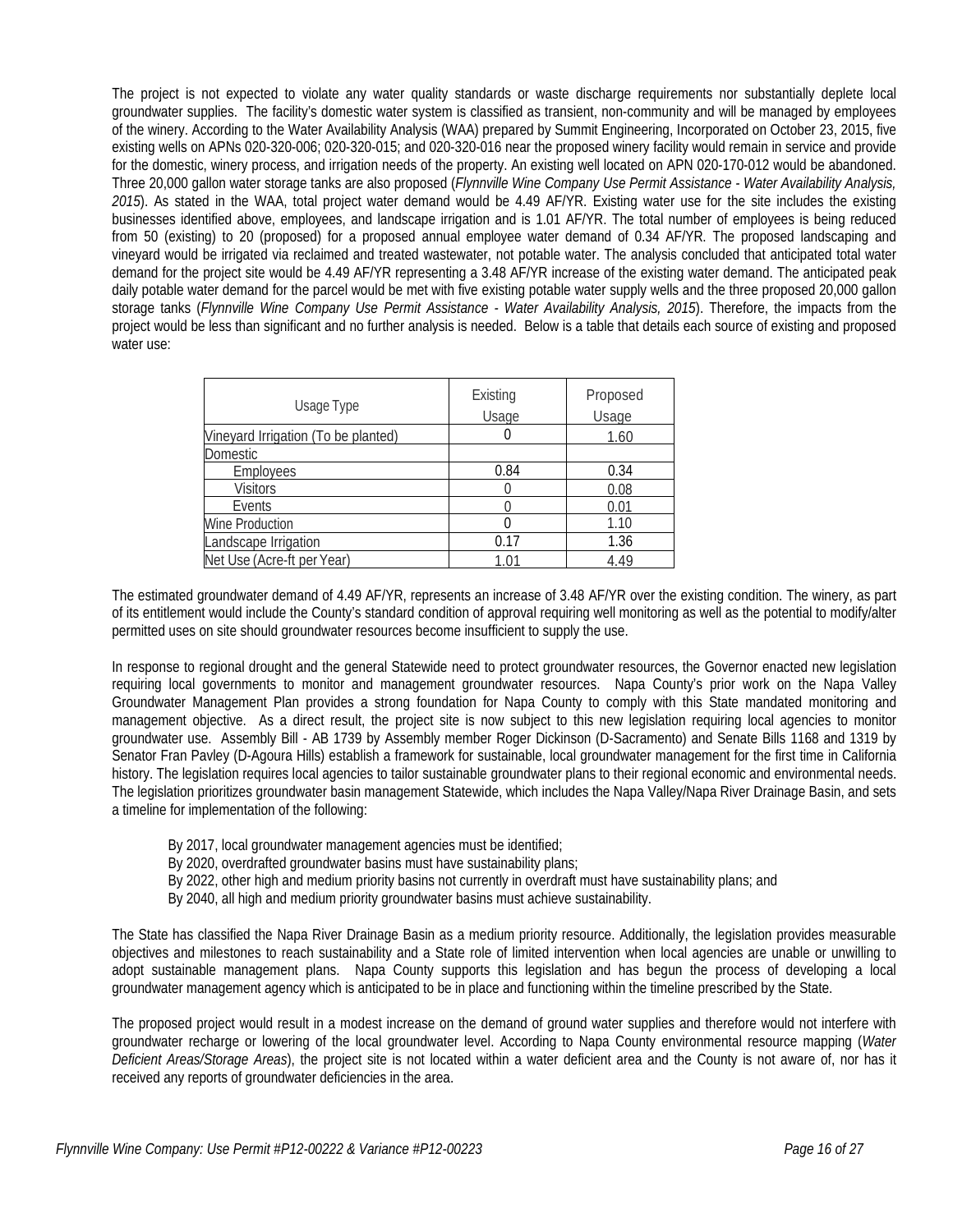c-d. According to a Hydrology Analysis prepared for the proposed project by Summit Engineering, Inc. on August 27, 2015, the proposed improvements at the Flynnville Wine Company site would result in a reduction in total impervious area and increase in pervious area. This would reduce the total flow rate and volume of runoff produced by the site compared to existing conditions. All runoff would continue to be routed towards the existing swale to the north. The decreases in runoff from the site would result in a total decrease in flow rate and volume routed through the existing swale. The quantity of runoff being routed from the SR 29 roadside swale through the existing underground culvert under the Flynnville properties would not be increased or adversely impacted by the proposed improvements (Flynnville Wine Company Hydrology Analysis, 2015).

A Stormwater Drainage Assessment prepared by Daniel Drew, P.E. on July 28, 2016 concluded that: detailed grading and drainage plans are required, the hydrology analysis prepared by Summit Engineering, Inc. is incomplete, a detailed and comprehensive hydraulic analysis (model) is required; storm drain system profiles are required; and the County may be compelled to determine that Flynnville Wine Company project causes significant impacts.

A subsequent letter prepared by Summit Engineering, Inc. on December 12, 2016 prepared in response to their review of Mr. Drew's Stormwater Drainage Assessment concluded that "using the County's accepted methodology of evaluating post-project drainage impacts, we stand behind the conclusions in our August 2015 analysis that runoff rates and volumes will actually decrease following project implementation. This conclusion will be confirmed by improvement and construction plans that will be reviewed and approved by the County Engineering staff prior to issuance of a building permit" (Flynnville Wine Company, 1184 Maple Lane, Calistoga, 2016). The subsequent letter also noted that the proposed project would result in a reduction in existing paved and impervious surface from 189,992 square feet (4.36 acres) to 159,429 square feet (3.66 acres) which represents a 16 percent reduction in impervious area. Improvement plans prepared prior to the issuance of a building permit would ensure that the proposed project does not increase runoff flow rate or volume as a result of project implementation.

Patrick Ryan, P.E., Supervising Engineer, of the County's Engineering Division, reviewed all drainage studies referenced above and concluded that the project would not substantially alter the existing drainage pattern on site or cause a significant increase in erosion or siltation on or off the site. General Plan Policy CON-50 c) requires discretionary projects, including this project, to meet performance standards designed to ensure peak runoff in 2-, 10-, 50-, and 100-year events following development is not greater than predevelopment conditions. Impacts would be less than significant.

- e. The preliminary grading and drainage plan and stormwater control plan have been reviewed by the Engineering Division. As conditioned, impacts would be less than significant.
- f. A review of all parcels within 500-feet of the subject site's property line was conducted to identify any potential hazardous spills and none were identified. Impacts from the project to water quality would be less than significant.
- g/h. The northeast portion of the project site (APN 020-170-012) is located within the FEMA-designated 100-year floodplain. However, no structures are proposed within this area of the project site, including housing. Impacts would be less than significant.
- i/j. The parcel is not located in an area that is subject to inundation by tsunamis, seiches, or mudflows. Impacts would be less than significant.

#### **Mitigation Measures:** None.

| Χ. |          | <b>LAND USE AND PLANNING. Would the project:</b>                                                                                                                                                                                                                                                   | Potentially<br>Significant Impact | Less Than<br>Significant<br><b>With Mitigation</b><br>Incorporation | Less Than<br>Significant<br>Impact | No Impact   |
|----|----------|----------------------------------------------------------------------------------------------------------------------------------------------------------------------------------------------------------------------------------------------------------------------------------------------------|-----------------------------------|---------------------------------------------------------------------|------------------------------------|-------------|
|    | a)<br>b) | Physically divide an established community?<br>Conflict with any applicable land use plan, policy, or regulation of an agency<br>with jurisdiction over the project (including, but not limited to the general plan,<br>specific plan, local coastal program, or zoning ordinance) adopted for the |                                   |                                                                     |                                    |             |
|    |          | purpose of avoiding or mitigating an environmental effect?                                                                                                                                                                                                                                         |                                   |                                                                     | ⋉                                  |             |
|    | C)       | Conflict with any applicable habitat conservation plan or natural community<br>conservation plan?                                                                                                                                                                                                  |                                   |                                                                     |                                    | $\boxtimes$ |
|    |          |                                                                                                                                                                                                                                                                                                    |                                   |                                                                     |                                    |             |

Discussion: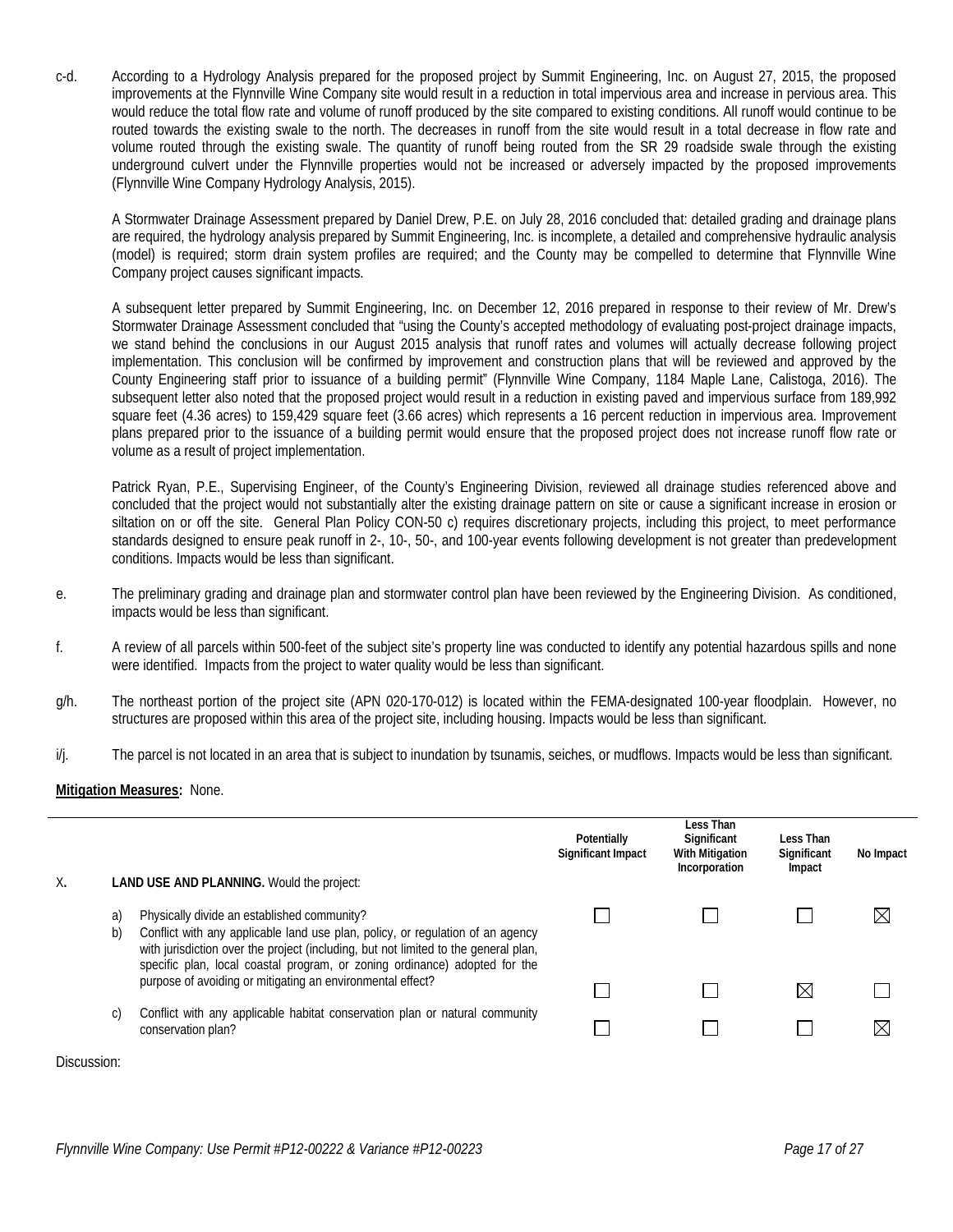- a. The project would not occur within an established community, nor would it result in the division of an established community. No impact would occur.
- b. The project complies with the Napa County Code and all other applicable regulations with the exception of a Variance application (P12- 00223) requested to allow construction of the winery buildings 150 feet within the 600 foot winery setback from State Highway 29; 78 feet within the 300 foot setback from Maple Lane and 84 feet within the 300 foot setback from Ida Lane. As shown on the "Variance Plan" exhibit (Sheet UP4) prepared by Summit Engineering, Incorporated on October 22, 2015, strict application of the required setbacks would result in a potential development area of approximately 11,475 square feet for the project site. The subject site is located in the AP (Agricultural Preserve) and AW (Agricultural Watershed) zoning districts, which allow wineries and uses accessory to wineries subject to use permit approval. The proposed project is compliant with the physical limitations of the Napa County Zoning Ordinance. The County has adopted the WDO to protect agriculture and open space and to regulate winery development and expansion in a manner that avoids potential negative environmental effects.

Agricultural Preservation and Land Use Policy AG/LU-1 of the 2008 General Plan states that the County shall, "preserve existing agricultural land uses and plan for agriculture and related activities as the primary land uses in Napa County." The property's General Plan land use designations are Agricultural Resource (AR) and AWOS (Agriculture, Watershed, and Open Space) which allow "agriculture, processing of agricultural products, and single-family dwellings." More specifically, General Plan Agricultural Preservation and Land Use Policy AG/LU-2 recognize wineries and other agricultural processing facilities, and any use clearly accessory to those facilities, as agriculture. The project would allow for the continuation of agriculture as a dominant land use within the county and is consistent with the Napa County General Plan.

The proposed use of the property for the "fermenting and processing of grape juice into wine" (NCC §18.08.640) supports the economic viability of agriculture within the county consistent with General Plan Agricultural Preservation and Land Use Policy AG/LU-4 ("The County will reserve agricultural lands for agricultural use including lands used for grazing and watershed/ open space…") and General Plan Economic Development Policy E-1 (The County's economic development will focus on ensuring the continued viability of agriculture…).

The General Plan includes a policy, General Plan Agricultural Preservation and Land Use Policy AG/LU-10, requiring wineries to be designed generally of a high architectural quality for the site and its surroundings. Impacts would be less than significant.

c. No impact would occur as there are no applicable habitat conservation plans or natural community conservation plans applicable to the site.

#### **Mitigation Measure(s):** None.

| XI. |    | <b>MINERAL RESOURCES. Would the project:</b>                                                                                                                             | Potentially<br>Significant Impact | Less Than<br>Significant<br><b>With Mitigation</b><br>Incorporation | Less Than<br>Significant<br>Impact | No Impact   |
|-----|----|--------------------------------------------------------------------------------------------------------------------------------------------------------------------------|-----------------------------------|---------------------------------------------------------------------|------------------------------------|-------------|
|     | a) | Result in the loss of availability of a known mineral resource that would be of<br>value to the region and the residents of the state?                                   |                                   |                                                                     |                                    | $\boxtimes$ |
|     | b) | Result in the loss of availability of a locally-important mineral resource<br>recovery site delineated on a local general plan, specific plan or other land<br>use plan? |                                   |                                                                     |                                    | $\times$    |

#### Discussion:

a/b. Historically, the two most valuable mineral commodities in Napa County in economic terms have been mercury and mineral water. More recently, building stone and aggregate have become economically valuable. Mines and Mineral Deposits mapping included in the Napa County Baseline Data Report (*Mines and Mineral Deposits*, BDR Figure 2-2) indicates that there are no known mineral resources nor any locally important mineral resource recovery sites located on or near the project site. No impacts would occur.

| Potentially<br><b>Significant Impact</b> | Less Than<br>Significant<br>With Mitigation<br>Incorporation | Less Than<br>Significant<br>Impact | No Impact |
|------------------------------------------|--------------------------------------------------------------|------------------------------------|-----------|
|                                          |                                                              |                                    |           |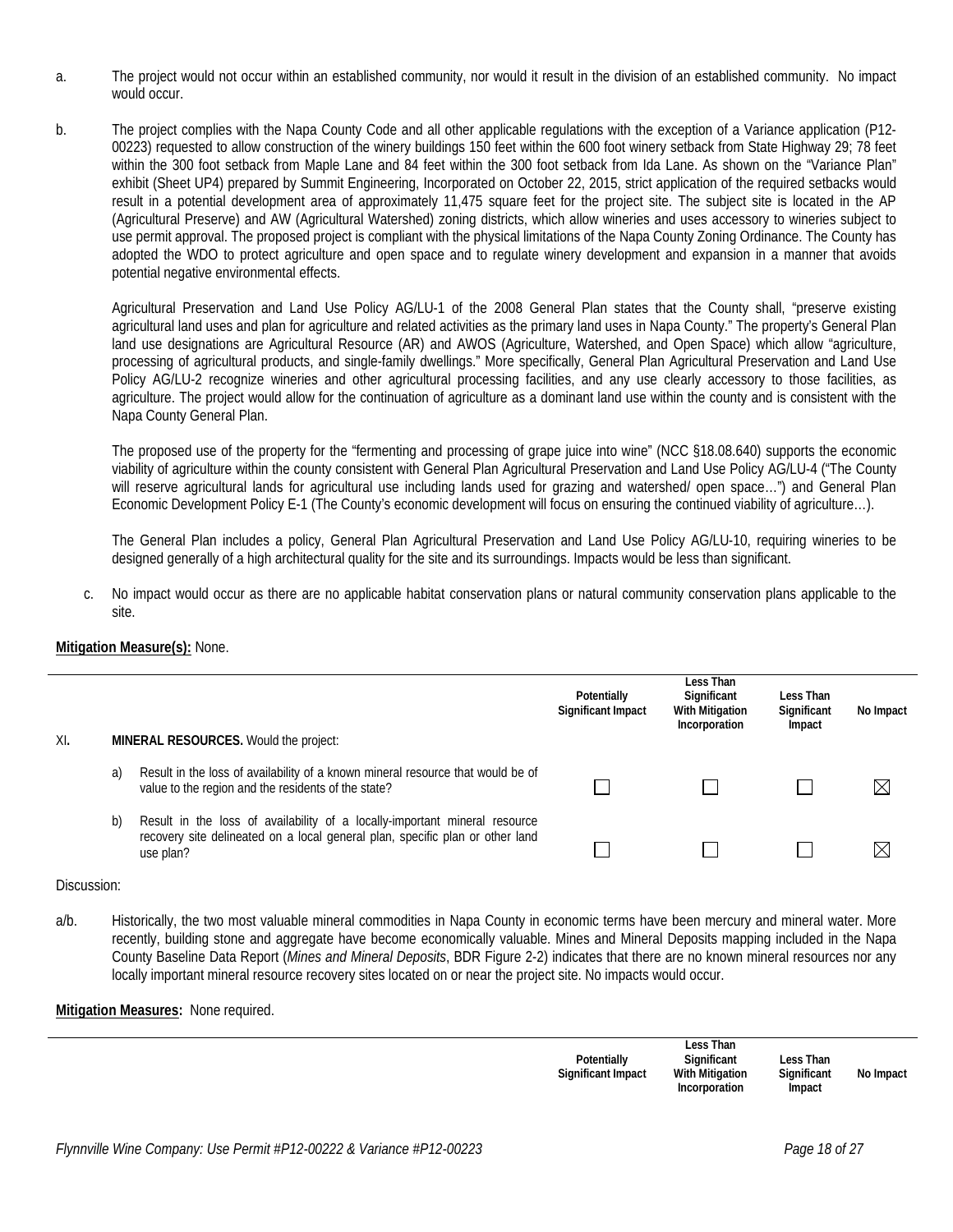|      |          |                                                                                                                                                                                                                                                                           | Potentially<br><b>Significant Impact</b> | Less Than<br>Significant<br><b>With Mitigation</b><br>Incorporation | Less Than<br>Significant<br>Impact | No Impact   |
|------|----------|---------------------------------------------------------------------------------------------------------------------------------------------------------------------------------------------------------------------------------------------------------------------------|------------------------------------------|---------------------------------------------------------------------|------------------------------------|-------------|
| XII. |          | NOISE. Would the project result in:                                                                                                                                                                                                                                       |                                          |                                                                     |                                    |             |
|      | a)       | Exposure of persons to or generation of noise levels in excess of standards<br>established in the local general plan or noise ordinance, or applicable<br>standards of other agencies?                                                                                    |                                          |                                                                     | $\boxtimes$                        |             |
|      | b)       | Exposure of persons to or generation of excessive groundborne vibration or<br>groundborne noise levels?                                                                                                                                                                   |                                          |                                                                     | $\boxtimes$                        |             |
|      | C)       | A substantial permanent increase in ambient noise levels in the project vicinity<br>above levels existing without the project?                                                                                                                                            |                                          | $\bowtie$                                                           |                                    |             |
|      | d)       | A substantial temporary or periodic increase in ambient noise levels in the<br>project vicinity above levels existing without the project?                                                                                                                                |                                          | $\boxtimes$                                                         |                                    |             |
|      | $\Theta$ | For a project located within an airport land use plan or, where such a plan has<br>not been adopted, within two miles of a public airport or public use airport,<br>would the project expose people residing or working in the project area to<br>excessive noise levels? |                                          |                                                                     |                                    | $\boxtimes$ |
|      | f)       | For a project within the vicinity of a private airstrip, would the project expose<br>people residing or working in the project area to excessive noise levels?                                                                                                            |                                          |                                                                     |                                    | ⋉           |

- a/b. The project would result in a temporary increase in noise levels during grading and construction activities. Construction activities would be limited to daylight hours using properly muffled vehicles. Noise generated during this time is not anticipated to be significant. As such, the project would not result in potentially significant temporary construction noise impacts or operational impacts. Because the nearest residence to the project site is approximately 185 feet to the northeast of the proposed winery structures and operations, there is a low potential for impacts related to construction noise to result in a significant impact. The next nearest residence to the project site is located approximately 625 feet northeast of the proposed winery structures. Further, construction activities would occur during the period of 7am-7pm on weekdays, during normal hours of human activity. All construction activities would be conducted in compliance with the Napa County Noise Ordinance (Napa County Code Chapter 8.16). The proposed project would not result in long-term significant construction noise impacts. Conditions of approval would require construction activities to be limited to daylight hours, vehicles to be muffled, and backup alarms adjusted to the lowest allowable levels. Impacts would be less than significant.
- c/d. Noise from winery operations is generally limited and intermittent, meaning the sound level can vary over the course of the year, depending on the activities at the winery. The primary noise-generating activities are equipment associated with wineries including refrigeration equipment, bottling equipment, barrel washing, de-stemmer and press activities occurring during the harvest crush season, and delivery and delivery trucks and other vehicles. These activities could occur within the proposed covered work areas of the Phase I and II winery buildings. However, mechanical equipment would be fully enclosed within the proposed mechanical equipment room in the Phase I winery building. Community noise is commonly described in terms of the "ambient" noise level which is defined as the allencompassing noise level associated with a given noise environment. The Napa County General Plan EIR indicates the average, or equivalent, sound level ( $L_{eq}$ ) for winery activities is 51dBA in the morning and 41dBA in the afternoon. Audibility of a new noise source and/or increase in noise levels within recognized acceptable limits are not usually considered to be significant noise impacts, but these concerns should be addressed and considered in the planning and environmental review processes.

The standard conditions of approval require that any exterior winery equipment be enclosed or muffled and maintained so as not to create a noise disturbance in accordance with the Napa County Code. The proposed marketing activities could create additional noise impacts, with the submitted marketing plan including 15 events on an annual basis with the largest events permitting up to 100 guests. The Napa County Noise Ordinance, which was adopted in 1984, sets the maximum permissible received sound level for a residence in a rural area as 45 dBA between the hours of 10 p.m. and 7 a.m. and 50 dBA between the hours of 7 a.m. to 10 p.m. While the 45 dBA limitation is strict (45 dBA is roughly equivalent to the sound generated by a quiet conversation), the area surrounding the subject property is developed with residential uses and vineyards with the nearest residence located approximately 185 feet from the proposed Phase 1 winery building site. With the location of the closest receptor residence  $\pm 185$  feet away, potential noise impacts from periodic bottling activities would have a less than significant impact on local residences with the implementation of mitigation measures NOI-1 and NOI-2. Recent noise studies of bottling activities measured 50 feet from the activity itself found the noise levels to be 65 dBA. (Draft Environmental Noise Impact Report For: Bell Wine Cellars Use Permit Modification, RGD Acoustics, November 16, 2015). The noise studies further state that such point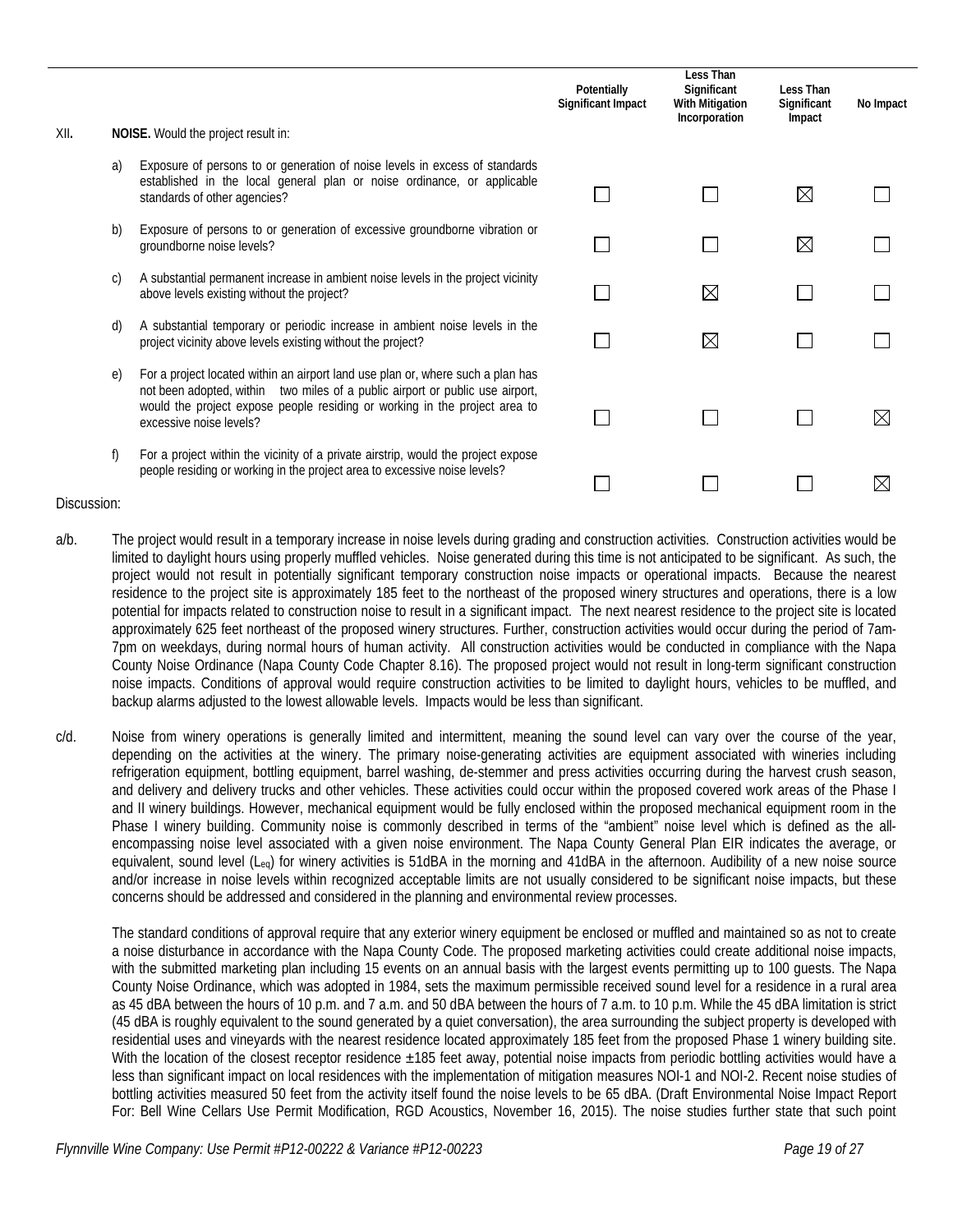source sound levels are reduced with distance in accordance with the "inverse square law", which yields a six (6) dB sound reduction for each doubling of the distance from the source. Based upon the measurements and calculation stated in that study, the receptor residence located ±185 feet away, the noise level for the bottling activity at the adjacent residence would be approximately 11.4 decibels lower than the measured 65 dBA noise level 50 feet from the bottling line, or 53.6 dBA. Additionally, the proposed 15 marketing events with the largest events permitting up to 100 people would generate vocal noise (amplified music would be prohibited). But, by using the noise measurements taken at a winery event with an attendance of 85 people (plus music) in the previously mentioned report, 60 dBA at 123 feet, it can be calculated that at a 185 foot distance, the noise level for an event would be 3.5. dB lower, or 56.5 dBA which would exceed the daytime noise standards discussed above. The potential for the creation of significant noise from visitation is significantly reduced since the tasting area would be located within the winery building and semi-enclosed outdoor courtyard area. Continuing enforcement of Napa County's Noise Ordinance by the Division of Environmental Health and the Napa County Sheriff, including the prohibition against amplified music, would further ensure that marketing events and other winery activities do not create a significant noise impact. Based upon the analysis above, the proposed project would not result in long-term significant permanent noise impacts with the implementation of mitigation measures NOI-1 and NOI-2 identified below.

e/f. The project site is not located within an airport land use plan nor is it within two miles of a public airport or private airstrip. No impacts would occur.

#### **Mitigation Measures:**

MM NOI-1: Prior to the issuance of any building permits to implement this use permit, the permittee shall submit an operation plan for the bottling and outdoor work area which shall require the bottling truck to be oriented such that open trailer doors, bottling lines, glass and container staging areas are located in the west and south sides of the truck. A sound curtain shall be utilized on the northern and eastern portions of the work area and all work shall occur on the approved outdoor work area and crush pad. The operations plan shall be prepared under the direction of a qualified acoustics professional, and shall be subject to review and approval of the Planning Division.

> **Monitoring:** County Planning Division Staff shall review and approve the operations plan prior to issuance of building permit plans for the project. Planning Division staff will inspect the facility prior to final occupancy. County Code Enforcement Staff conduct winery use permit compliance audits, such that future use of the operations plan will be monitored. Code Enforcement staff will respond to any noise complaints.

MM NOI-2: Prior to the issuance of any building permits to implement this use permit, the permittee shall submit plans for a temporary sound curtain to be placed in the vicinity of the outdoor work area/crush pad which shall be used when outdoor events of 100 guests occur. The sound curtain shall be designed by a qualified acoustics professional, shall be in substantial conformance with the recommendations put forth in the RGD Acoustics study incorporated herein, and shall result in noise levels meeting the current standards of the County for exterior and interior noise exposure. Final design of the sound curtain is subject to review and approval by the Planning Division.

> **Monitoring:** County Planning Division Staff shall review and approve the sound curtain design prior to issuance of building permit plans for the project. Planning Division staff will inspect the facility prior to final occupancy. County Code Enforcement Staff conduct winery use permit compliance audits, such that future use of the sound curtain for outdoor events will be monitored. Code Enforcement staff will respond to any noise complaints.

| XIII. |    | <b>POPULATION AND HOUSING.</b> Would the project:                                                                                                                                                            | Potentially<br>Significant Impact | Less Than<br>Significant<br>With Mitigation<br>Incorporation | Less Than<br>Significant<br>Impact | No Impact   |
|-------|----|--------------------------------------------------------------------------------------------------------------------------------------------------------------------------------------------------------------|-----------------------------------|--------------------------------------------------------------|------------------------------------|-------------|
|       | a) | Induce substantial population growth in an area, either directly (for example,<br>by proposing new homes and businesses) or indirectly (for example, through<br>extension of roads or other infrastructure)? |                                   |                                                              | $\bowtie$                          |             |
|       | b) | Displace substantial numbers of existing housing, necessitating<br>the<br>construction of replacement housing elsewhere?                                                                                     |                                   |                                                              |                                    | $\boxtimes$ |
|       | C) | Displace substantial numbers of people, necessitating the construction of<br>replacement housing elsewhere?                                                                                                  |                                   |                                                              |                                    | $\boxtimes$ |

Discussion: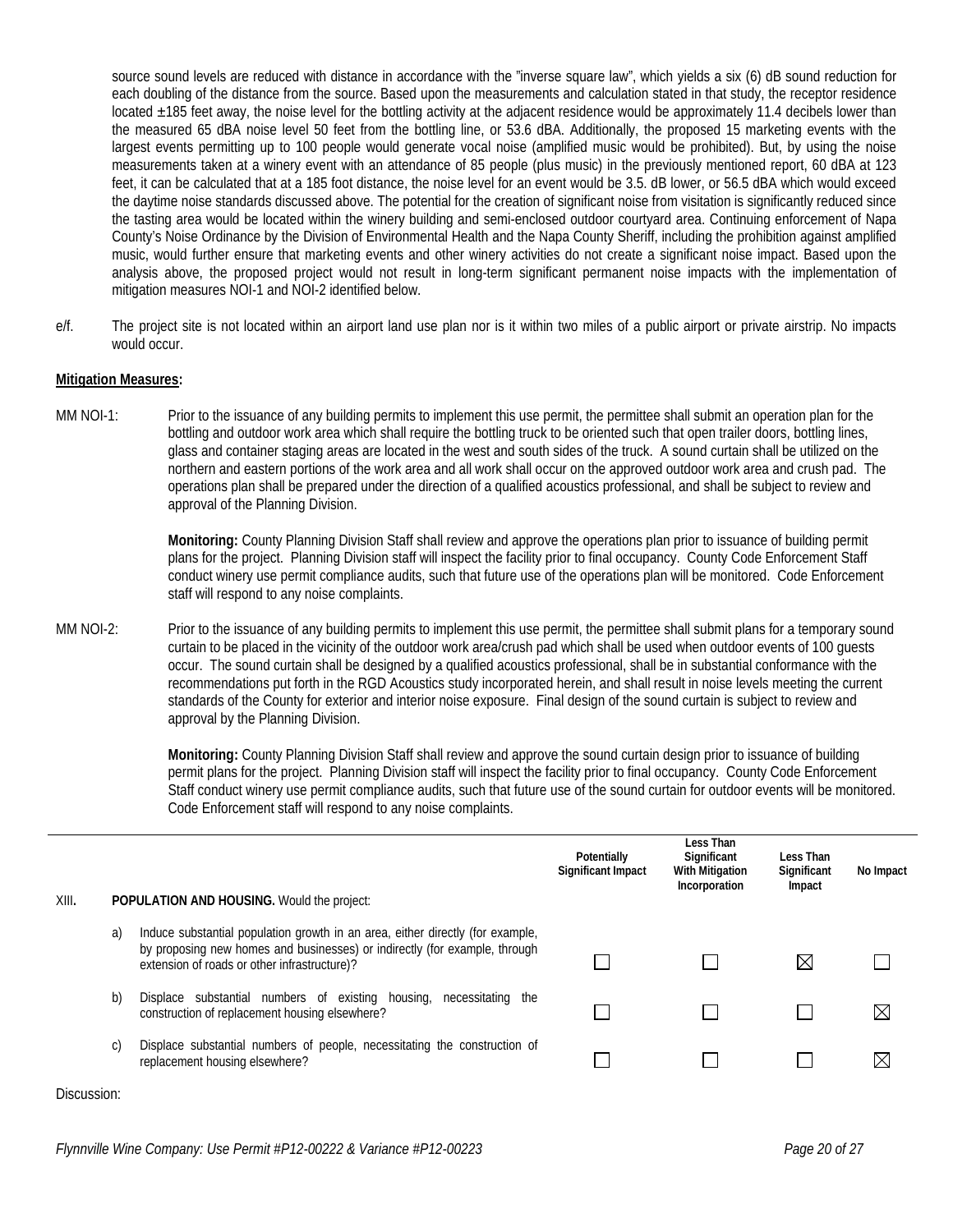a. Staffing for the winery would include up to a maximum of 15 full-time and five (5) part-time employees. The Association of Bay Area Governments' *Projections 2003* figures indicate that the total population of Napa County is projected to increase some 23% by the year 2030 (*Napa County Baseline Data Report,* November 30, 2005). Additionally, the County's *Baseline Data Report* indicates that total housing units currently programmed in county and municipal housing elements exceed ABAG growth projections by approximately 15%. The 15 full-time and five (5) part-time employees which are part of this project could lead to minor population growth in Napa County. Relative to the County's projected low to moderate growth rate and overall adequate programmed housing supply that population growth does not raise to a level of environmental significance. In addition, the project would be subject to the County's housing impact mitigation fee, which provides funding to meet local housing needs.

Cumulative impacts related to population and housing balance were identified in the 2008 General Plan EIR. As set forth in Government Code §65580, the County of Napa must facilitate the improvement and development of housing to make adequate provision for the housing needs of all economic segments of the community. Similarly, CEQA recognizes the importance of balancing the prevention of environment damage with the provision of a "decent home and satisfying living environment for every Californian." (See Public Resources Code §21000(g).) The 2008 General Plan sets forth the County's long-range plan for meeting regional housing needs, during the present and future housing cycles, while balancing environmental, economic, and fiscal factors and community goals. The policies and programs identified in the General Plan Housing Element function, in combination with the County's housing impact mitigation fee, to ensure adequate cumulative volume and diversity of housing. Cumulative impacts on the local and regional population and housing balance would be less than significant.

b/c. This application would not displace a substantial volume of existing housing or a substantial number of people and would not necessitate the construction of replacement housing elsewhere. No impacts would occur.

#### **Mitigation Measures:** None required.

|      |    |                                                                                                                                                                                                                                                                                                                                                                                                          | Potentially<br>Significant Impact | Less Than<br>Significant<br><b>With Mitigation</b><br>Incorporation | Less Than<br>Significant<br>Impact | No Impact |
|------|----|----------------------------------------------------------------------------------------------------------------------------------------------------------------------------------------------------------------------------------------------------------------------------------------------------------------------------------------------------------------------------------------------------------|-----------------------------------|---------------------------------------------------------------------|------------------------------------|-----------|
| XIV. |    | PUBLIC SERVICES. Would the project result in:                                                                                                                                                                                                                                                                                                                                                            |                                   |                                                                     |                                    |           |
|      | a) | Substantial adverse physical impacts associated with the provision of new or<br>physically altered governmental facilities, need for new or physically altered<br>governmental facilities, the construction of which could cause significant<br>environmental impacts, in order to maintain acceptable service ratios,<br>response times or other performance objectives for any of the public services: |                                   |                                                                     |                                    |           |
|      |    | Fire protection?                                                                                                                                                                                                                                                                                                                                                                                         |                                   |                                                                     | $\boxtimes$                        |           |
|      |    | Police protection?                                                                                                                                                                                                                                                                                                                                                                                       |                                   |                                                                     | $\boxtimes$                        |           |
|      |    | Schools?                                                                                                                                                                                                                                                                                                                                                                                                 |                                   |                                                                     | $\boxtimes$                        |           |
|      |    | Parks?                                                                                                                                                                                                                                                                                                                                                                                                   |                                   |                                                                     | $\boxtimes$                        |           |
|      |    | Other public facilities?                                                                                                                                                                                                                                                                                                                                                                                 |                                   |                                                                     | $\bowtie$                          |           |

#### Discussion:

a. Public services are currently provided to the project area and the additional demand placed on existing services as a result of the proposed project would be minimal. Fire protection measures would be required as part of the development pursuant to Napa County Fire Marshall conditions and there would be no foreseeable impact to emergency response times with compliance with these conditions of approval. The Fire Department and Engineering Services Division have reviewed the application and recommend approval, as conditioned. School impact fees, which assist local school districts with capacity building measures, would be levied pursuant to building permit submittal. The proposed project would have minimal impact on public parks as no residences are proposed. Impacts to public services would be less than significant.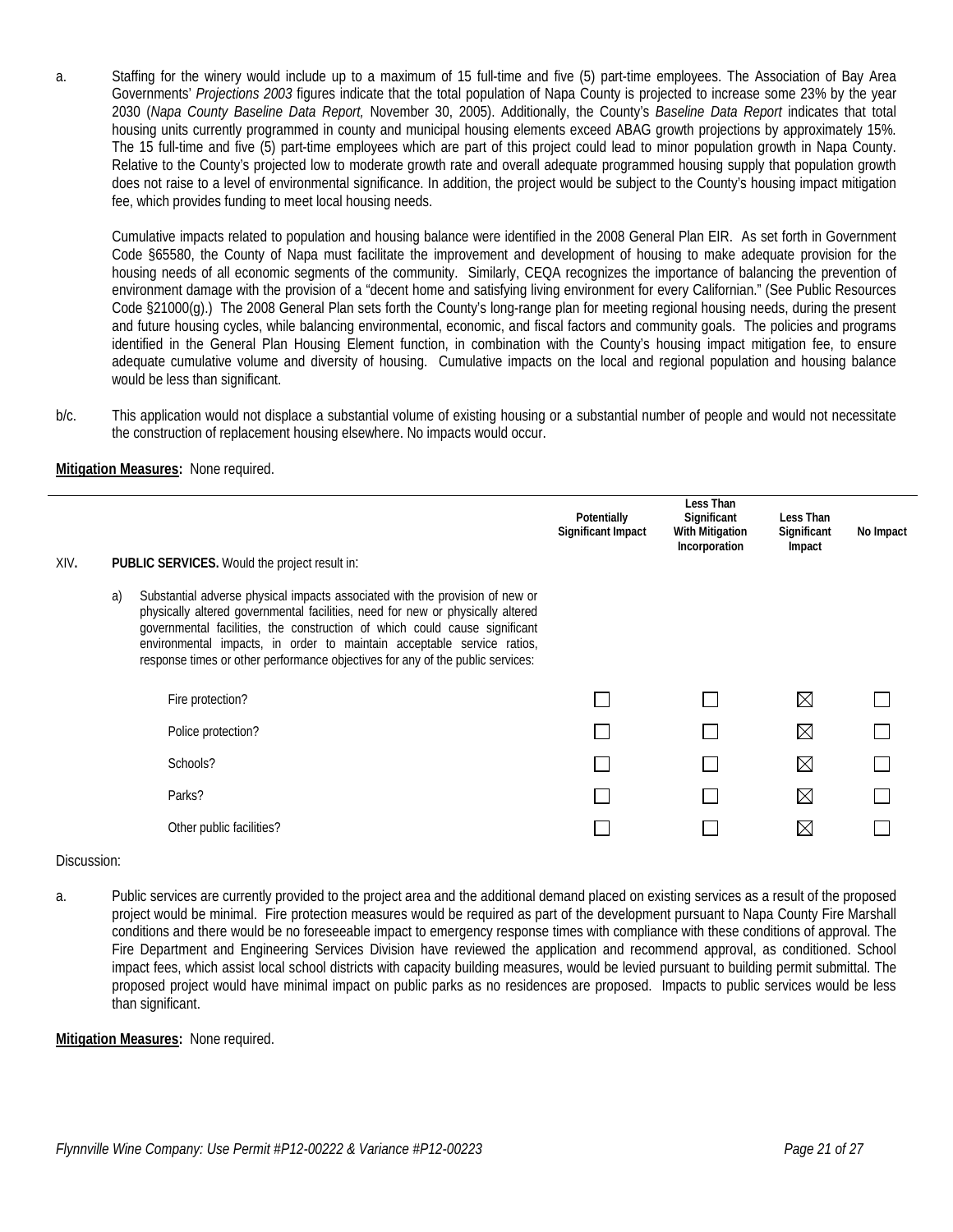| XV. |    | <b>RECREATION.</b> Would the project:                                                                                                                                                           | Potentially<br>Significant Impact | Less Than<br>Significant<br>With Mitigation<br>Incorporation | Less Than<br>Significant<br>Impact | No Impact |
|-----|----|-------------------------------------------------------------------------------------------------------------------------------------------------------------------------------------------------|-----------------------------------|--------------------------------------------------------------|------------------------------------|-----------|
|     | a) | Increase the use of existing neighborhood and regional parks or other<br>recreational facilities such that substantial physical deterioration of the facility<br>would occur or be accelerated? |                                   |                                                              | ⋉                                  |           |
|     | b) | Does the project include recreational facilities or require the construction or<br>expansion of recreational facilities which might have an adverse physical<br>effect on the environment?      |                                   |                                                              |                                    | ⊠         |

a. The project would not significantly increase use of existing park or recreational facilities based on its limited scope. Impacts would be less than significant.

#### b. No recreational facilities are proposed as part of the project. No impact would occur.

#### **Mitigation Measure(s):** None.

| XVI. |              | TRANSPORTATION/TRAFFIC. Would the project:                                                                                                                                                                                                                                                                                                                                                    | Potentially<br>Significant Impact | Less Than<br>Significant<br>With Mitigation<br>Incorporation | Less Than<br>Significant<br>Impact | No Impact   |
|------|--------------|-----------------------------------------------------------------------------------------------------------------------------------------------------------------------------------------------------------------------------------------------------------------------------------------------------------------------------------------------------------------------------------------------|-----------------------------------|--------------------------------------------------------------|------------------------------------|-------------|
|      |              |                                                                                                                                                                                                                                                                                                                                                                                               |                                   |                                                              |                                    |             |
|      | a)           | Cause an increase in traffic which is substantial in relation to the existing<br>traffic load and capacity of the street system and/or conflict with General Plan<br>Policy CIR-16, which seeks to maintain an adequate Level of Service (LOS) at<br>signalized and unsignalized intersections, or reduce the effectiveness of<br>existing transit services or pedestrian/bicycle facilities? |                                   |                                                              | $\boxtimes$                        |             |
|      | b)           | Conflict with an applicable congestion management program, including, but<br>not limited to level of service standards and travel demand measures, or other<br>standards established by the Napa County Transportation and Planning<br>Agency for designated roads or highways?                                                                                                               |                                   |                                                              | $\boxtimes$                        |             |
|      | $\mathsf{C}$ | Result in a change in air traffic patterns, including either an increase in traffic<br>levels or a change in location that results in substantial safety risks?                                                                                                                                                                                                                               | $\overline{\phantom{0}}$          |                                                              |                                    | $\boxtimes$ |
|      | d)           | Substantially increase hazards due to a design feature, (e.g., sharp curves or<br>dangerous intersections) or incompatible uses (e.g., farm equipment)?                                                                                                                                                                                                                                       |                                   | $\boxtimes$                                                  |                                    |             |
|      | e)           | Result in inadequate emergency access?                                                                                                                                                                                                                                                                                                                                                        |                                   |                                                              |                                    |             |
|      | f)           | Conflict with General Plan Policy CIR-23, which requires new uses to meet                                                                                                                                                                                                                                                                                                                     |                                   |                                                              | $\boxtimes$                        |             |
|      |              | their anticipated parking demand, but to avoid providing excess parking which<br>could stimulate unnecessary vehicle trips or activity exceeding the site's<br>capacity?                                                                                                                                                                                                                      |                                   |                                                              | $\boxtimes$                        |             |
|      | g)           | Conflict with adopted policies, plans, or programs regarding public transit,<br>bicycle, or pedestrian facilities, or otherwise decrease the performance or<br>safety of such facilities?                                                                                                                                                                                                     |                                   |                                                              |                                    | IX          |

#### Discussion:

a/b. The project site is located on the east side of State Highway 29 between Drew Drive (to the north) and Maple Lane (to the south). State Highway 29 is a State road that extends in a north-south direction between St. Helena and Calistoga in the project study area. Drew Drive is a County road that extends in an easterly direction from SR-29 and would form the northern border of the site. Maple Lane is a County road that extends in an easterly direction from SR-29 approximately 680 feet south of Drew Drive. Ida Lane is a private roadway that extends in a north-south direction along the eastern edge of the project site. Heitz Way is County road located directly opposite Drew Drive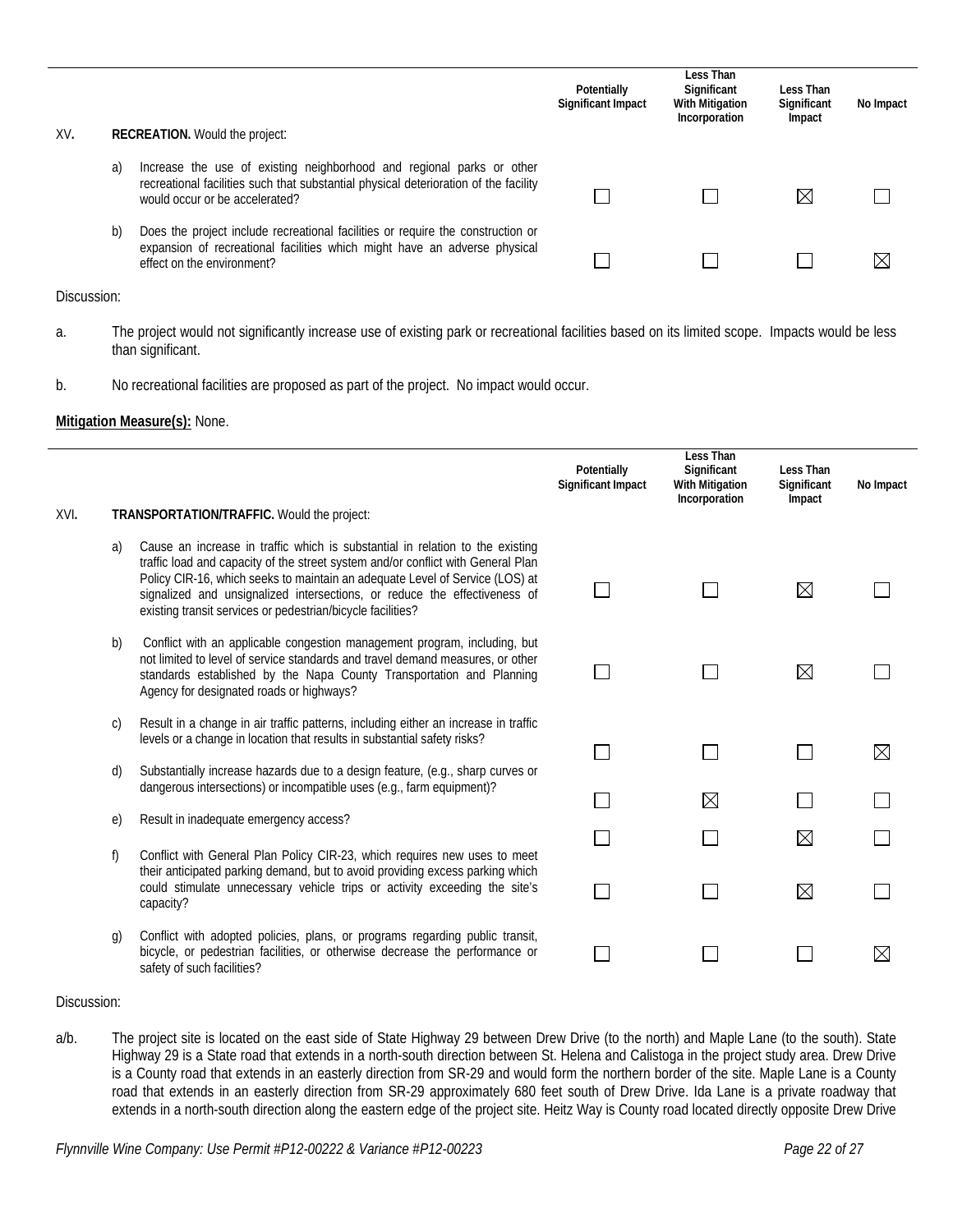at SR-29 and forms the eastbound leg of the four-way intersection. Heitz Way is County road located directly opposite Drew Drive at SR-29 and forms the eastbound leg of the four-way intersection. A two-lane street, Heitz Way extends northwest from the intersection paralleling SR-29 providing access to agricultural and residential areas before re-connecting with SR-29 approximately 1,200 feet north of Drew Drive.

Omni Means prepared a *Focused Traffic Analysis for the Proposed Flynnville Winery Project* on December 15, 2013. That analysis was subsequently updated to reflect the current project description with the preparation of an *Updated Trip Generation Analysis for the Proposed Flynnville Winery Project* by Omni Means on September 10, 2015. Based on the updated traffic analysis, the proposed project would be expected to generate 93 weekday daily trips with 32 weekday PM peak hour trips (4 in, 28 out). During a typical weekend (Saturday), the project would be expected to generate 91 daily trips with 29 mid-day (afternoon) peak hour trips (14 in, 15 out). Based on standard auto occupancy rates used by the County, the largest marketing event for the project with an attendance of 100 persons would generate 91 (46 in, 45 out) event trips. These events are typically of sufficient duration in length that the inbound and outbound trips occur in separate hours, thus the number for trips on the street network at one time are half of the total volume. These events would be held outside of typical peak traffic periods (during the middle of the day or later than 6:00 p.m.).

Cumulative operating conditions were determined by the calculating the project's percentage contribution to the total growth in traffic from existing conditions.

Traffic conditions on roads and at intersections are generally characterized by their "level of service" or LOS. LOS is a convenient way to express the ratio between volume and capacity on a given link or at a given intersection, and is expressed as a letter grade ranging from LOS A through LOS F. Each level of service is generally described as follows:

**LOS A-** Free-flowing travel with an excellent level of comfort and convenience and freedom to maneuver.

**LOS B-** Stable operating conditions, but the presence of other road users causes a noticeable, though slight, reduction in comfort, convenience, and maneuvering freedom.

**LOS C**- Stable operating conditions, but the operation of individual users is substantially affected by the interaction with others in the traffic stream.

**LOS D**- High-density, but stable flow. Users experience severe restrictions in speed and freedom to maneuver, with poor levels of comfort and convenience.

**LOS E**- Operating conditions at or near capacity. Speeds are reduced to a low but relatively uniform value. Freedom to maneuver is difficult with users experiencing frustration and poor comfort and convenience. Unstable operation is frequent, and minor disturbances in traffic flow can cause breakdown conditions.

**LOS F**- Forced or breakdown conditions. This condition exists wherever the volume of traffic exceeds the capacity of the roadway. Long queues can form behind these bottleneck points with queued traffic traveling in a stop-and-go fashion. (2000 Highway Capacity Manual, Transportation Research Board)

State Highway 29 is currently operating at LOS C with the project study area. According to the study, the project would be expected to add approximately 65 daily trips south of the site and 28 daily trips north of the site on SR-29. This would represent an increase of less than one percent (0.0049% or 0.5%) of the daily volumes on SR-29 adjacent to the site. The combined existing plus project volume of 13,265 daily trips would remain within the carrying capacity of a two lane rural highway with conditions equivalent to LOS 'C' (*Updated Trip Generation Analysis for the Proposed Flynnville Winery Project, 2015)*. As indicated in the updated traffic analysis, "the proposed Flynnville Winery project's reduced 2015 activity levels for wine production, employment, and visitation would be significantly lower than levels proposed in the Year 2013. As a result, daily trip generation from the proposed project would represent less than one (1) percent of overall ADT on SR-29/128 in the project vicinity under existing, near-term, and/or year 2030 cumulative conditions" (*Updated Trip Generation Analysis for the Proposed Flynnville Winery Project, 2015)*. Additionally, a project specific condition would ensure that all additional marketing events be scheduled outside peak weekend (3:30 PM to 4:30 PM) and weekday (3:00 PM to 4:00 PM) traffic hours. Impacts would be less than significant.

- c. No air traffic is proposed and there are no new structures proposed for this project that would interfere with or require alteration of air traffic patterns. No impact would occur.
- d-f. Access to the proposed winery would be via a new driveway to access Maple Lane and the improvement of two existing driveways to County standards. The submitted traffic study indicated that sight distances at the project driveway would exceed the recommended distances and a westbound right-turn taper from SR 29 to Maple Lane should be installed. An eastbound left-turn lane currently exists. As further analyzed the width at State Highway 29 would accommodate inbound and outbound truck turn paths with the right-turn taper lane installation. Proposed site access was reviewed and approved by the Napa County Fire Department, Engineering Services Division, and Public Works Department, as conditioned. The implementation of mitigation measure MM TRANS-1 below would reduce potential intersection design/right-turn approach impacts to a less than significant level.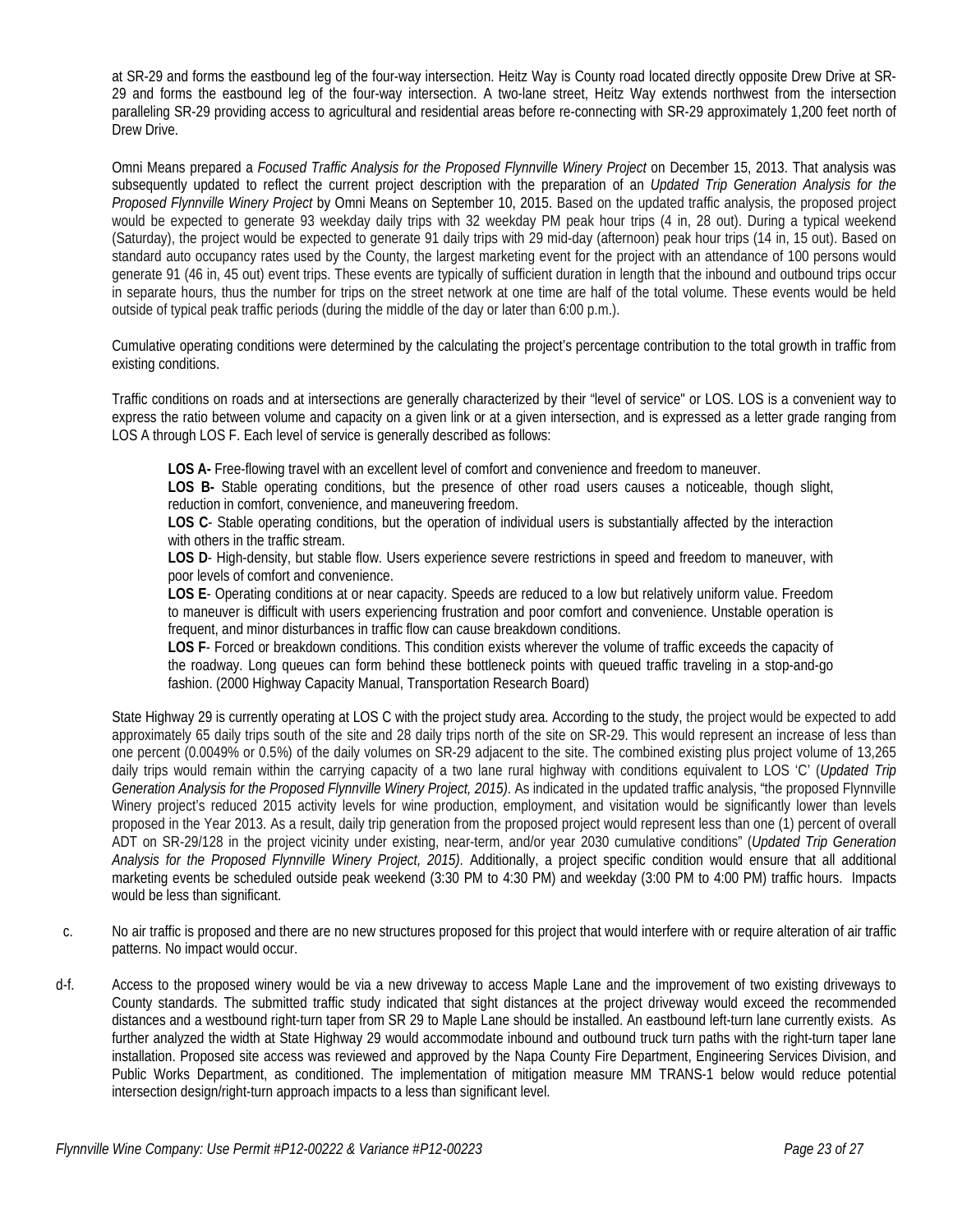The project would include construction of seventeen (17) parking spaces (16 standard spaces and one ADA space). Based upon the County standard of 2.6 persons per vehicle during weekdays and 2.8 persons per vehicle during weekends and 1.05 persons per vehicle for employees the minimum parking required for daily activities would be 24 parking spaces. However, it is unlikely that the winery would host 25 visitors or be staffed by 15 full-time employees at one time. No parking will be permitted within the right-of-way of SR 29 or on the adjacent Heitz and Maple Lanes. A requirement for preparation of a parking plan and/or shuttle service for larger events (100 guests), as needed by the applicant, would be added as a project-specific condition.

g. As proposed, the project would not conflict with any adopted policies, plans or programs supporting alternative transportation. The project site lies along the planned route of the Napa Valley Vine Trail which is included in the Napa Countywide Bicycle Plan. Access would be provided to this bicycle pathway as part of the project. As conditioned by the Public Works Department, the applicant shall provide a minimum 14-foot wide easement along the frontage of SR 29/128 and ensure that this easement area remains clear on the final site plan. No impact would occur.

#### **Mitigation Measure:**

MM TRANS-1: The permittee is required to construct a westbound right-turn taper from SR 29 to Maple Lane prior to issuance of Final Certificate of Occupancy of any uses authorized by Use Permit P12-00222. Improvement plans shall be submitted for review and approval by the Director of Public Works, prior to issuance of any building permits associated with Use Permit P12-00222. The applicant shall obtain an encroachment permit from the California Department of Transportation (Caltrans) prior to constructing any improvements in State right-of-way. Public Works Department clearance will not be granted for any building permits until required improvements have been installed and certified by the Director of Public Works as complete.

> **Monitoring:** Improvement plans shall be submitted for review and approval by the Director of Public Works, prior to issuance of any building permits associated with Use Permit P12-00222. Prior to the issuance of Final Certificate of Occupancy of any uses authorized by Use Permit P12-00222, installation of a westbound right-turn taper from SR 29 to Maple Lane shall be installed by the applicant to the satisfaction of the Director of Public Works.

|       |    |                                                                                                                                                                                                                                                                                                                                                                                                                                              | Potentially<br>Significant Impact | Less Than<br>Significant<br><b>With Mitigation</b><br>Incorporation | Less Than<br>Significant<br>Impact | No Impact   |
|-------|----|----------------------------------------------------------------------------------------------------------------------------------------------------------------------------------------------------------------------------------------------------------------------------------------------------------------------------------------------------------------------------------------------------------------------------------------------|-----------------------------------|---------------------------------------------------------------------|------------------------------------|-------------|
| XVII. |    | <b>TRIBAL CULTURAL RESOURCES.</b> Would the project cause a substantial<br>adverse change in the significance of a tribal cultural resource, defined in Public<br>Resources Code section 21074 as either a site, feature, place, cultural landscape<br>that is geographically defined in terms of the size and scope of the landscape,<br>sacred place, or object with cultural value to a California Native American tribe,<br>and that is: |                                   |                                                                     |                                    |             |
|       | a) | Listed or eligible for listing in the California Register of Historical Resources,<br>or in a local register of historical resources as defined in Public Resources<br>Code section $5020.1(k)$ ; or                                                                                                                                                                                                                                         |                                   |                                                                     |                                    | ⊠           |
|       | b) | A resource determined by the lead agency, in its discretion and supported by<br>substantial evidence, to be significant pursuant to criteria set forth in<br>subdivision (c) of Public Resources Code section 5024.1. In applying the<br>criteria set forth in subdivision (c) of Public Resources Code section 5024.1,<br>the lead agency shall consider the significance of the resource to a California<br>Native American tribe.         |                                   |                                                                     |                                    | $\boxtimes$ |

#### Discussion:

a/b. According to the Napa County Environmental Resource Maps (based on the following layers – Historical sites points & lines, Archaeology surveys, sites, sensitive areas, and flags) no historic sites or tribal resources have been identified on the property. Invitation for tribal consultation was completed pursuant to AB 52 and one response was received from the Yocha Dehe Wintun Nation. A site visit was conducted with tribal representatives on September 8, 2016 and a letter was received from Yocha Dehe Wintun Nation dated October 18, 2016 noting that the tribe is not aware of any known cultural resources near this project site and that a cultural monitor is not needed. No impact would occur.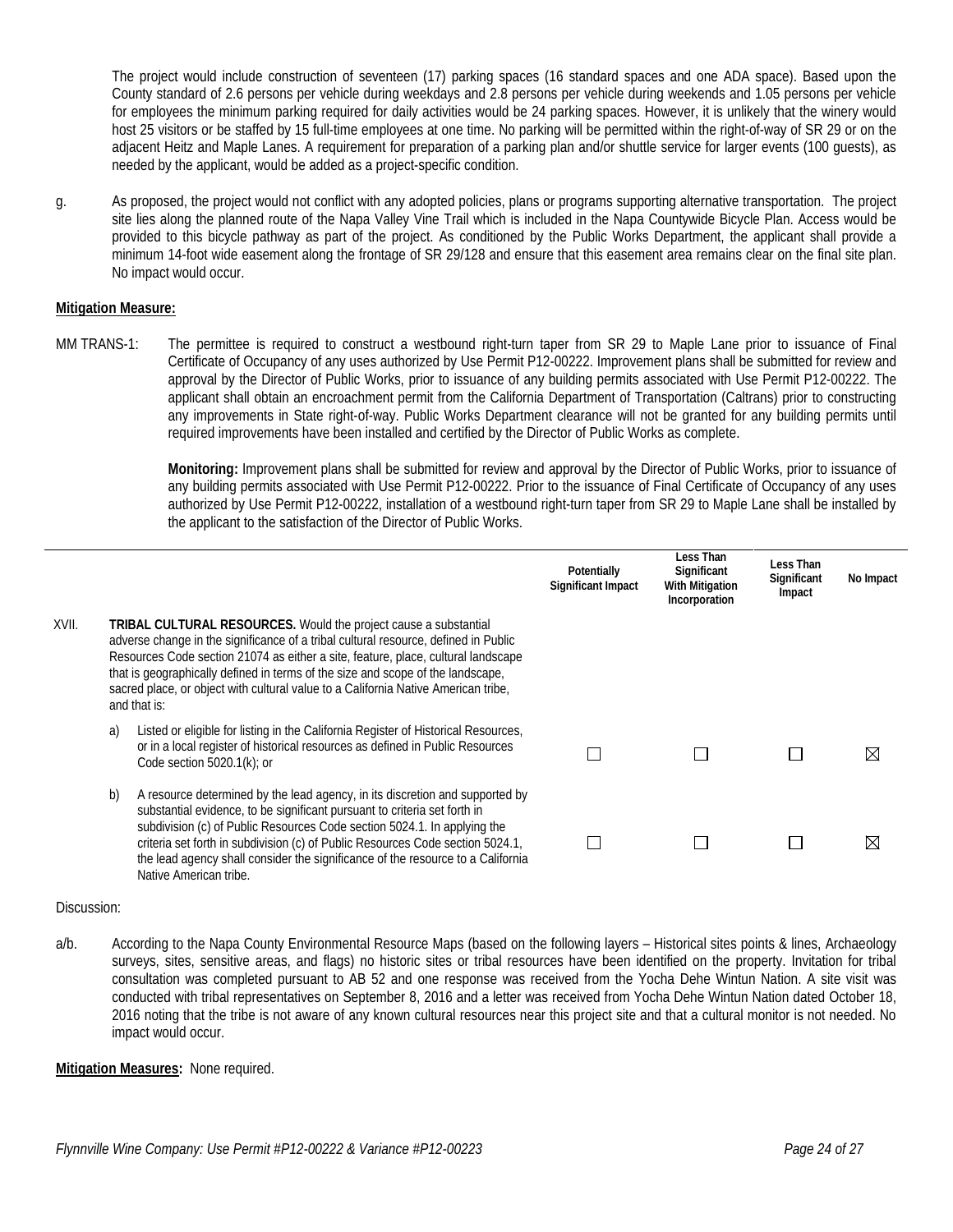|        |            |                                                                                                                                                                                                                                      | Potentially<br>Significant Impact | Less Than<br>Significant<br><b>With Mitigation</b><br>Incorporation | Less Than<br>Significant<br>Impact | No Impact |
|--------|------------|--------------------------------------------------------------------------------------------------------------------------------------------------------------------------------------------------------------------------------------|-----------------------------------|---------------------------------------------------------------------|------------------------------------|-----------|
| XVIII. |            | UTILITIES AND SERVICE SYSTEMS. Would the project:                                                                                                                                                                                    |                                   |                                                                     |                                    |           |
|        | a)         | Exceed wastewater treatment requirements of the applicable Regional Water<br>Quality Control Board?                                                                                                                                  |                                   |                                                                     | $\boxtimes$                        |           |
|        | b)         | Require or result in the construction of a new water or wastewater treatment<br>facilities or expansion of existing facilities, the construction of which could<br>cause significant environmental effects?                          |                                   |                                                                     | $\boxtimes$                        |           |
|        | C)         | Require or result in the construction of a new storm water drainage facilities or<br>expansion of existing facilities, the construction of which could cause<br>significant environmental effects?                                   |                                   |                                                                     | $\boxtimes$                        |           |
|        | d)         | Have sufficient water supplies available to serve the project from existing<br>entitlements and resources, or are new or expanded entitlements needed?                                                                               |                                   |                                                                     | $\boxtimes$                        |           |
|        | $\epsilon$ | Result in a determination by the wastewater treatment provider which serves<br>or may serve the project that it has adequate capacity to serve the project's<br>projected demand in addition to the provider's existing commitments? |                                   |                                                                     | $\boxtimes$                        |           |
|        | f)         | Be served by a landfill with sufficient permitted capacity to accommodate the<br>project's solid waste disposal needs?                                                                                                               |                                   |                                                                     | $\boxtimes$                        |           |
|        | g)         | Comply with federal, state, and local statutes and regulations related to solid<br>waste?                                                                                                                                            |                                   |                                                                     | $\boxtimes$                        |           |

a/b. The project would not exceed wastewater treatment requirements of the Regional Water Quality Control Board and would not result in a significant impact on the environment relative to wastewater discharge. Wastewater disposal would be accommodated on-site and in compliance with State and County regulations. According to the Wastewater Feasibility Study prepared by Summit Engineering on April 21, 2016, the project site and proposed system would have adequate disposal capacity to serve the project. The Division of Environmental Health reviewed this report and concurred with its findings.

According to the Water Availability Analysis (WAA) prepared by Summit Engineering, Incorporated on October 23, 2015, five existing wells near the proposed winery facility would remain in service and provide for the domestic, winery process, and irrigation needs of the property. An existing well located on APN 020-170-012 would be abandoned. Three 20,000 gallon water storage tanks are also proposed (*Flynnville Wine Company Use Permit Assistance - Water Availability Analysis, 2015*). The Water Availability Analysis concluded that sufficient water would be available to serve the proposed project. Impacts would be less than significant.

- c. Patrick Ryan, P.E., Supervising Engineer, of the County's Engineering Division, reviewed all drainage studies referenced above and concluded that the project would not substantially alter the existing drainage pattern on site or cause a significant increase in erosion or siltation on or off the site. The preliminary grading and drainage plan and storm water control plan have also been reviewed by the Engineering Division. As conditioned, impacts would be less than significant.
- d. As discussed in **Section IX** above, the project is categorized as being located within the Valley Floor in an area that has an established acceptable water use criteria of 1.0 acre foot per acre per year based upon current County Water Availability Analysis policies. Based upon those criteria, the Allowable Water Allotment for the project site is 10.09 acre-feet per year (af/yr), determined by multiplying the 60.8 acre Agricultural Preserve zoned site by a one AF/YR/acre fair share water use factor. The Water Availability Analysis concluded that sufficient water would be available to serve the proposed project. According to the Water Availability Analysis, a total future demand of 4.49 AF/YR would be required to serve the site which is below the parcel's allowable water allotment noted above. In summary, the existing yield would be sufficient to serve all uses on the property. Any project which reduces water usage or any water usage which is at or below the established threshold is assumed not to have a significant effect on groundwater levels. Impacts would be less than significant as there is sufficient water supply available to serve the proposed project.
- e. Wastewater would be treated on-site and would not require a wastewater treatment provider. Impacts would be less than significant.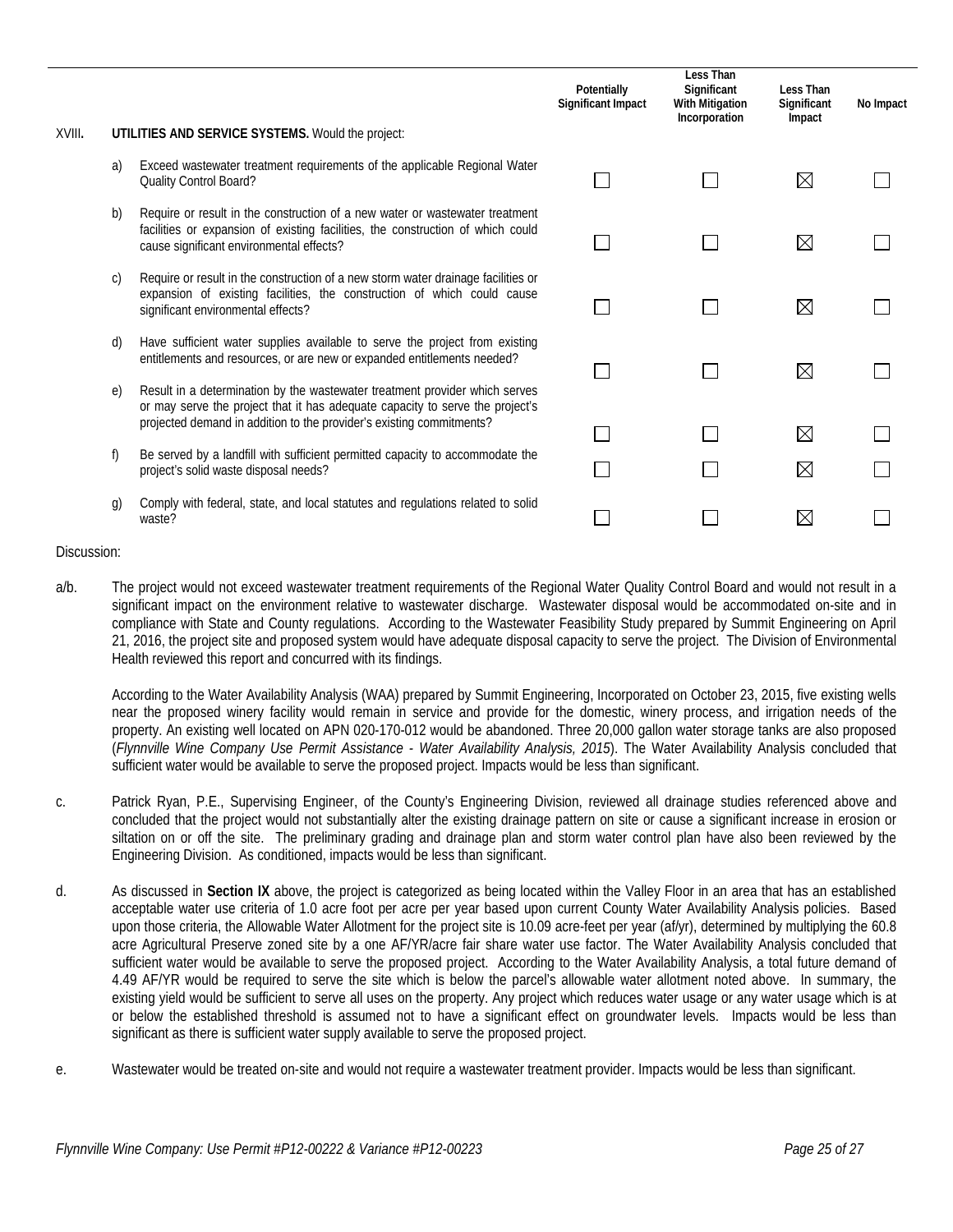- f. The project would be served by Keller Canyon Landfill which has a capacity which exceeds current demand. As of January 2004, the Keller Canyon Landfill had 64.8 million cubic yards of remaining capacity and has enough permitted capacity to receive solid waste though 2030. Impacts would be less than significant.
- g. The project would comply with federal, state, and local statutes and regulations related to solid waste. Therefore, impacts would be less than significant.

#### **Mitigation Measures:** None required.

| XIX. |    | <b>MANDATORY FINDINGS OF SIGNIFICANCE</b>                                                                                                                                                                                                                                                                                                                                                                                                                            | Potentially<br><b>Significant Impact</b> | Less Than<br>Significant<br>With Mitigation<br>Incorporation | Less Than<br>Significant<br>Impact | No Impact |
|------|----|----------------------------------------------------------------------------------------------------------------------------------------------------------------------------------------------------------------------------------------------------------------------------------------------------------------------------------------------------------------------------------------------------------------------------------------------------------------------|------------------------------------------|--------------------------------------------------------------|------------------------------------|-----------|
|      | a) | Does the project have the potential to degrade the quality of the environment,<br>substantially reduce the habitat of a fish or wildlife species, cause a fish or<br>wildlife population to drop below self-sustaining levels, threaten to eliminate a<br>plant or animal community, reduce the number or restrict the range of a rare<br>or endangered plant or animal or eliminate important examples of the major<br>periods of California history or prehistory? |                                          |                                                              | ⋉                                  |           |
|      | b) | Does the project have impacts that are individually limited, but cumulatively<br>considerable? ("Cumulatively considerable" means that the incremental<br>effects of a project are considerable when viewed in connection with the<br>effects of past projects, the effects of other current projects, and the effects of<br>probable future projects)?                                                                                                              |                                          |                                                              | ⋉                                  |           |
|      | C) | Does the project have environmental effects that will cause substantial<br>adverse effects on human beings, either directly or indirectly?                                                                                                                                                                                                                                                                                                                           |                                          |                                                              |                                    |           |

#### Discussion:

- a. As discussed in **Section IV** above, all potential biological related impacts would be less than significant with implementation of the biological resources mitigation measures. As identified in **Section V** above, no known historically sensitive sites or structures, archaeological or paleontological resources, sites or unique geological features have been identified within the project site. In the event archaeological artifacts are found, a standard condition of approval would be incorporated into the project. Impacts would be less than significant with the incorporation of the biological resources mitigation measures and standard condition of approval related to cultural resources.
- b. The project does not have impacts that are individually limited, but cumulatively considerable. Potential air quality, greenhouse gas emissions, hydrology, and traffic impacts are discussed in the respective sections above. The project would also increase the demands for public services to a limited extent, increase traffic and air pollutions, all of which contribute to cumulative effects when future development in Napa Valley is considered. Cumulative impacts of these issues are discussed in previous sections of this Initial Study, wherein the impact from an increase in air pollution is being addressed as discussed in the project's Greenhouse Gas Voluntary Best Management Practices including but not limited to: generation of on-site renewable energy via the installation of a solar photovoltaic array on the production building roof; providing charging stations for electric vehicles at no charge; utilizing the proposed solar photovoltaic system to heat water; installation of LED and fluorescent lights; use of a cool roof with a high solar reflectance index; installation of bicycle parking facilities; access to the proposed Class bicycle lane along State Highway 29; composting of landscape trimmings and food waste; provision of informational handouts regarding transit facilities located within 500 feet of the project site; minimization of grading and tree removal; planned certification as a Napa Green Winery; use of recycled water to irrigate proposed vineyard planting; use of water sense certified fixtures; water efficient landscape; recycling of 75 percent of all waste; education to staff and visitors on sustainable practices; and the installation of owl houses and bat houses.

Potential impacts are discussed in the respective sections above. The project trip generation was calculated from winery operations, where the calculated trips reflect total visitation, on-site employees and wine production trips generated by the winery. Under the Napa County General Plan, traffic volumes are projected to increase and will be caused by a combination of locally generated traffic as well as general regional growth. The General Plan EIR indicates that much of the forecasted increase in traffic on the arterial roadway network will result from traffic generated outside of the county, however the project would contribute a small amount toward the general overall increase.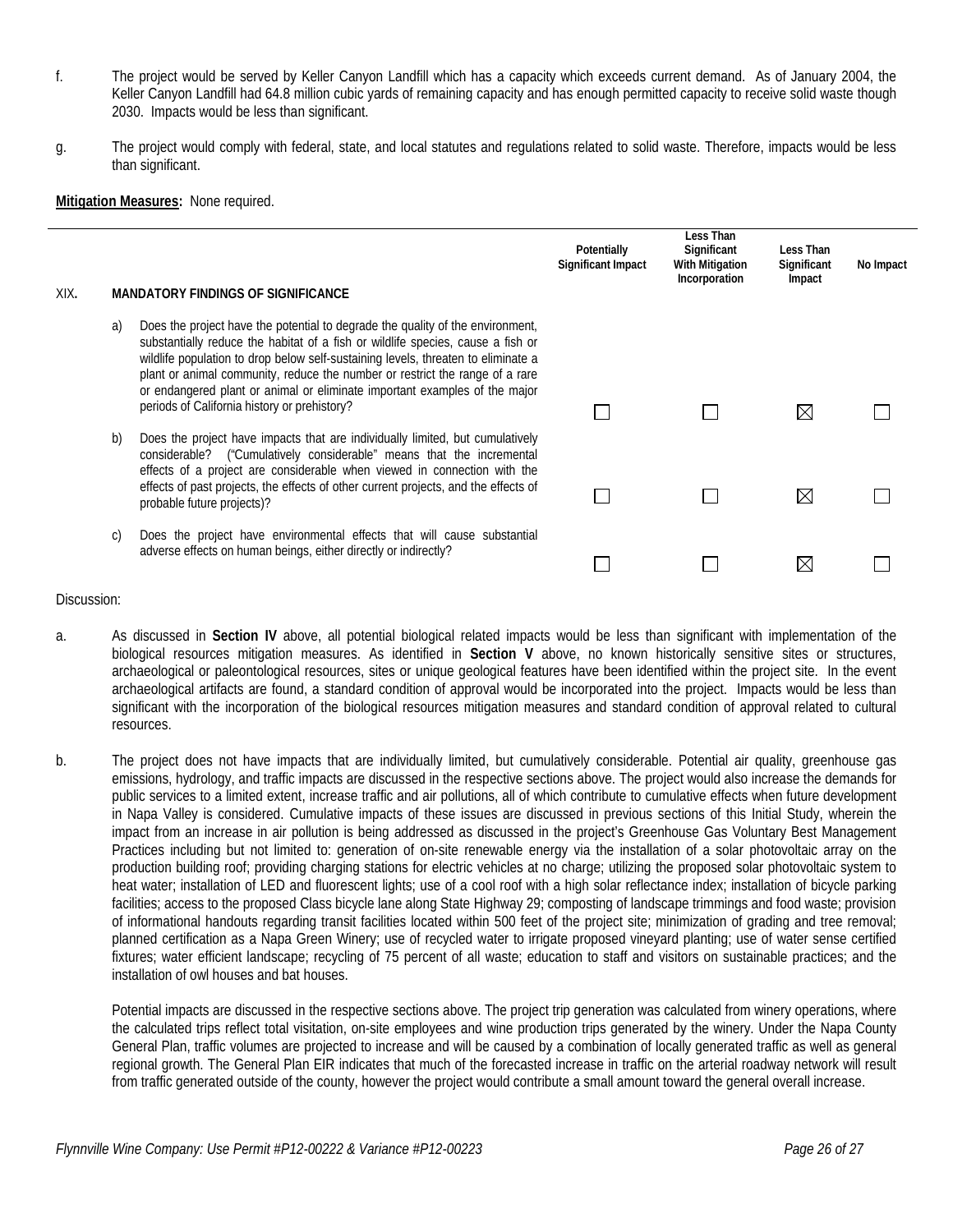General Plan Policy CIR-16 states that "The County will seek to maintain an arterial Level of Service D or better on all County roadways, except where the level of Service already exceeds this standard and where increased intersection capacity is not feasible without substantial additional right of way." State Route 29/128 is listed as two-lane Rural Throughways on the General Plan Circulation Map and currently operates at a LOS C in the project study area. As discussed above under Section XVI Transportation, the project's additional traffic at the peak hours would avoid a deterioration of the level of service on State Route 29/128 by adding less than one percent to the existing volume, reducing potential cumulative impact to a less than significant level.

c. All impacts identified in this MND are either less than significant after mitigation (biological resources, noise, and traffic/transportation) or less than significant and do not require mitigation. Therefore, the proposed project would not result in environmental effects that cause substantial adverse effects on human being either directly or indirectly. Impacts would be less than significant.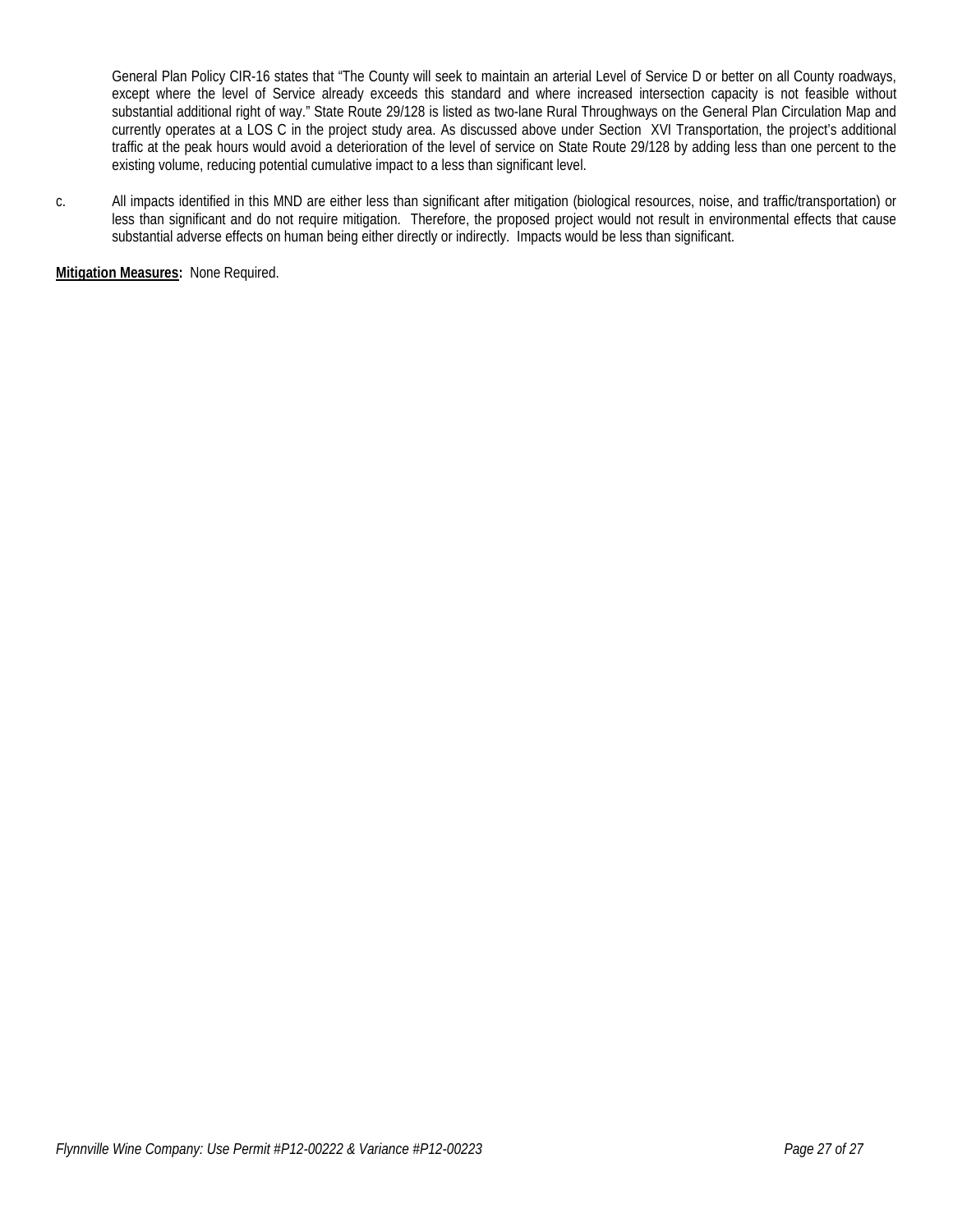#### **PROJECT REVISION STATEMENT Flynnville Wine Company Use Permit No. P12-00222 & Variance No. P12-00223**

I hereby revise Flynnville Wine Company Use Permit No. P12-00222 & Variance No. P12-00223 for the construction of a new phased 60,000 gallon per year winery and two winery buildings, totaling 24,210 square feet on a 10.09-acre parcel (Assessor's Parcel No.: 020- 320-003; 020-320-006; 020-320-009; 020-320-015, 020-320-016, and 020-170-012 located at 1184 Maple Lane, Calistoga, CA, to include the eight (8) measures specified below:

- **MM BIO-1:** Prior to the issuance of demolition permits or grading permits for any work associated with this project, a qualified biologist shall implement the recommendations identified on pages 3-6 applicable to the parcels subject to this application in the November 19, 2012 Bat Habitat Assessment prepared by Wildlife Research Associates. Methods include encouraging bats to voluntarily leave the roosts over a two day period of time by creating an environment unconducive to bat habitat by creating noises and vibrations. A qualified biologist shall monitor the roosts closely until it is determined that the roosts are no longer active, at which time construction activities may commence.
- **MM BIO-2:** If any widening or replacement to the existing culvert, crossing the drainage near the proposed waste water treatment area is proposed, consultation and permitting must be obtained from the California Fish and Wildlife, U.S Army Corps of Engineers, and Regional Water Quality Control Boards prior to and during the construction.
- **MM BIO-3:** Prior to issuance of a grading permit, a final tree removal plan shall be prepared by a certified arborist.
- **MM BIO-4:** Prior to issuance of a building permit, the applicant shall prepare a final landscape plan which shall reflect the replanting of eight oak trees on site.
- **MM BIO-5:** Prior to the issuance of final certificate of occupancy, the final landscape plan shall be implemented in consultation with a certified arborist. The final landscape plan is to include the planting of two times the number of oak trees removed with the replanting schedule to match the oak species to be removed. The oaks are to be gallon sized and planted at approximately 20 feet on center or as otherwise advised by a certified arborist. The oaks will be watered by hand, as necessary, during the first three years to promote survival. Successful planting will be considered an 80 percent survival rate at five years. If less than 80 percent of the trees are surviving, replanting will be necessary.
- **MM NOI-1:** Prior to the issuance of any building permits to implement this use permit, the permittee shall submit an operation plan for the bottling and outdoor work area which shall require the bottling truck to be oriented such that open trailer doors, bottling lines, glass and container staging areas are located in the west and south sides of the truck. A sound curtain shall be utilized on the northern and eastern portions of the work area and all work shall occur on the approved outdoor work area and crush pad. The operations plan shall be prepared under the direction of a qualified acoustics professional, and shall be subject to review and approval of the Planning Division.
- **MM NOI-2:** Prior to the issuance of any building permits to implement this use permit, the permittee shall submit plans for a temporary sound curtain to be placed in the vicinity of the outdoor work area/crush pad which shall be used when outdoor events of 100 quests occur. The sound curtain shall be designed by a qualified acoustics professional, shall be in substantial conformance with the recommendations put forth in the RGD Acoustics study incorporated herein, and shall result in noise levels meeting the current standards of the County for exterior and interior noise exposure. Final design of the sound curtain is subject to review and approval by the Planning Division.
- **MM TRANS-1:** The permittee is required to construct a westbound right-turn taper from SR 29 to Maple Lane prior to issuance of Final Certificate of Occupancy of any uses authorized by Use Permit P12-00222. Improvement plans shall be submitted for review and approval by the Director of Public Works, prior to issuance of any building permits associated with Use Permit P12-00222. The applicant shall obtain an encroachment permit from the California Department of Transportation (Caltrans) prior to constructing any improvements in State right-of-way. Public Works Department clearance will not be granted for any building permits until required improvements have been installed and certified by the Director of Public Works as complete.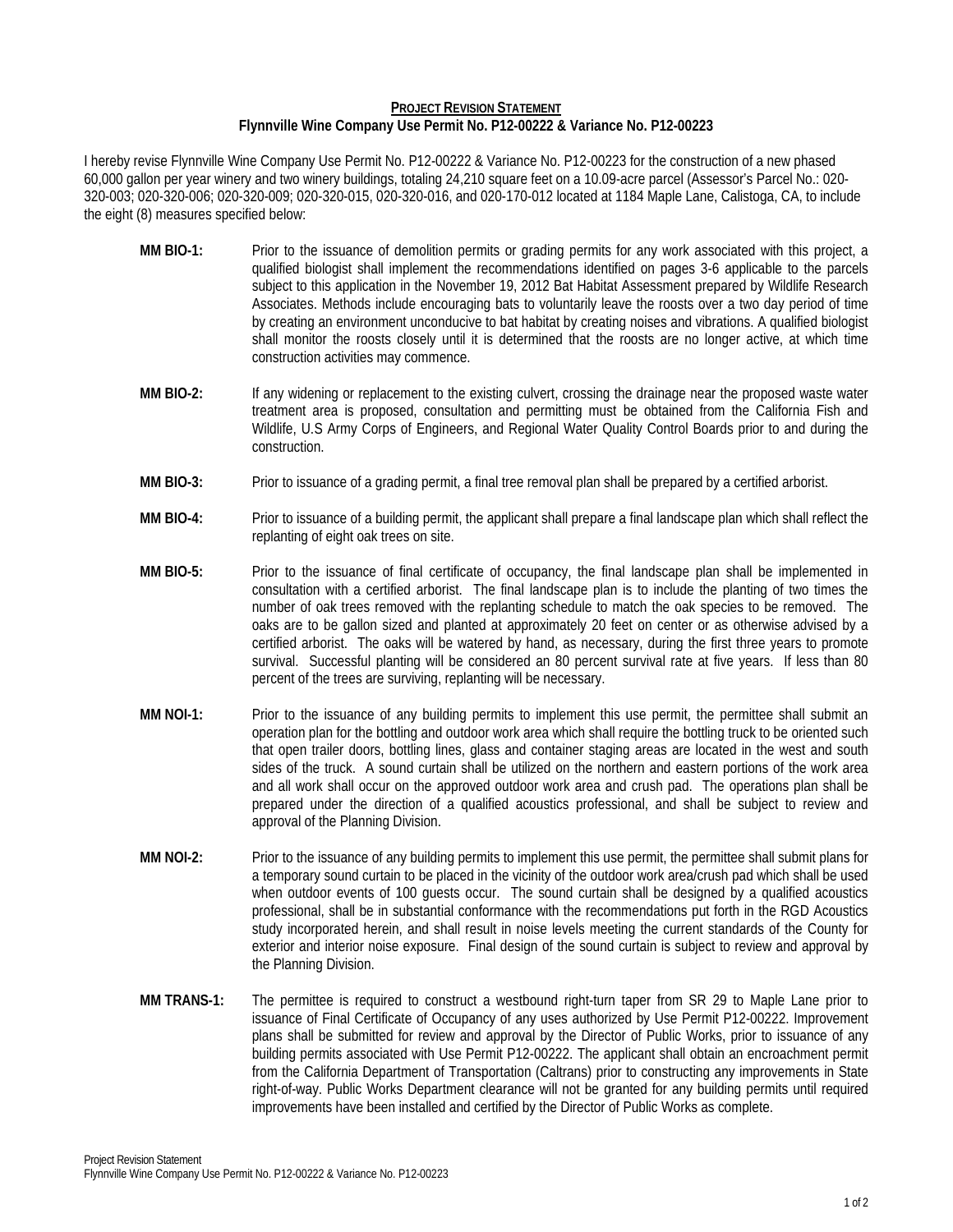PD Properties, LLC further commit themselves and successors-in-interest to (a) inform any future purchasers of the property of the above commitments; (b) include in all property leases a provision that informs the lessee of these restrictions and binds them to adhere to them, and (c) inform in writing all persons doing work on this property of these limitations.

PD Properties, LLC understands and explicitly agrees that with regards to all California Environmental Quality Act and Permit Streamlining Act (Government Code Sections 63920-63962) deadlines, this revised application will be treated as a new project. The new date on which said application will be considered complete is the date on which an executed copy of this project revision statement is received by the Napa Coynty Department of Planning, Building and Environmental Services.

 $|-1|-20|$ Dan Pina Date

(Owner)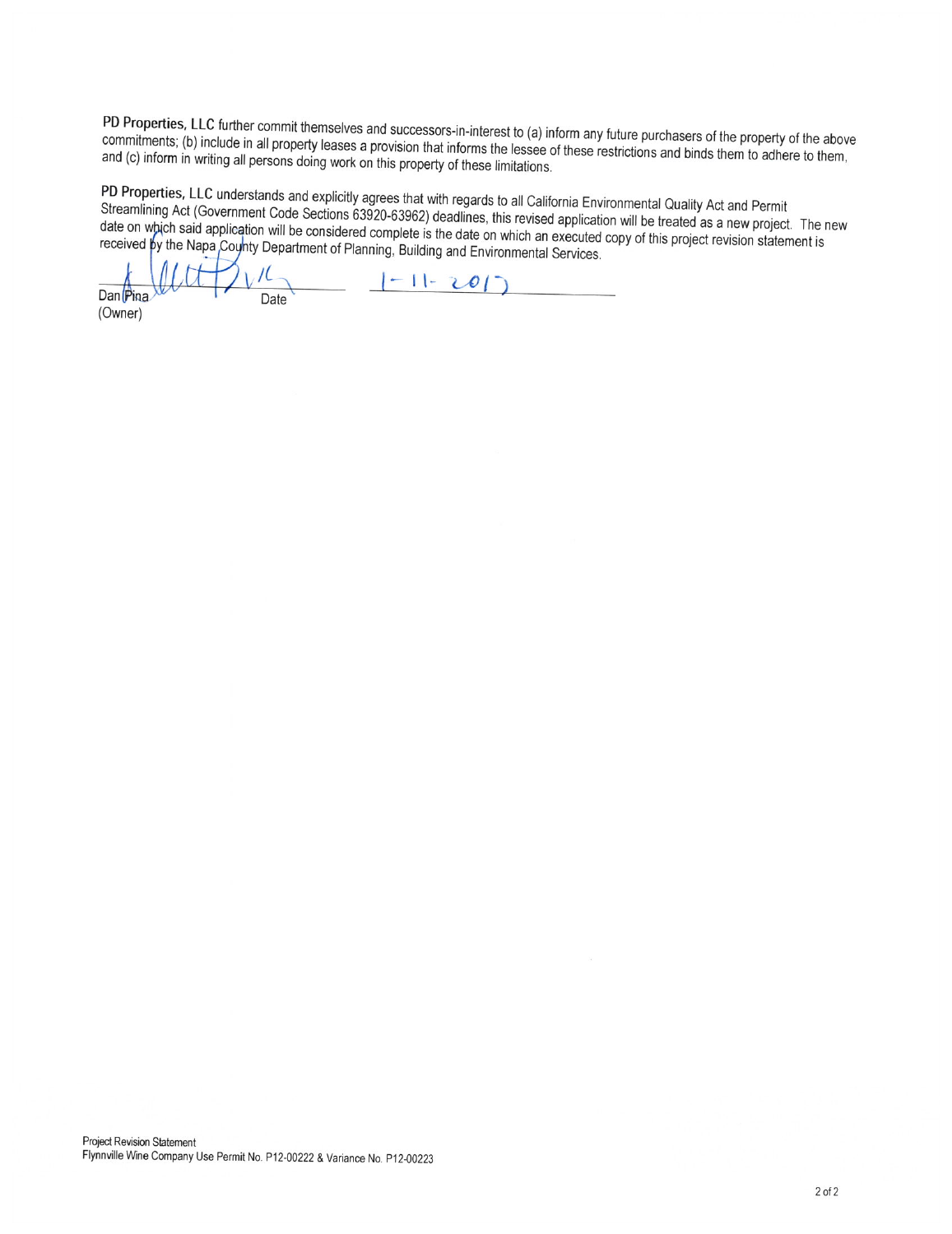### **Flynnville Wine Compnay Use Permit No. P12-00222 & Variance No. P12-00223 Mitigation Monitoring and Reporting Program**

| <b>Potential Environmental Impact</b>                                                                                                                                                                       | <b>Adopted Mitigation Measure</b>                                                                                                                                                                                                                                                                                                                                                                                                                                                                                                                                                                                                                                                                                                             | Monitoring and Reporting<br><b>Actions and Schedule</b>                                                                                                                                                                                                                                                                                                                                                                                 | Implementation | Monitoring | Compliance<br>Completion<br>Reporting &<br>Date of |
|-------------------------------------------------------------------------------------------------------------------------------------------------------------------------------------------------------------|-----------------------------------------------------------------------------------------------------------------------------------------------------------------------------------------------------------------------------------------------------------------------------------------------------------------------------------------------------------------------------------------------------------------------------------------------------------------------------------------------------------------------------------------------------------------------------------------------------------------------------------------------------------------------------------------------------------------------------------------------|-----------------------------------------------------------------------------------------------------------------------------------------------------------------------------------------------------------------------------------------------------------------------------------------------------------------------------------------------------------------------------------------------------------------------------------------|----------------|------------|----------------------------------------------------|
| Impact BIO-1: Biological Resources.<br>The proposed project has the potential to<br>directly impact suitable habitat for the<br>Townsend's big-eared bat.                                                   | MM BIO-1: Prior to the issuance of demolition permits or grading permits for any<br>work associated with this project, a qualified biologist shall implement the<br>recommendations identified on pages 3-6 applicable to the parcels subject to this<br>application in the November 19, 2012 Bat Habitat Assessment prepared by<br>Wildlife Research Associates. Methods include encouraging bats to voluntarily<br>leave the roosts over a two day period of time by creating an environment<br>unconducive to bat habitat by creating noises and vibrations. A qualified biologist<br>shall monitor the roosts closely until it is determined that the roosts are no longer<br>active, at which time construction activities may commence. | Prior to the issuance of a<br>demolition or grading permit, the<br>permittee shall submit plans which<br>reflect the incorporation of the bat<br>removal recommendations to be<br>implemented by a qualified<br>biologist for the review and<br>approval of Planning Division staff.                                                                                                                                                    | P              | <b>PD</b>  | PC                                                 |
| Impact BIO-3: Biological Resources.<br>The proposed project has the potential to<br>directly impact the drainage area near the<br>proposed wastewater treatment area if<br>the existing culvert is widened. | MM BIO-2: If any widening or replacement to the existing culvert, crossing the<br>drainage near the proposed waste water treatment area is proposed,<br>consultation and permitting must be obtained from the California Fish and<br>Wildlife, U.S Army Corps of Engineers, and Regional Water Quality Control<br>Boards prior to and during the construction.                                                                                                                                                                                                                                                                                                                                                                                | Proof of the required permits and<br>consultation for any widening or<br>replacement of the existing culvert<br>identified on Site Plan page UP2,<br>and located near the proposed<br>waste water treatment area, from<br>California Fish and Wildlife, U.S.<br>Army Corps of Engineers, and<br>Regional Water Quality Control<br>Boards shall be submitted to<br>Planning Division staff prior to the<br>issuance of a grading permit. | P              | <b>PD</b>  | PC                                                 |
| Impact BIO-5: Biological Resources.<br>The proposed project has the potential to<br>directly impact oak woodlands in conflict<br>with the County's General Plan policies.                                   | MM BIO-3: Prior to issuance of a grading permit, a final tree removal plan shall<br>be prepared by a certified arborist.                                                                                                                                                                                                                                                                                                                                                                                                                                                                                                                                                                                                                      | The final tree removal plan shall be<br>submitted for review and approval<br>to Planning Division staff with<br>recommendations for tree removal<br>prior to issuance of the grading<br>permit.                                                                                                                                                                                                                                         | P              | <b>PD</b>  | PC.                                                |

Notes: P = Permittee, PD = Planning Division, BD = Building Division, AC = Agricultural Commissioner, DFW = Dept of Fish & Wildlife, CT = CALTRANS, EH = Environmental Health, PW = Public Works Dept, PE/G =Project Engineer/Geologist

PC = Prior to Project Commencement CPI = Construction Period Inspections FI = Final Inspection OG = Ongoing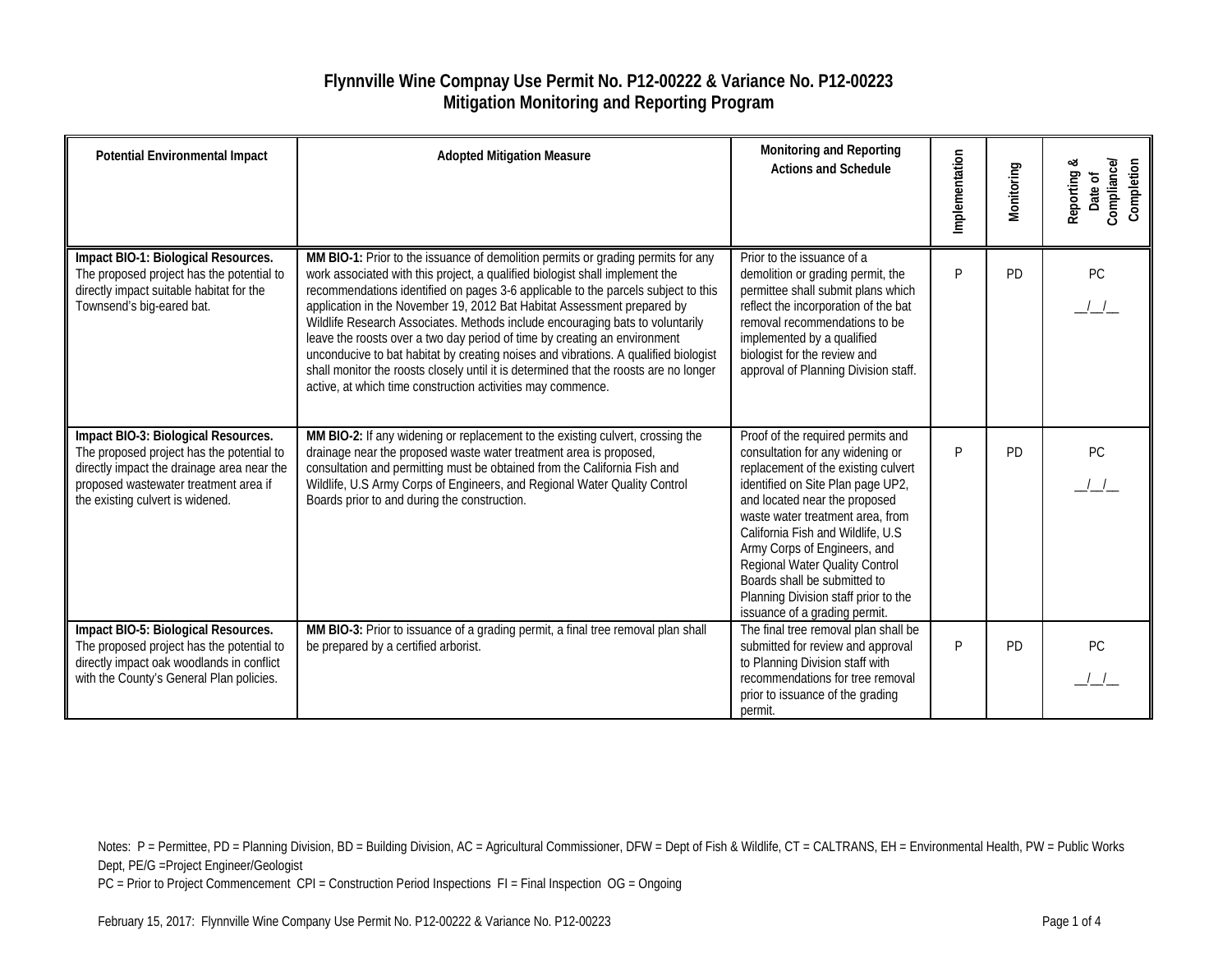| <b>Potential Environmental Impact</b> | <b>Adopted Mitigation Measure</b>                                                                                                                                                                                                                                                                                                                                                                                                                                                                                                                                                                                                                                                                                                                               | Monitoring and Reporting<br><b>Actions and Schedule</b>                                                                                                                                                                                                                                                                                                                    | Implementation | Monitoring | Compliance<br>Completion<br>Reporting &<br>Date of |
|---------------------------------------|-----------------------------------------------------------------------------------------------------------------------------------------------------------------------------------------------------------------------------------------------------------------------------------------------------------------------------------------------------------------------------------------------------------------------------------------------------------------------------------------------------------------------------------------------------------------------------------------------------------------------------------------------------------------------------------------------------------------------------------------------------------------|----------------------------------------------------------------------------------------------------------------------------------------------------------------------------------------------------------------------------------------------------------------------------------------------------------------------------------------------------------------------------|----------------|------------|----------------------------------------------------|
|                                       | MM BIO-4: Prior to issuance of a building permit, the applicant shall prepare a<br>final landscape plan which shall reflect the replanting of eight oak trees on site.                                                                                                                                                                                                                                                                                                                                                                                                                                                                                                                                                                                          | The final landscape plan shall be<br>prepared by a qualified<br>professional and shall be submitted<br>for review and approval to Planning<br>Division staff prior to issuance of<br>the building permit.                                                                                                                                                                  | P              | PD         | PC                                                 |
|                                       | MM BIO-5: Prior to the issuance of final certificate of occupancy, the final<br>landscape plan shall be implemented in consultation with a certified arborist. The<br>final landscape plan is to include the planting of two times the number of oak<br>trees removed with the replanting schedule to match the oak species to be<br>removed. The oaks are to be gallon sized and planted at approximately 20 feet<br>on center or as otherwise advised by a certified arborist. The oaks will be<br>watered by hand, as necessary, during the first three years to promote survival.<br>Successful planting will be considered an 80 percent survival rate at five years. If<br>less than 80 percent of the trees are surviving, replanting will be necessary. | A letter from a certified arborist<br>certifying that the replanting plan<br>has been fully implemented shall<br>be submitted to Planning Division<br>staff prior to issuance of a Final<br>Certificate of Occupancy. A<br>certified arborist shall also submit a<br>letter at five years confirming the<br>trees have met the success criteria<br>of 80 percent survival. | P              | <b>PD</b>  | F <sub>l</sub>                                     |

Notes: P = Permittee, PD = Planning Division, BD = Building Division, AC = Agricultural Commissioner, DFW = Dept of Fish & Wildlife, CT = CALTRANS, EH = Environmental Health, PW = Public Works Dept, PE/G =Project Engineer/Geologist

PC = Prior to Project Commencement CPI = Construction Period Inspections FI = Final Inspection OG = Ongoing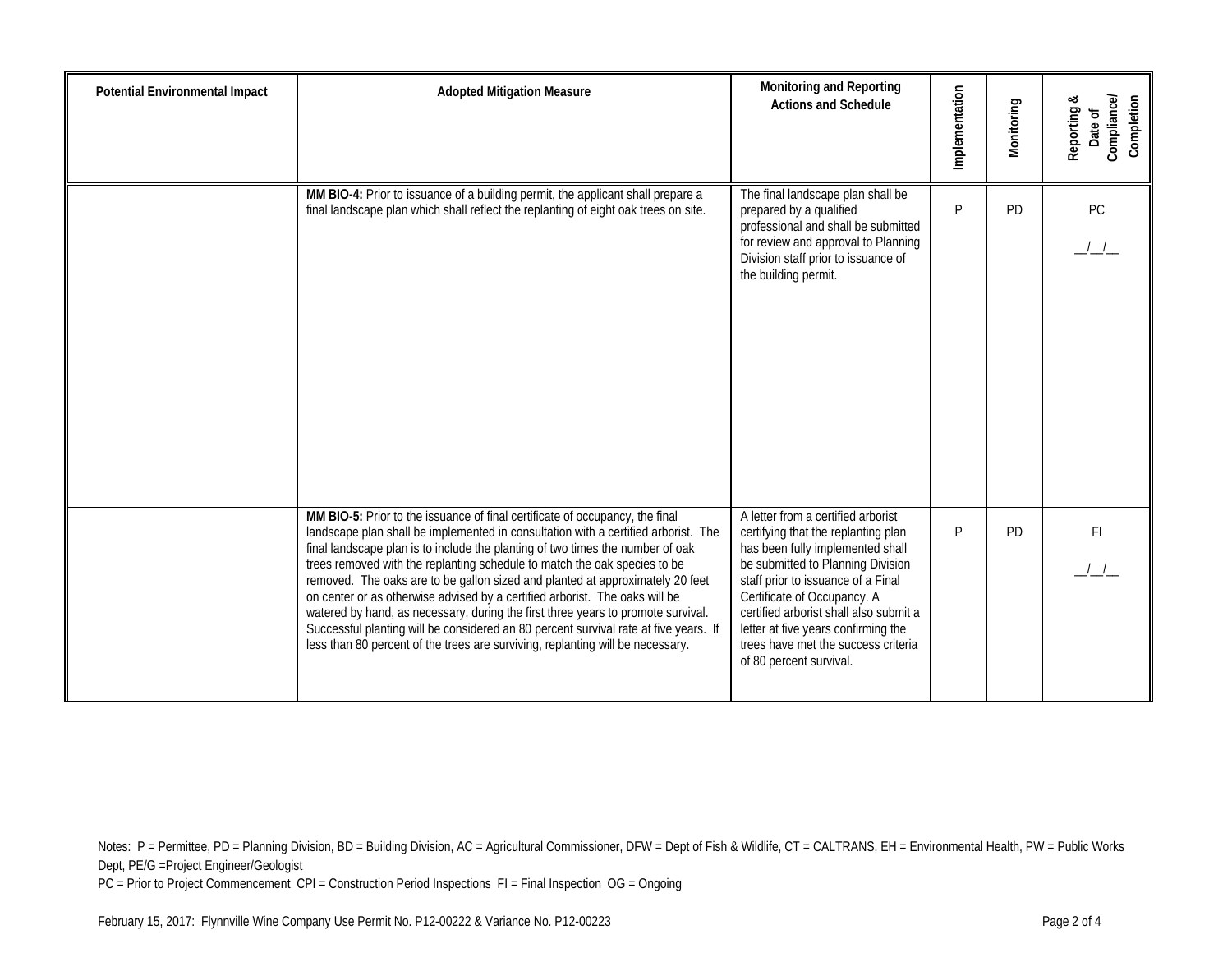| <b>Potential Environmental Impact</b>                                                                                                                                                                            | <b>Adopted Mitigation Measure</b>                                                                                                                                                                                                                                                                                                                                                                                                                                                                                                                                                                                                                                                                                                      | Monitoring and Reporting<br><b>Actions and Schedule</b>                                                                                                                                                                                                                                                                                                                                                                                                                                        | Implementation | Monitoring | Compliance/<br>Completion<br>∝<br>Reporting<br>Date of |
|------------------------------------------------------------------------------------------------------------------------------------------------------------------------------------------------------------------|----------------------------------------------------------------------------------------------------------------------------------------------------------------------------------------------------------------------------------------------------------------------------------------------------------------------------------------------------------------------------------------------------------------------------------------------------------------------------------------------------------------------------------------------------------------------------------------------------------------------------------------------------------------------------------------------------------------------------------------|------------------------------------------------------------------------------------------------------------------------------------------------------------------------------------------------------------------------------------------------------------------------------------------------------------------------------------------------------------------------------------------------------------------------------------------------------------------------------------------------|----------------|------------|--------------------------------------------------------|
| Impact NOI-3: Noise.<br>The proposed project has the potential to<br>create a substantial permanent increase<br>in ambient noise levels in the project<br>vicinity above levels existing without the<br>project. | MM NOI-1: Prior to the issuance of any building permits to implement this use<br>permit, the permittee shall submit an operation plan for the bottling and outdoor<br>work area which shall require the bottling truck to be oriented such that open<br>trailer doors, bottling lines, glass and container staging areas are located in the<br>west and south sides of the truck. A sound curtain shall be utilized on the<br>northern and eastern portions of the work area and all work shall occur on the<br>approved outdoor work area and crush pad. The operations plan shall be<br>prepared under the direction of a qualified acoustics professional, and shall be<br>subject to review and approval of the Planning Division. | <b>County Planning Division Staff</b><br>shall review and approve the<br>operations plan prior to issuance of<br>building permit plans for the<br>project. Planning Division staff will<br>inspect the facility prior to final<br>occupancy. County Code<br>Enforcement Staff conduct winery<br>use permit compliance audits, such<br>that future use of the operations<br>plan will be monitored. Code<br>Enforcement staff will respond to<br>any noise complaints.                          | P              | <b>PD</b>  | PC.<br>FI.<br><b>OG</b>                                |
|                                                                                                                                                                                                                  | MM NOI-2: Prior to the issuance of any building permits to implement this use<br>permit, the permittee shall submit plans for a temporary sound curtain to be<br>placed in the vicinity of the outdoor work area/crush pad which shall be used<br>when outdoor events of 100 guests occur. The sound curtain shall be designed<br>by a qualified acoustics professional, shall be in substantial conformance with the<br>recommendations put forth in the RGD Acoustics study incorporated herein, and<br>shall result in noise levels meeting the current standards of the County for<br>exterior and interior noise exposure. Final design of the sound curtain is subject<br>to review and approval by the Planning Division.       | <b>County Planning Division Staff</b><br>shall review and approve the sound<br>curtain design prior to issuance of<br>building permit plans for the<br>project. Planning Division staff will<br>inspect the facility prior to final<br>occupancy. County Code<br>Enforcement Staff conduct winery<br>use permit compliance audits, such<br>that future use of the sound curtain<br>for outdoor events will be<br>monitored. Code Enforcement<br>staff will respond to any noise<br>complaints. | P              | <b>PD</b>  | PC.<br>FI<br>O <sub>G</sub>                            |

Notes: P = Permittee, PD = Planning Division, BD = Building Division, AC = Agricultural Commissioner, DFW = Dept of Fish & Wildlife, CT = CALTRANS, EH = Environmental Health, PW = Public Works Dept, PE/G =Project Engineer/Geologist

PC = Prior to Project Commencement CPI = Construction Period Inspections FI = Final Inspection OG = Ongoing